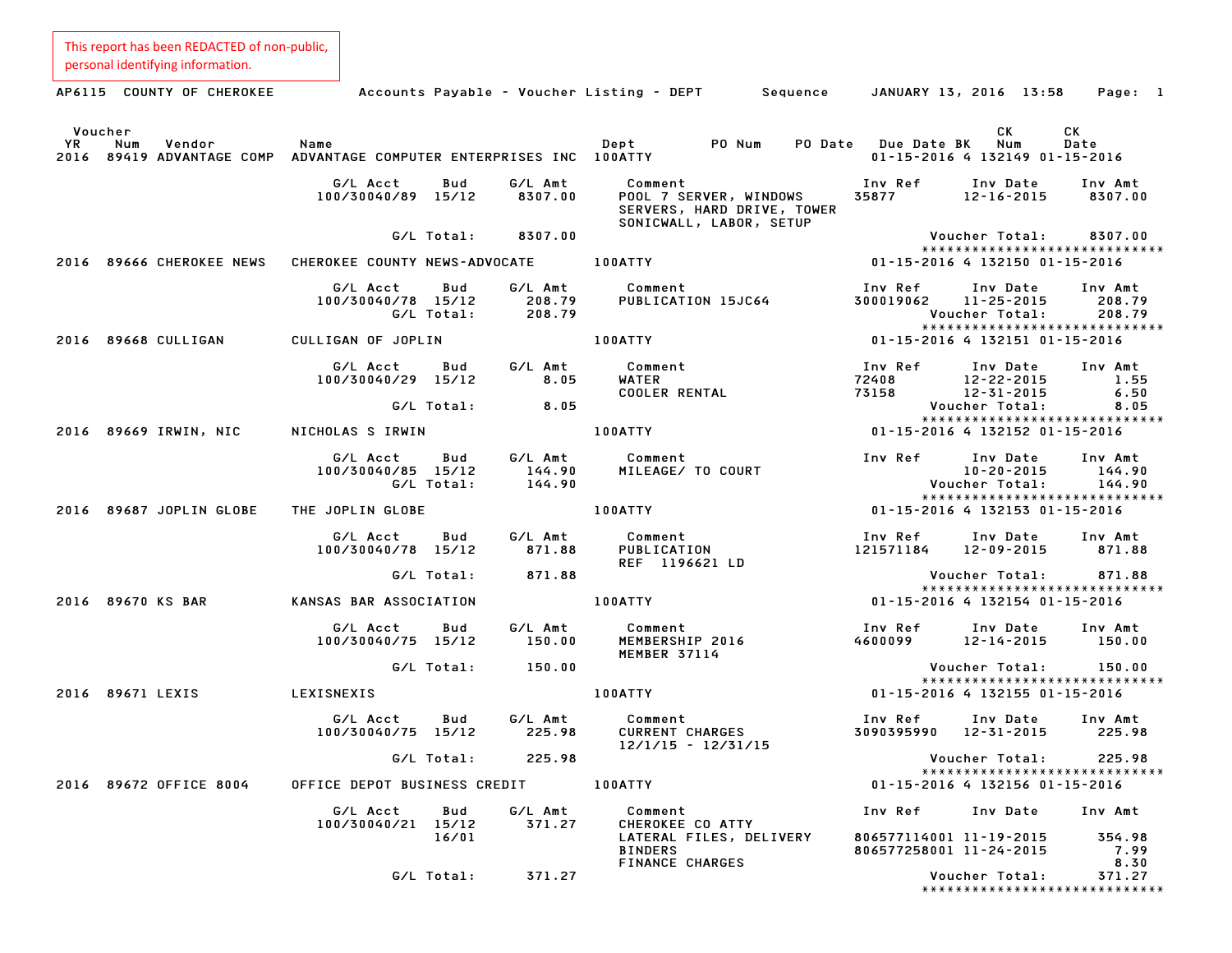|               |                  | AP6115 COUNTY OF CHEROKEE        |                                                      |                   |                                  | Accounts Payable – Voucher Listing – DEPT         Sequence     JANUARY 13, 2016  13:58 |                                |                                                              | Page: 2                                                      |
|---------------|------------------|----------------------------------|------------------------------------------------------|-------------------|----------------------------------|----------------------------------------------------------------------------------------|--------------------------------|--------------------------------------------------------------|--------------------------------------------------------------|
| Voucher<br>YR | Num              | Vendor<br>2016 89674 SAGEHORN, K | Name<br>KIP SAGEHORN                                 |                   |                                  | PO Num<br>Dept<br>100ATTY                                                              | PO Date Due Date BK            | СK<br>Num<br>01-15-2016 4 132157 01-15-2016                  | <b>CK</b><br>Date                                            |
|               |                  |                                  | G/L Acct<br>100/30040/89 15/12                       | Bud               | G/L Amt<br>101.24                | Comment<br>SPECIAL PROSECUTOR                                                          | Inv Ref                        | Inv Date                                                     | Inv Amt                                                      |
|               |                  |                                  |                                                      | G/L Total:        | 101.24                           | CASE 14JV1<br>CASE 14JV2                                                               | 15868<br>15867                 | 11-30-2015<br>11-30-2015<br>Voucher Total:                   | 50.62<br>50.62<br>101.24                                     |
|               | 2016 89675 TDS   |                                  | <b>TDS SERVICE</b>                                   |                   |                                  | 100ATTY                                                                                | 01-15-2016 4 132158 01-15-2016 |                                                              | *****************************                                |
|               |                  |                                  | G/L Acct<br>100/30040/83 15/12                       | Bud<br>G/L Total: | G/L Amt<br>43.43<br>43.43        | Comment<br>CONTRACT CHARGES/COPIER                                                     | Inv Ref<br>56050               | Inv Date<br>12-14-2015<br>Voucher Total:                     | Inv Amt<br>43.43<br>43.43<br>*****************************   |
|               |                  |                                  | 2016 89676 THOMSON REUTERS THOMSON REUTERS - WEST    |                   |                                  | 100ATTY                                                                                |                                | 01-15-2016 4 132159 01-15-2016                               |                                                              |
|               |                  |                                  | G/L Acct<br>100/30040/75 15/12                       | Bud<br>G/L Total: | G/L Amt<br>795.00<br>795.00      | Comment<br>KS COURT RULES/PROCEDURES                                                   | Inv Ref<br>833100532           | Inv Date<br>12-04-2015<br>Voucher Total:                     | Inv Amt<br>795.00<br>795.00<br>***************************** |
|               |                  | 2016 89677 TURLEY, L             | LADELL F TURLEY CSR                                  |                   |                                  | 100ATTY                                                                                |                                | 01-15-2016 4 132160 01-15-2016                               |                                                              |
|               |                  |                                  | G/L Acct<br>100/30040/89 15/12                       | Bud<br>G/L Total: | G/L Amt<br>31.50<br>31.50        | Comment<br>TRANSCRIPT 2014-CR-9                                                        | Inv Ref                        | Inv Date<br>12-18-2015<br>Voucher Total:                     | Inv Amt<br>31.50<br>31.50<br>*****************************   |
|               | 2016 89688 XEROX |                                  | XEROX CORPORATION                                    |                   |                                  | <b>100ATTY</b>                                                                         | 01-15-2016 4 132161 01-15-2016 |                                                              |                                                              |
|               |                  |                                  | G/L Acct<br>100/30040/83 16/01                       | Bud<br>G/L Total: | G/L Amt<br>287.19<br>287.19      | Comment<br>COPIER CHARGES                                                              | Inv Ref<br>082773624           | Inv Date<br>$01 - 01 - 2016$<br>Voucher Total:               | Inv Amt<br>287.19<br>287.19<br>***************************** |
|               |                  | 2016 89618 CULLIGAN              | CULLIGAN OF JOPLIN                                   |                   |                                  | <b>100CCLERK</b>                                                                       | DEPT                           | Total:<br>01-15-2016 4 132162 01-15-2016                     | 11546.23                                                     |
|               |                  |                                  | G/L Acct<br>100/30020/81 15/12<br>100/30020/81 16/01 | Bud<br>G/L Total: | G/L Amt<br>6.50<br>4.95<br>11.45 | Comment<br><b>COOLER RENTAL</b><br>WATER                                               | Inv Ref<br>73160<br>90111593   | Inv Date<br>12-31-2015<br>$01 - 05 - 2016$<br>Voucher Total: | Inv Amt<br>6.50<br>4.95<br>11.45                             |
|               |                  | 2016 89420 MCCARTYS              | MCCARTY'S                                            |                   |                                  | <b>100CCLERK</b>                                                                       | 01-15-2016 4 132163 01-15-2016 |                                                              | *****************************                                |
|               |                  |                                  | G/L Acct<br>100/30020/21 15/12                       | Bud<br>G/L Total: | G/L Amt<br>78.96<br>78.96        | Comment<br><b>BINDERS</b>                                                              | Inv Ref<br>6261320             | Inv Date<br>12-14-2015<br>Voucher Total:                     | Inv Amt<br>78.96<br>78.96<br>*****************************   |
|               |                  |                                  |                                                      |                   |                                  |                                                                                        | <b>DEPT</b>                    | Total:                                                       | 90.41<br>*********************                               |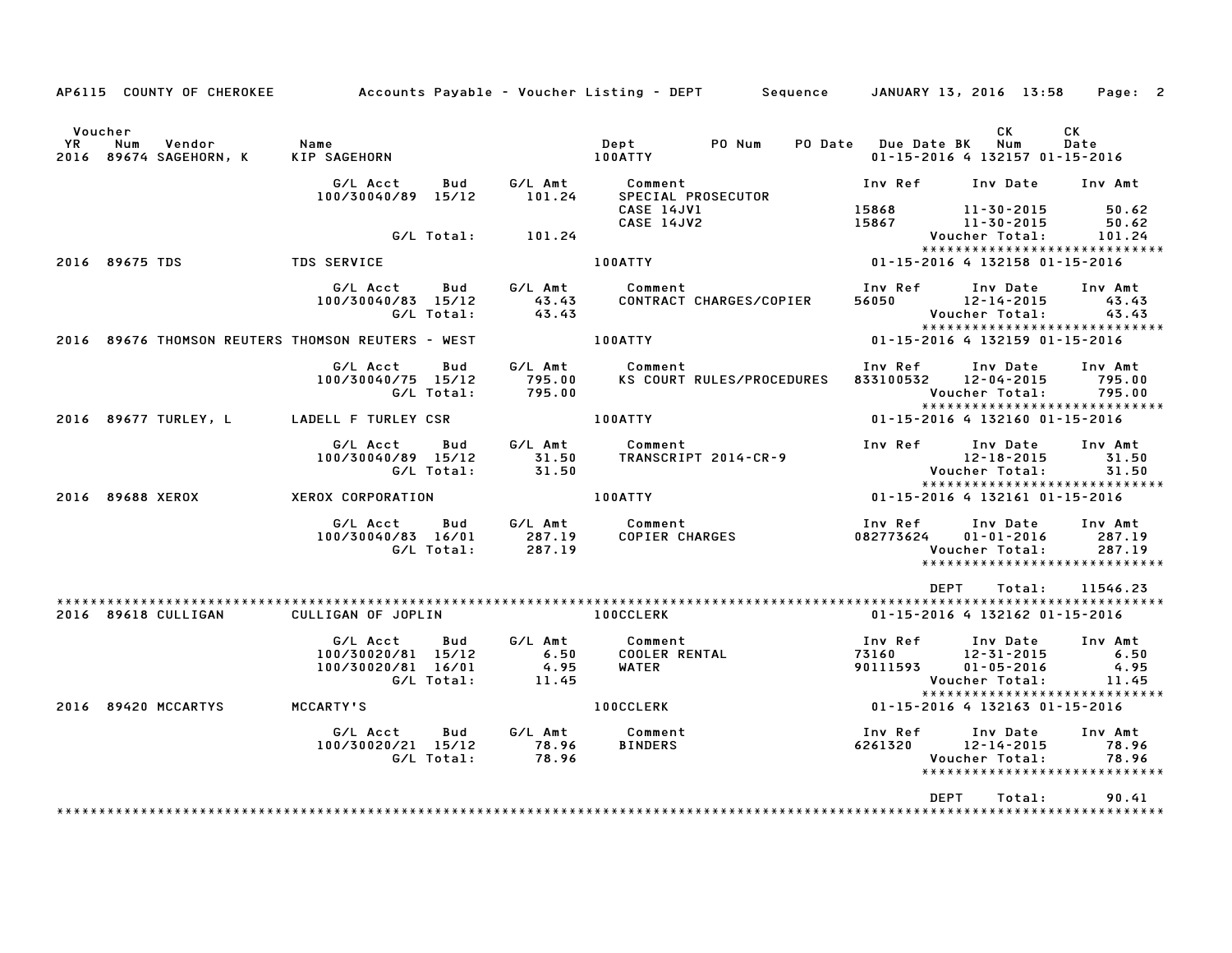|           |                                                                                |                                                                                                                                                                                                                                                                                                                                               |                   |                                                                                                                                                    | AP6115 COUNTY OF CHEROKEE Accounts Payable - Voucher Listing - DEPT Sequence JANUARY 13, 2016 13:58 Page: 3 |                 |                                                                                                                                                    |                               |
|-----------|--------------------------------------------------------------------------------|-----------------------------------------------------------------------------------------------------------------------------------------------------------------------------------------------------------------------------------------------------------------------------------------------------------------------------------------------|-------------------|----------------------------------------------------------------------------------------------------------------------------------------------------|-------------------------------------------------------------------------------------------------------------|-----------------|----------------------------------------------------------------------------------------------------------------------------------------------------|-------------------------------|
| <b>YR</b> | Voucher<br>Num Vendor<br>2016 89586 ALLIED                                     | Name                                                                                                                                                                                                                                                                                                                                          |                   |                                                                                                                                                    |                                                                                                             |                 | CK<br>01-15-2016 4 132164 01-15-2016                                                                                                               | CK<br>Date                    |
|           |                                                                                | G/L Acct<br>$100/30080/81$ $16/01$ 93.60                                                                                                                                                                                                                                                                                                      | Bud<br>G/L Total: | 93.60                                                                                                                                              | G/L Amt Comment<br>CURRENT MONTHLY CHARGES                                                                  | Inv Ref<br>1752 | Inv Date<br>$01 - 04 - 2016$<br>Voucher Total:                                                                                                     | Inv Amt<br>93.60<br>93.60     |
|           |                                                                                |                                                                                                                                                                                                                                                                                                                                               |                   |                                                                                                                                                    | 2016 89664 CAVANAUGH CAVANAUGH, BIGGS & LEMON, P.A. 100CHOUSE 1988 1998 1998 1998 1998 1998 1999 10-15-2016 |                 |                                                                                                                                                    |                               |
|           |                                                                                | G/L Acct                                                                                                                                                                                                                                                                                                                                      | Bud               |                                                                                                                                                    | G/L Amt Comment<br>100/30080/76 15/12 3275.00 BOCC VS KS RACING/GAMING<br>FILE 7691 1501                    |                 |                                                                                                                                                    |                               |
|           |                                                                                |                                                                                                                                                                                                                                                                                                                                               |                   | G/L Total: 3275.00                                                                                                                                 |                                                                                                             |                 | Voucher Total:       3275.00                                                                                                                       |                               |
|           | 2016 89421 COL TEL            COLUMBUS TELEPHONE COMPANY             100CHOUSE |                                                                                                                                                                                                                                                                                                                                               |                   |                                                                                                                                                    |                                                                                                             |                 | *****************************<br>$01 - 15 - 2016$ 4 132166 01-15-2016                                                                              |                               |
|           |                                                                                | G/L Acct Bud<br>$100/30080/81$ $16/01$ 951.62<br>$100/30040/74$ $16/01$ 261.39<br>$100/30020/76$ $16/01$ $167/77$<br>100/30020/74 16/01<br>100/30010/74 16/01<br>100/30095/74 16/01<br>100/30150/74 16/01<br>100/30070/74 16/01<br>100/30090/74 16/01<br>100/30050/74 16/01<br>100/30030/74 16/01<br>100/30190/74 16/01<br>230/30230/74 16/01 | G/L Total:        | $163.67$<br>80.85<br>36.92<br>$110.00$<br>$\begin{array}{r} 110.0 \\ 497.95 \\ 80.31 \\ 84.12 \\ 156.03 \\ 80.18 \\ 301.39 \\ 2804.43 \end{array}$ | G/L Amt Comment<br><b>ACCT 7577</b><br>2016 89422 COLUMBUS NEWS COLUMBUS NEWS REPORT THE REPORT RESIDENCE   |                 | Inv Ref      Inv Date     Inv Amt<br>$01 - 01 - 2016$ 2804.43<br>Voucher Total:<br>*****************************<br>01-15-2016 4 132167 01-15-2016 | 2804.43                       |
|           |                                                                                | G/L Acct        Bud         G/L Amt<br>100/30080/78 15/12 48.00                                                                                                                                                                                                                                                                               |                   |                                                                                                                                                    | <b>Comment</b><br>Comment<br>NOTICE BUDGET HEARING<br>12-16-2015 48.00                                      |                 |                                                                                                                                                    |                               |
|           |                                                                                |                                                                                                                                                                                                                                                                                                                                               |                   | G/L Total: 48.00                                                                                                                                   | AMENDING BUDGET                                                                                             |                 |                                                                                                                                                    |                               |
|           |                                                                                |                                                                                                                                                                                                                                                                                                                                               |                   |                                                                                                                                                    |                                                                                                             |                 | Voucher Total: 48.00<br>*****************************                                                                                              |                               |
|           | 2016 89689 CRAWFORD CLERK CRAWFORD COUNTY CLERK                                |                                                                                                                                                                                                                                                                                                                                               |                   |                                                                                                                                                    | <b>100CHOUSE</b>                                                                                            |                 | 01-15-2016 4 132168 01-15-2016                                                                                                                     |                               |
|           |                                                                                | G/L Acct<br>100/30080/89 16/01 870.22                                                                                                                                                                                                                                                                                                         |                   |                                                                                                                                                    | Bud G/L Amt Comment<br>CHEROKEE COUNTY PORTION<br>DECEMBER 2015                                             |                 | $01 - 06 - 2016$ 870.22                                                                                                                            |                               |
|           |                                                                                |                                                                                                                                                                                                                                                                                                                                               |                   | G/L Total: 870.22                                                                                                                                  |                                                                                                             |                 | Voucher Total:                                                                                                                                     | 870.22                        |
|           | 2016 89423 DENMAR                                                              | <b>DENMAR</b>                                                                                                                                                                                                                                                                                                                                 |                   |                                                                                                                                                    | <b>100CHOUSE</b>                                                                                            |                 | *****************************<br>01-15-2016 4 132169 01-15-2016                                                                                    |                               |
|           |                                                                                | G/L Acct<br>100/30080/89 15/12                                                                                                                                                                                                                                                                                                                | Bud<br>G/L Total: | 6600.00<br>6600.00                                                                                                                                 | G/L Amt Comment<br>CUT OUT RECAULK, SEALING                                                                 | Inv Ref<br>2    | Inv Date<br>12-14-2015<br>Voucher Total:<br>*****************************                                                                          | Inv Amt<br>6600.00<br>6600.00 |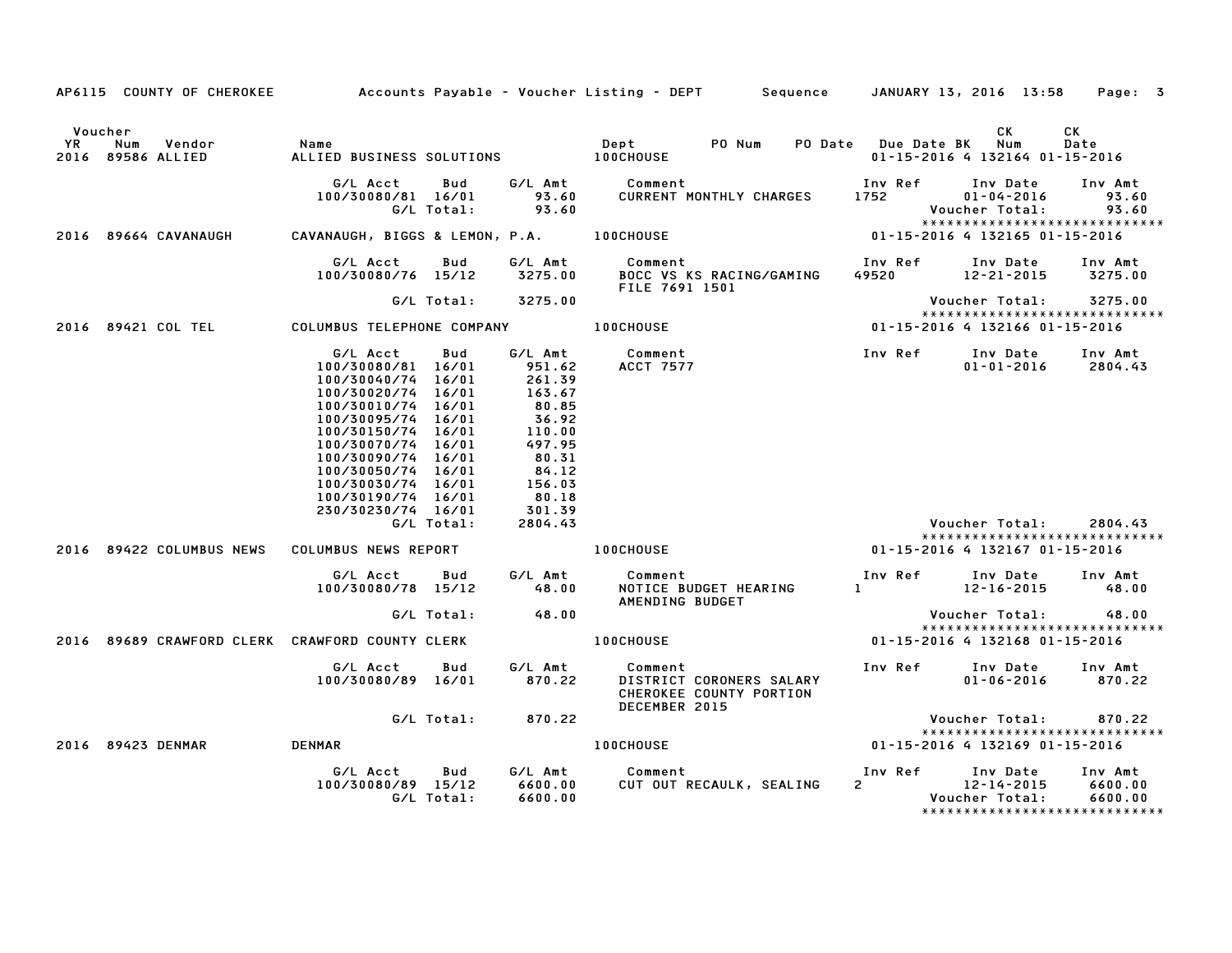|           | AP6115 COUNTY OF CHEROKEE                     |                                                                           |                                        | Accounts Payable – Voucher Listing – DEPT         Sequence     JANUARY 13, 2016  13:58 |                                                           |                                                | Page: 4                                                      |
|-----------|-----------------------------------------------|---------------------------------------------------------------------------|----------------------------------------|----------------------------------------------------------------------------------------|-----------------------------------------------------------|------------------------------------------------|--------------------------------------------------------------|
| <b>YR</b> | Voucher<br>Num<br>Vendor<br>2016 89424 EMPIRE | Name<br>EMPIRE DISTRICT ELECTRIC COMPANY 100CHOUSE                        |                                        | CK CK<br><b>Dept</b><br>PO Num                                                         | PO Date Due Date BK Num<br>01-15-2016 4 132170 01-15-2016 |                                                | Date                                                         |
|           |                                               | G/L Acct<br>Bud<br>100/30080/81 15/12<br>G/L Total:                       | G/L Amt<br>2190.46<br>2190.46          | Comment<br>ACCT 305532-35-0                                                            | Inv Ref                                                   | Inv Date<br>$12 - 16 - 2015$<br>Voucher Total: | Inv Amt<br>2190.46<br>2190.46                                |
|           | 2016 89425 FIRST MORGUE                       | FIRST CALL MORGUE, LLC                                                    |                                        | <b>100CHOUSE</b>                                                                       | 01-15-2016 4 132171 01-15-2016                            |                                                | *****************************                                |
|           |                                               | Bud<br>G/L Acct<br>100/30080/89 15/12                                     | G/L Amt<br>1550.00                     | Comment<br>AUTOPSY FEE                                                                 | Inv Ref<br>3099                                           | Inv Date<br>$07 - 08 - 2015$ 1550.00           | Inv Amt                                                      |
|           |                                               | G/L Total:                                                                | 1550.00                                |                                                                                        |                                                           | Voucher Total:                                 | 1550.00                                                      |
|           |                                               | 2016 89426 FISHER, PATTERS FISHER, PATTERSON, SAYLER & SMITH L 100CHOUSE  |                                        |                                                                                        | 01-15-2016 4 132172 01-15-2016                            |                                                | ******************************                               |
|           |                                               | G/L Acct<br>Bud<br>100/30080/89 15/12                                     | G/L Amt<br>225.00                      | Comment<br>APPEAL TAX APPRAISAL/GALENA 76606 12-10-2015 225.00<br>MEDICAL PROPERTIES   | Inv Ref Inv Date Inv Amt                                  |                                                |                                                              |
|           |                                               | G/L Total:                                                                | 225.00                                 |                                                                                        |                                                           | Voucher Total:                                 | 225.00                                                       |
|           | 2016 89427 FRONTIER                           | FRONTIER FORENSICS PA                                                     |                                        | $01-15-2016$ 4 132173<br>01-15-2016<br><b>100CHOUSE</b>                                |                                                           |                                                |                                                              |
|           |                                               | G/L Acct<br>Bud<br>100/30080/89 15/12                                     | G/L Amt<br>650.00                      | Comment<br>AUTOPSY FEE<br>AUTOPSY FEE                                                  | Inv Ref<br>L1509008                                       | Inv Date<br>12-09-2015                         | Inv Amt<br>650.00                                            |
|           |                                               | G/L Total:                                                                | 650.00                                 |                                                                                        |                                                           | Voucher Total:                                 | 650.00<br>*****************************                      |
|           | 2016 89428 HIBEN, D DANIEL HIBEN              |                                                                           |                                        | <b>100CHOUSE</b>                                                                       | 01-15-2016 4 132174 01-15-2016                            |                                                |                                                              |
|           |                                               | G/L Acct<br>Bud<br>100/30080/89 15/12<br>G/L Total:                       | G/L Amt<br>350.00<br>350.00            | Comment<br>SANE EXAM                                                                   | Inv Ref<br>24215                                          | Inv Date<br>$09 - 13 - 2015$<br>Voucher Total: | Inv Amt<br>350.00<br>350.00<br>***************************** |
|           | 2016 89429 KONE                               | KONE INC                                                                  |                                        | <b>100CHOUSE</b>                                                                       | 01-15-2016 4 132175 01-15-2016                            |                                                |                                                              |
|           |                                               | G/L Acct<br>Bud<br>100/30080/80 15/12                                     | G/L Amt<br>1152.51                     | <b>Comment<br/>MAINTENANCE</b><br>$12/1/15 - 2/29/16$                                  | Inv Ref<br>949163949                                      | Inv Date<br>12-01-2015                         | Inv Amt<br>1152.51                                           |
|           |                                               | G/L Total:                                                                | 1152.51                                |                                                                                        |                                                           | Voucher Total:                                 | 1152.51                                                      |
|           | 2016 89430 KS GAS                             | KANSAS GAS SERVICE                                                        |                                        | <b>100CHOUSE</b>                                                                       | 01-15-2016 4 132176 01-15-2016                            |                                                | *****************************                                |
|           |                                               | G/L Acct<br>Bud<br>100/30080/81 15/12<br>G/L Total:                       | G/L Amt<br>1024.02<br>1024.02          | Comment<br>ACCT 510241094 1188724 27                                                   | Inv Ref Inv Date                                          | 12-30-2015<br>Voucher Total:                   | Inv Amt<br>1024.02<br>1024.02                                |
|           | 2016 89431 MENSE                              | MENSE CHURCHWELL & MENSE PC 100CHOUSE                                     |                                        |                                                                                        | 01-15-2016 4 132177 01-15-2016                            |                                                | *****************************                                |
|           |                                               | G/L Acct<br>Bud<br>100/30080/89 15/12<br>100/30080/89 16/01<br>G/L Total: | G/L Amt<br>630.00<br>700.00<br>1330.00 | Comment<br>PREP/AMENDED 2015 BUDGET<br>YEAR END AUDIT PROCEDURES                       | Inv Ref<br>71698 12-21-2015<br>71827 01-04-2016           | Inv Date<br>Voucher Total:                     | Inv Amt<br>630.00<br>700.00<br>1330.00                       |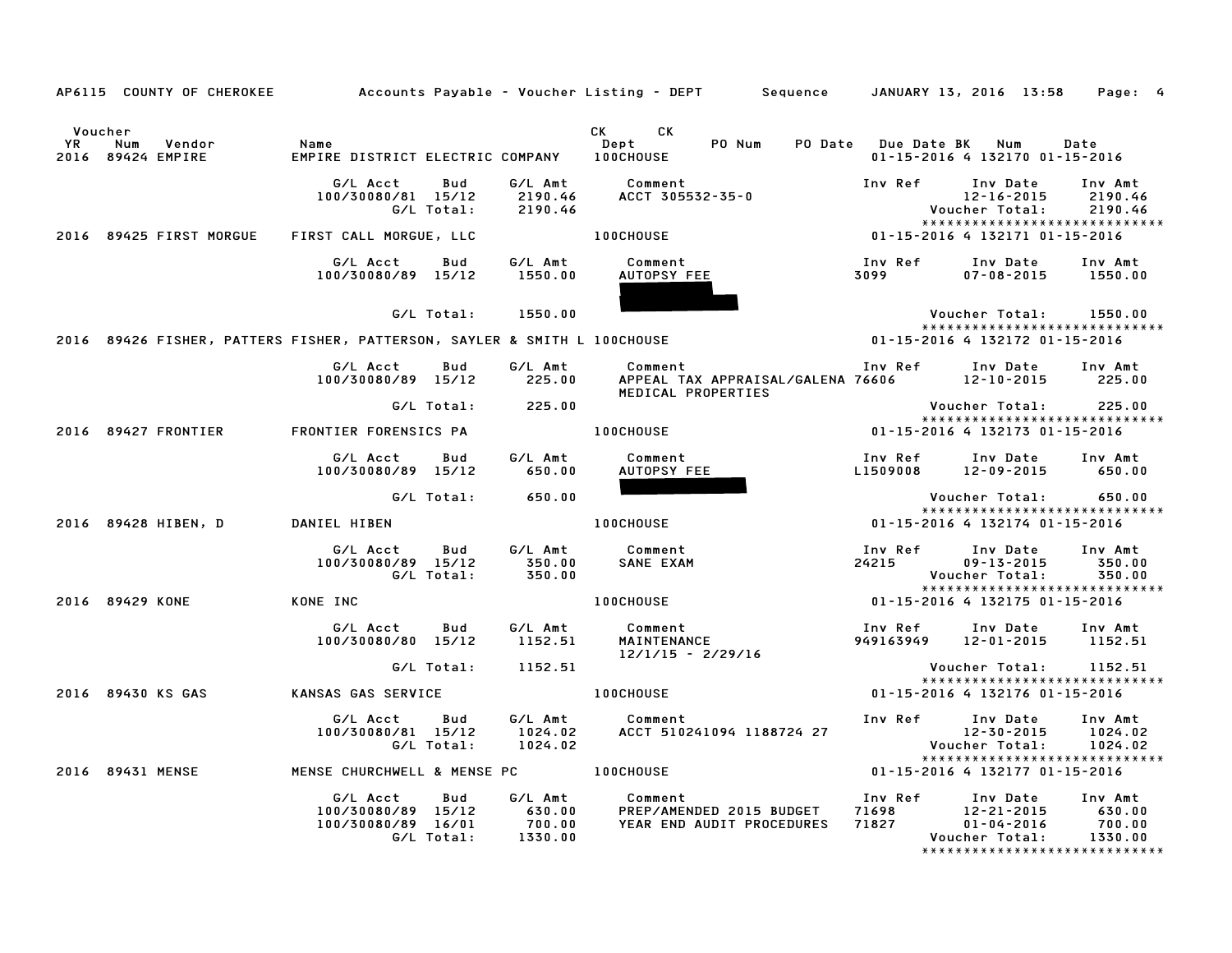|               | AP6115 COUNTY OF CHEROKEE                                    |                                                                              |                                    | Accounts Payable – Voucher Listing – DEPT<br>Sequence |                                         | JANUARY 13, 2016 13:58                                                          | Page: 5                            |
|---------------|--------------------------------------------------------------|------------------------------------------------------------------------------|------------------------------------|-------------------------------------------------------|-----------------------------------------|---------------------------------------------------------------------------------|------------------------------------|
| Voucher<br>YR | Num<br>Vendor<br>2016 89432 PITNEY BOWES IN PITNEY BOWES INC | Name                                                                         |                                    | PO Num<br>PO Date<br>Dept<br><b>100CHOUSE</b>         | <b>Due Date BK</b>                      | СK<br>Num<br>01-15-2016 4 132178 01-15-2016                                     | СK<br>Date                         |
|               |                                                              | G/L Acct<br>Bud<br>100/30080/29 15/12<br>G/L Total:                          | G/L Amt<br>584.82<br>584.82        | Comment<br>INK, TAPE, EZ SEAL                         | Inv Ref<br>597588                       | Inv Date<br>$12 - 24 - 2015$<br>Voucher Total:                                  | Inv Amt<br>584.82<br>584.82        |
|               |                                                              | 2016 89433 PITNEY PURCHASE PITNEY BOWES PURCHASE POWER                       |                                    | 100CHOUSE                                             |                                         | *****************************<br>01-15-2016 4 132179 01-15-2016                 |                                    |
|               |                                                              | G/L Acct<br>Bud<br>100/30080/89 15/12<br>G/L Total:                          | G/L Amt<br>10000.00<br>10000.00    | Comment<br>ACCT 8000-9000-0557-1587                   | Inv Ref                                 | Inv Date<br>12-09-2015<br>Voucher Total:<br>*****************************       | Inv Amt<br>10000.00<br>10000.00    |
|               | 2016 89434 QUALITY PEST                                      | QUALITY PEST CONTROL INC                                                     |                                    | 100CHOUSE                                             |                                         | 01-15-2016 4 132180 01-15-2016                                                  |                                    |
|               |                                                              | Bud<br>G/L Acct<br>100/30080/80<br>15/12<br>100/30080/80 16/01<br>G/L Total: | G/L Amt<br>38.00<br>38.00<br>76.00 | Comment<br>MONTHLY SPRAY<br>MONTHLY SPRAY             | Inv Ref<br>94274<br>94757               | Inv Date<br>$12 - 11 - 2015$<br>$01 - 06 - 2016$<br>Voucher Total:              | Inv Amt<br>38.00<br>38.00<br>76.00 |
|               | 2016 89435 TOUCHTON                                          | TOUCHTON ELECTRIC INC                                                        |                                    | <b>100CHOUSE</b>                                      |                                         | *****************************<br>01-15-2016 4 132181 01-15-2016                 |                                    |
|               |                                                              | G/L Acct<br><b>Bud</b><br>100/30080/80 15/12                                 | G/L Amt<br>34.00                   | Comment<br>FIRE MONITORED ALARM<br>$1/1/16 - 1/31/16$ | Inv Ref<br>243327                       | Inv Date<br>$12 - 16 - 2015$                                                    | Inv Amt<br>34.00                   |
|               |                                                              | G/L Total:                                                                   | 34.00                              |                                                       |                                         | Voucher Total:<br>*****************************                                 | 34.00                              |
|               |                                                              |                                                                              |                                    |                                                       |                                         | <b>DEPT</b><br>Total:                                                           | 32858.06                           |
|               | 2016 89436 COLUMBUS NEWS                                     | COLUMBUS NEWS REPORT                                                         |                                    | 100COMM                                               |                                         | 01-15-2016 4 132182 01-15-2016                                                  |                                    |
|               |                                                              | G/L Acct<br>Bud<br>100/30010/78<br>15/12<br>100/30010/78 16/01<br>G/L Total: | G/L Amt<br>40.00<br>44.00<br>84.00 | Comment<br>RESOLUTION 15-2015<br>RESOLUTION 1-2016    | Inv Ref<br>$\mathbf{1}$<br>$\mathbf{1}$ | Inv Date<br>12-30-2015<br>$01 - 06 - 2016$<br>Voucher Total:                    | Inv Amt<br>40.00<br>44.00<br>84.00 |
|               | 2016 89437 KANSAS ASSOC                                      | KANSAS ASSOCIATION OF COUNTIES                                               |                                    | 100COMM                                               |                                         | *****************************<br>01-15-2016 4 132183 01-15-2016                 |                                    |
|               |                                                              | G/L Acct<br>Bud<br>100/30010/75 15/12<br>G/L Total:                          | G/L Amt<br>4296.52<br>4296.52      | Comment<br>2016 KAC MEMBERSHIP DUES                   | Inv Ref<br>11957                        | Inv Date<br>$12 - 10 - 2015$<br>Voucher Total:<br>***************************** | Inv Amt<br>4296.52<br>4296.52      |
|               |                                                              |                                                                              |                                    |                                                       |                                         | <b>DEPT</b><br>Total:                                                           | 4380.52                            |
|               | 2016 89620 NEX TECH                                          | NEX-TECH                                                                     |                                    | 100COMP                                               |                                         | 01-15-2016 4 132184 01-15-2016                                                  |                                    |
|               |                                                              | G/L Acct<br>Bud<br>100/30150/89 16/01<br>G/L Total:                          | G/L Amt<br>2.50<br>2.50            | Comment<br>ACCT 0000403167                            | Inv Ref                                 | Inv Date<br>$01 - 01 - 2016$<br>Voucher Total:<br>***************************** | Inv Amt<br>2.50<br>2.50            |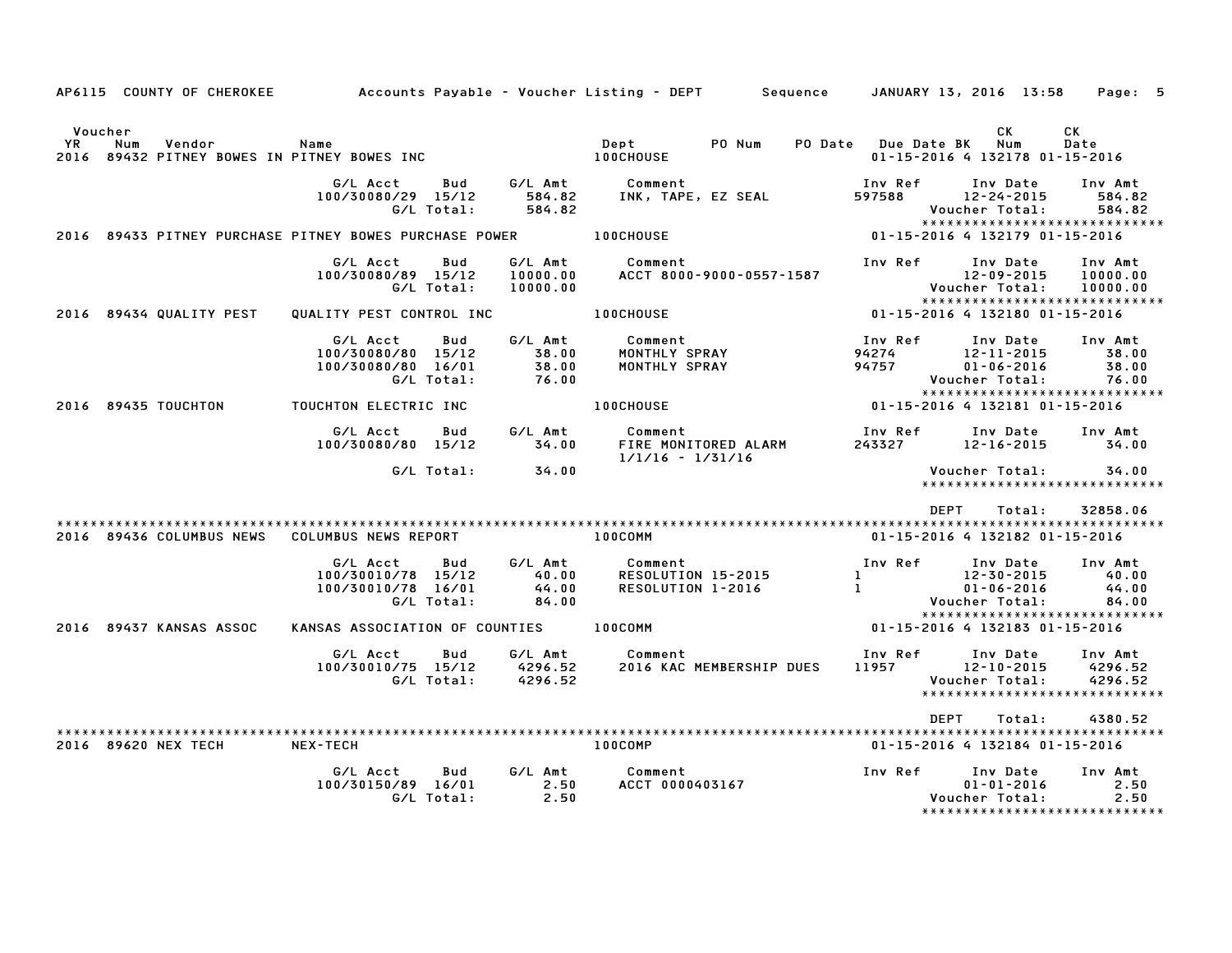|                |                                               |                                                             |                               | AP6115 COUNTY OF CHEROKEE Accounts Payable - Voucher Listing - DEPT Sequence JANUARY 13, 2016 13:58      |                                                         |                                                                                | Page: 6                                                        |
|----------------|-----------------------------------------------|-------------------------------------------------------------|-------------------------------|----------------------------------------------------------------------------------------------------------|---------------------------------------------------------|--------------------------------------------------------------------------------|----------------------------------------------------------------|
| Voucher<br>YR. | Num<br>Vendor<br>2016 89438 STRONGHOLD        | Name<br>STRONGHOLD DATA                                     |                               | Dept<br>PO Num<br>100COMP                                                                                | PO Date Due Date BK                                     | CK<br>Num<br>01-15-2016 4 132185 01-15-2016                                    | СK<br>Date                                                     |
|                |                                               | G/L Acct<br>Bud<br>100/30150/89 16/01                       | G/L Amt<br>3800.00            | Comment<br>AGREEMENT; FREEDOM IT                                                                         | Inv Ref<br>S18134                                       | Inv Date<br>$01 - 01 - 2016$                                                   | Inv Amt<br>3800.00                                             |
|                |                                               | G/L Total:                                                  | 3800.00                       | JANUARY                                                                                                  |                                                         | Voucher Total:                                                                 | 3800.00<br>*****************************                       |
|                |                                               |                                                             |                               |                                                                                                          | DEPT                                                    | Total:                                                                         | 3802.50                                                        |
|                | 2016 89661 ALLISON, N                         | NICOLE LYNETTE ALLISON                                      |                               | 100DCOURT                                                                                                |                                                         | 01-15-2016 4 132186 01-15-2016                                                 |                                                                |
|                |                                               | G/L Acct<br>Bud<br>100/30070/73 15/12<br>G/L Total:         | G∕L Amt<br>95.19<br>95.19     | Comment<br>TRAVEL EXPENSE                                                                                | Inv Ref                                                 | Inv Date<br>12-16-2015<br>Voucher Total:                                       | Inv Amt<br>95.19<br>95.19                                      |
|                | 2016 89597 BINGHAM, M                         | MELANIE BINGHAM                                             |                               | <b>100DCOURT</b>                                                                                         | 01-15-2016 4 132187 01-15-2016                          | *****************************                                                  |                                                                |
|                |                                               | G/L Acct<br>Bud<br>100/30070/89 16/01<br>G/L Total:         | G/L Amt<br>2750.00<br>2750.00 | Comment<br>MONTHLY ATTY/CO CONTRACT                                                                      | Inv Ref                                                 | Inv Date<br>$01 - 01 - 2016$<br>Voucher Total:                                 | Inv Amt<br>2750.00<br>2750.00<br>***************************** |
|                | 2016 89649 CINTAS CORP                        | CINTAS CORP                                                 |                               | 100DCOURT                                                                                                |                                                         | 01-15-2016 4 132188 01-15-2016                                                 |                                                                |
|                |                                               | G/L Acct<br>Bud<br>100/30070/89 15/12<br>G/L Total:         | G∕L Amt<br>77.14<br>77.14     | Comment<br>REFILL MEDICINE CABINET                                                                       | Inv Ref<br>8402518232 12-04-2015                        | Inv Date<br>Voucher Total:                                                     | Inv Amt<br>77.14<br>77.14<br>*****************************     |
|                | 2016 89660 COLUMBUS POSTMA POSTMASTER GENERAL |                                                             |                               | <b>100DCOURT</b>                                                                                         |                                                         | 01-15-2016 4 132189 01-15-2016                                                 |                                                                |
|                |                                               | G/L Acct<br>Bud<br>100/30070/89 16/01<br>G/L Total:         | G/L Amt<br>144.00<br>144.00   | Comment<br>ANNUAL PO BOX RENTAL 189                                                                      | Inv Ref                                                 | Inv Date<br>$01 - 06 - 2015$<br>Voucher Total:                                 | Inv Amt<br>144.00<br>144.00<br>*****************************   |
|                | 2016 89650 CULLIGAN                           | CULLIGAN OF JOPLIN                                          |                               | 100DCOURT                                                                                                |                                                         | 01-15-2016 4 132190 01-15-2016                                                 |                                                                |
|                |                                               | G/L Acct<br>Bud<br>100/30070/89 15/12<br>100/30070/89 16/01 | G/L Amt<br>83.70<br>18.00     | Comment<br><b>COOLER RENTAL</b><br><b>COOLER RENTAL</b><br>WATER<br><b>COOLER RENTAL</b><br><b>WATER</b> | Inv Ref<br>68963<br>70326<br>90098847<br>71790<br>72411 | Inv Date<br>09-30-2015<br>10-31-2015<br>11-17-2015<br>11-30-2015<br>12-17-2015 | Inv Amt<br>18.00<br>18.00<br>14.85<br>18.00<br>14.85           |
|                |                                               | G/L Total:                                                  | 101.70                        | <b>COOLER RENTAL</b>                                                                                     | 73161                                                   | 12-31-2015<br>Voucher Total:                                                   | 18.00<br>101.70                                                |
|                | 2016 89598 CURE, K                            | <b>KEVIN T CURE</b>                                         |                               | <b>100DCOURT</b>                                                                                         |                                                         | 01-15-2016 4 132191 01-15-2016                                                 | *****************************                                  |
|                |                                               | G/L Acct<br>Bud<br>100/30070/89 16/01<br>G/L Total:         | G/L Amt<br>2750.00<br>2750.00 | Comment<br>MONTHLY ATTY/CO CONTRACT                                                                      | Inv Ref                                                 | Inv Date<br>$01 - 01 - 2016$<br>Voucher Total:                                 | Inv Amt<br>2750.00<br>2750.00<br>***************************** |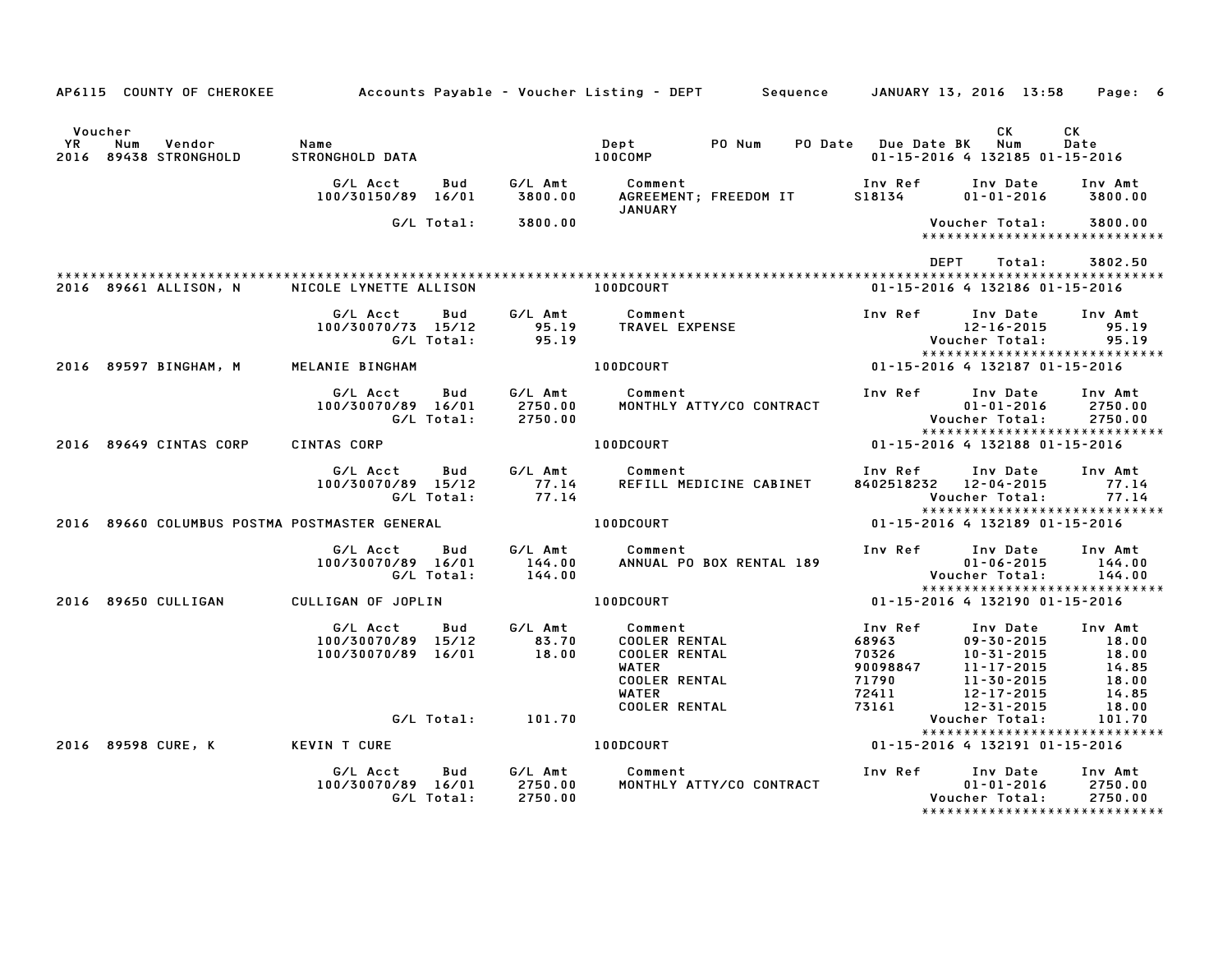|                                                                        |                                                                            |       | AP6115 COUNTY OF CHEROKEE Accounts Payable - Voucher Listing - DEPT Sequence JANUARY 13, 2016 13:58                                                                                                                                                         |                    |                                                                                                                          | Page: 7          |
|------------------------------------------------------------------------|----------------------------------------------------------------------------|-------|-------------------------------------------------------------------------------------------------------------------------------------------------------------------------------------------------------------------------------------------------------------|--------------------|--------------------------------------------------------------------------------------------------------------------------|------------------|
| Voucher<br>YR Num Vendor - Name<br>2016 89662 DAVIS, BR - BROOKE DAVIS | BROOKE DAVIS                                                               |       | Dept PO Num<br>100DCOURT                                                                                                                                                                                                                                    |                    | CK<br>PO Date Due Date BK Num<br>01-15-2016 4 132192 01-15-2016                                                          | CK<br>Date       |
|                                                                        | G/L Total:                                                                 | 53.58 |                                                                                                                                                                                                                                                             | Inv Ref            | Inv Date<br>$12 - 17 - 2015$ 53.58<br>Voucher Total:                                                                     | Inv Amt<br>53.58 |
| 2016 89651 ETTINGERS                                                   | ETTINGER'S OFFICE SUPPLY <b>100DCOURT</b>                                  |       | $01 - 15 - 2016$ 4 132193 01-15-2016                                                                                                                                                                                                                        |                    | *****************************                                                                                            |                  |
|                                                                        | G/L Acct<br>Bud<br>100/30070/93 15/12 2435.50<br>100/30070/21 15/12 643.70 |       | G/L Amt Comment<br>CUMMERICAL ENGINEER FINDER, PADS, PENCILS<br>ELAG, ENVELOPES, NOTES, 4645140<br>CHAIRS 11 4643480 12-10-2015 25.24<br>CHAIRS 11 4643480 12-15-2015 2435.50<br>PAD, SCISSORS, STAPLER 4652160 12-16-2015 102.04<br>SUGAR PACKS 4649291 12 | Inv Ref            | Inv Date                                                                                                                 | Inv Amt          |
|                                                                        | G/L Total: 3079.20                                                         |       |                                                                                                                                                                                                                                                             |                    | Voucher Total:                                                                                                           | 3079.20          |
|                                                                        |                                                                            |       | 2016 89599 GAYOSO, C CANDACE BREWSTER GAYOSO A LOODCOURT                                                                                                                                                                                                    |                    | *****************************<br>01-15-2016 4 132194 01-15-2016                                                          |                  |
|                                                                        | G/L Acct   Bud<br>100/30070/89 16/01 2750.00<br>G/L Total: 2750.00         |       | G/L Amt Comment<br>MONTHLY ATTY/CO CONTRACT                                                                                                                                                                                                                 |                    | Inv Ref      Inv Date     Inv Amt<br>$01 - 01 - 2016$ 2750.00<br>Voucher Total: 2750.00<br>***************************** |                  |
|                                                                        | 2016 89652 GUTIERREZ, J JOHN GUTIERREZ                                     |       | 100DCOURT                                                                                                                                                                                                                                                   |                    | 01-15-2016 4 132195 01-15-2016                                                                                           |                  |
|                                                                        |                                                                            |       | 6/L Acct Bud 6/L Amt Comment Inv Ref Inv Date Inv Amt<br>100/30070/76 15/12 624.00 CASE 15JC43 20277 12-10-2015 266.50<br>6/L Total: 624.00 CASE 13JC54-56 20278 12-10-2015 357.50<br>AUN J HIGGINS 100DCOURT 100DCOURT 01-15-2016 4 13                     |                    |                                                                                                                          |                  |
|                                                                        | 2016 89653 HIGGINS, S SHAUN J HIGGINS                                      |       |                                                                                                                                                                                                                                                             |                    | *****************************                                                                                            |                  |
|                                                                        |                                                                            |       |                                                                                                                                                                                                                                                             |                    |                                                                                                                          |                  |
|                                                                        |                                                                            |       |                                                                                                                                                                                                                                                             | 15CR116<br>15CR238 |                                                                                                                          | 20.00<br>36.00   |
|                                                                        | G/L Total: 76.00                                                           |       |                                                                                                                                                                                                                                                             |                    | Voucher Total: 76.00<br>*****************************                                                                    |                  |
| 2016 89655 KDJA                                                        | KDJA                                                                       |       | 100DCOURT                                                                                                                                                                                                                                                   |                    | 01-15-2016 4 132197 01-15-2016                                                                                           |                  |
|                                                                        | G/L Acct  Bud  G/L Amt  Comment<br>100/30070/75 15/12  75.00  2016 MEME    |       | 2016 MEMBERSHIP DUES<br>OLIVER KENT LYNCH                                                                                                                                                                                                                   |                    | Inv Ref Inv Date<br>12-11-2015 75.00                                                                                     | Inv Amt          |
|                                                                        | G/L Total: 75.00                                                           |       |                                                                                                                                                                                                                                                             |                    | Voucher Total: 75.00<br>*****************************                                                                    |                  |
| 2016 89654 KS BAR                                                      | KANSAS BAR ASSOCIATION                                                     |       | $01 - 15 - 2016$ $01 - 15 - 2016$ $01 - 15 - 2016$                                                                                                                                                                                                          |                    |                                                                                                                          |                  |
|                                                                        |                                                                            |       | G/L Acct  Bud  G/L Amt  Comment<br>100/30070/75 15/12  150.00  2016 MEMBERSHIP<br>MEMBER 7295<br>OLIVER KENT LYNCH                                                                                                                                          |                    | Inv Ref      Inv Date    Inv Amt<br>2612430        12–03–2015       150.00                                               |                  |
|                                                                        | G/L Total: 150.00                                                          |       |                                                                                                                                                                                                                                                             |                    | Voucher Total: 150.00<br>*****************************                                                                   |                  |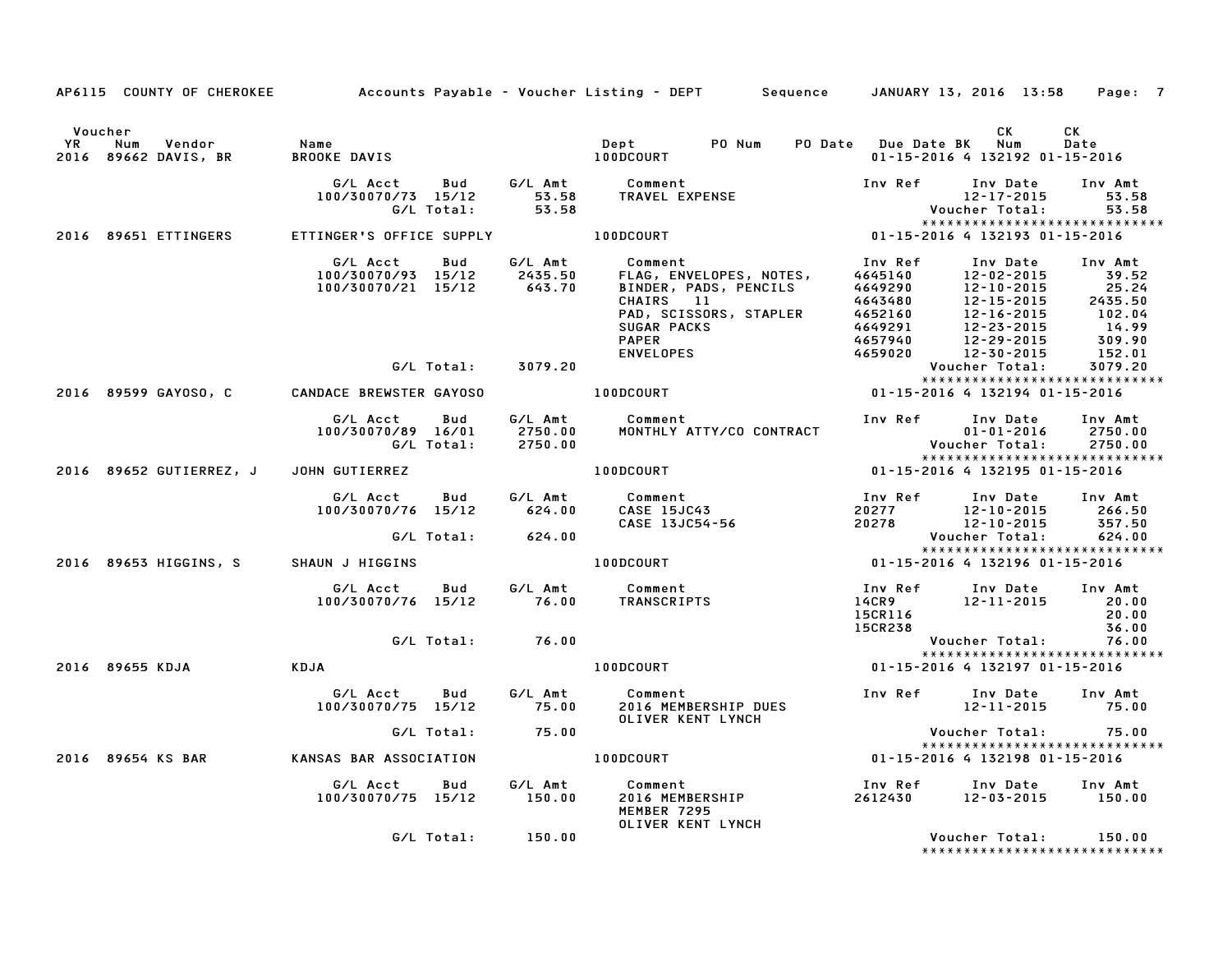|                      | AP6115 COUNTY OF CHEROKEE                                            |                                                                  |                                           | Accounts Payable – Voucher Listing – DEPT         Sequence  | JANUARY 13, 2016 13:58                                     |                                                                                   | Page: 8                       |
|----------------------|----------------------------------------------------------------------|------------------------------------------------------------------|-------------------------------------------|-------------------------------------------------------------|------------------------------------------------------------|-----------------------------------------------------------------------------------|-------------------------------|
| Voucher<br><b>YR</b> | Vendor<br>Num<br>2016 89656 LEGAL DIR                                | Name                                                             |                                           | Dept PO Num                                                 | PO Date Due Date BK Num                                    | <b>CK</b><br>01-15-2016 4 132199 01-15-2016                                       | <b>CK</b><br>Date             |
|                      |                                                                      | G/L Acct<br>Bud<br>100/30070/75 15/12                            | G∕L Amt<br>8.75                           | <b>Comment</b><br>LEGAL DIRECTORY<br>CUSTOMER C160016       | Inv Ref<br>0431363                                         | Inv Date Inv Amt<br>12-09-2015                                                    | 8.75                          |
|                      |                                                                      |                                                                  | $G/L$ Total: 8.75                         |                                                             |                                                            | Voucher Total:                                                                    | 8.75                          |
|                      | 2016 89657 MILLER, T                                                 | TRESA MILLER                                                     |                                           | 100DCOURT                                                   | 01-15-2016 4 132200 01-15-2016                             | *****************************                                                     |                               |
|                      |                                                                      | G/L Acct<br>100/30070/73 15/12<br>G/L Total:                     | Bud G/L Amt<br>20.46<br>20.46             | Comment<br>TRAVEL EXPENSE                                   | Inv Ref                                                    | Inv Date<br>12-18-2015<br>Voucher Total:<br>*****************************         | Inv Amt<br>20.46<br>20.46     |
|                      | 2016 89658 SHRED IT                                                  | SHRET-IT                                                         |                                           | 100DCOURT                                                   | $01 - 15 - 2016$ 4 132201 01-15-2016                       |                                                                                   |                               |
|                      |                                                                      | G/L Acct Bud G/L Amt Comment<br>100/30070/89 15/12<br>G/L Total: | 290.00<br>290.00                          | ON-SITE SHREDDING                                           | Inv Ref      Inv Date     Inv Amt<br>9408805628 12-29-2015 | Voucher Total:<br>*****************************                                   | 290.00<br>290.00              |
|                      | 2016 89600 STEELE, D                                                 | <b>DOUGLAS ROPER STEELE</b>                                      | 100DCOURT                                 |                                                             | 01-15-2016 4 132202 01-15-2016                             |                                                                                   |                               |
|                      |                                                                      | G/L Acct<br>Bud<br>100/30070/89 16/01<br>G/L Total:              | G⁄L Amt<br>2750.00<br>2750.00             | Comment<br>MONTHLY ATTY/CO CONTRACT                         | Inv Ref                                                    | Inv Date<br>$01 - 01 - 2016$<br>Voucher Total:<br>*****************************   | Inv Amt<br>2750.00<br>2750.00 |
|                      | 2016 89659 US CELLULAR                                               | US CELLULAR                                                      |                                           | <b>100DCOURT</b>                                            | 01-15-2016 4 132203 01-15-2016                             |                                                                                   |                               |
|                      |                                                                      | G/L Acct<br>Bud<br>100/30070/84 15/12<br>100/30070/84 16/01      | 40.97                                     | G/L Amt         Comment<br>239.97      ACCT 558976541       | Inv Ref<br>0115802498 12-20-2015 280.94                    | Inv Date                                                                          | Inv Amt                       |
|                      |                                                                      | G/L Total:                                                       | 280.94                                    |                                                             |                                                            | *****************************                                                     |                               |
|                      |                                                                      |                                                                  |                                           |                                                             | DEPT                                                       |                                                                                   | Total: 16075.96               |
|                      | 2016 89608 BAXTER CHAMBER BAXTER SPRINGS CHAMBER OF COMMERCE 100ECON |                                                                  |                                           |                                                             | 01-15-2016 4 132204 01-15-2016                             |                                                                                   |                               |
|                      |                                                                      | G/L Acct<br>Bud<br>100/30230/89 15/12<br>G/L Total:              | 125.00<br>125.00                          | G/L Amt Comment<br>125.00 2016 MEMB<br>2016 MEMBERSHIP DUES | Inv Ref Inv Date<br>20160016 12-14-2015                    | Voucher Total:                                                                    | Inv Amt<br>125.00<br>125.00   |
|                      | 2016 89609 BILLABLE                                                  | BILLABLE HOURS, LLC                                              |                                           | 100ECON                                                     | 01-15-2016 4 132205 01-15-2016                             | ******************************                                                    |                               |
|                      |                                                                      | G/L Acct<br>100/30230/89 15/12<br>G/L Total:                     | Bud G/L Amt<br>625.00<br>625.00<br>625.00 | Comment<br>RENT 1/15/16 - 2/15/16                           | Inv Ref      Inv Date<br>536524 11-12-2015                 | Voucher Total:<br>*****************************                                   | Inv Amt<br>625.00<br>625.00   |
|                      | 2016 89610 COL TEL COLUMBUS TELEPHONE COMPANY 400ECON                |                                                                  |                                           |                                                             | 01-15-2016 4 132206 01-15-2016                             |                                                                                   |                               |
|                      |                                                                      | G/L Acct<br>100/30230/74 16/01 60.00<br>G/L Total: 60.00         | G/L Amt<br>Bud                            | Comment<br>ACCT 7641                                        | Inv Ref                                                    | Inv Date<br>$01 - 01 - 2016$<br>Voucher Total:<br>******************************* | Inv Amt<br>60.00<br>60.00     |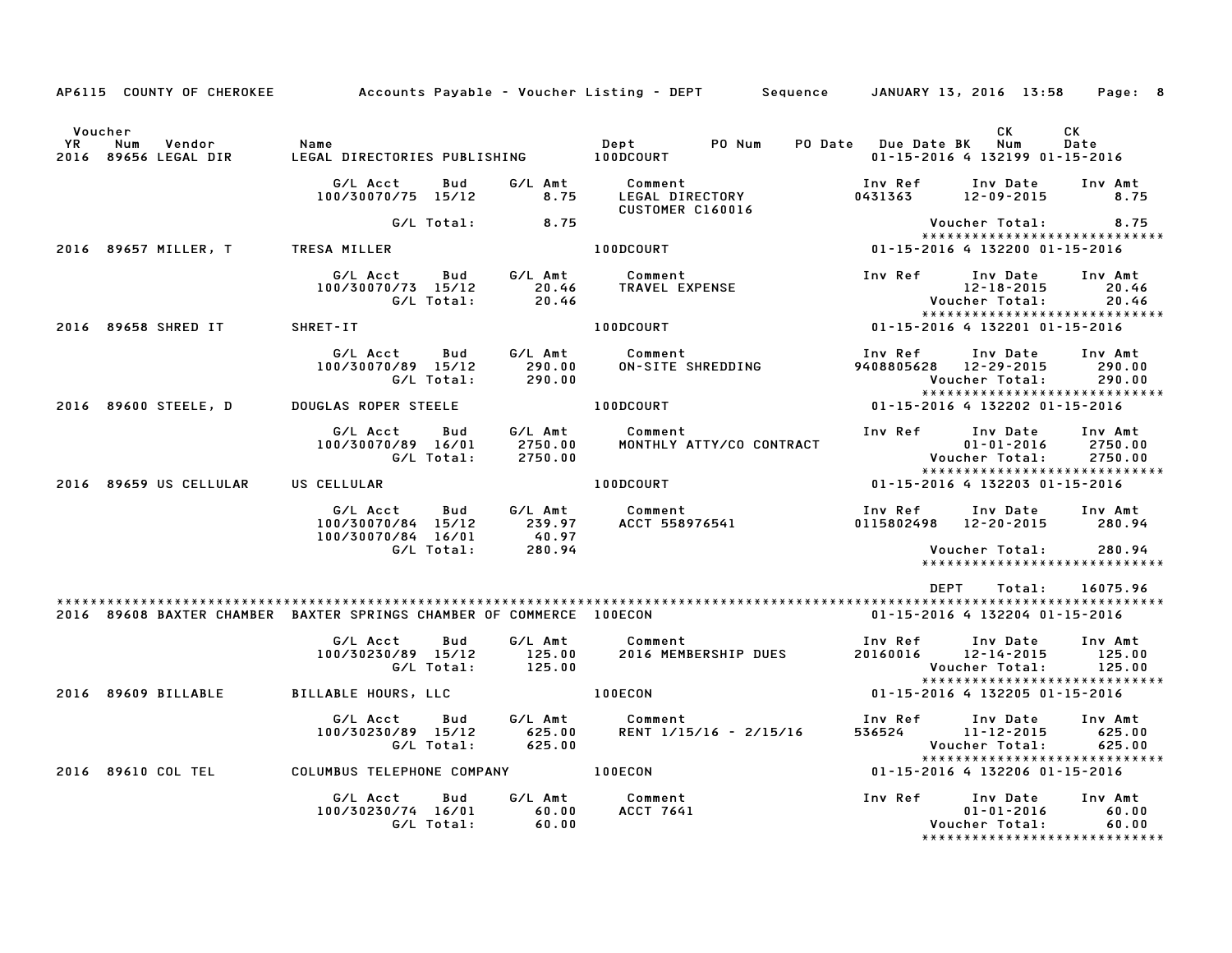|                      |                                                |                                                                                                  |                          |                                                       | AP6115 COUNTY OF CHEROKEE       Accounts Payable – Voucher Listing – DEPT     Sequence    JANUARY 13, 2016 13:58    Page: 9                                                       |                                                                                     |                                                                              |                                                              |
|----------------------|------------------------------------------------|--------------------------------------------------------------------------------------------------|--------------------------|-------------------------------------------------------|-----------------------------------------------------------------------------------------------------------------------------------------------------------------------------------|-------------------------------------------------------------------------------------|------------------------------------------------------------------------------|--------------------------------------------------------------|
|                      |                                                |                                                                                                  |                          |                                                       |                                                                                                                                                                                   |                                                                                     |                                                                              |                                                              |
| Voucher<br><b>YR</b> | Num<br>Vendor<br>2016 89611 COLUMBUS           | Name<br>CITY OF COLUMBUS                                                                         |                          |                                                       | Dept PO Num<br><b>100ECON</b>                                                                                                                                                     | PO Date Due Date BK                                                                 | СK<br>Num<br>01-15-2016 4 132207 01-15-2016                                  | СK<br>Date                                                   |
|                      |                                                | G/L Acct<br>100/30230/74 15/12                                                                   | <b>Bud</b><br>G/L Total: | 69.38<br>69.38                                        | G/L Amt Comment<br>ACCT 08-13630-01                                                                                                                                               | Inv Ref                                                                             | Inv Date<br>12-29-2015<br>Voucher Total:                                     | Inv Amt<br>69.38<br>69.38                                    |
|                      | 2016 89612 EMPIRE                              | EMPIRE DISTRICT ELECTRIC COMPANY 100ECON                                                         |                          |                                                       |                                                                                                                                                                                   | 01-15-2016 4 132208 01-15-2016                                                      |                                                                              | *****************************                                |
|                      |                                                | G/L Acct Bud<br>100/30230/74 15/12                                                               |                          | G/L Amt<br>0/74 15/12 72.49<br>G/L Total: 72.49       | Comment<br>Comment<br>ACCT 094497-30-2                                                                                                                                            | Inv Ref                                                                             | Inv Date<br>12-16-2015<br>Voucher Total:                                     | Inv Amt<br>72.49<br>72.49<br>*****************************   |
|                      | 2016 89613 FOUR STATE PRIN FOUR STATE PRINTING |                                                                                                  |                          |                                                       | <b>100ECON</b>                                                                                                                                                                    | 01-15-2016 4 132209 01-15-2016                                                      |                                                                              |                                                              |
|                      |                                                | G/L Acct<br>100/30230/21 15/12<br>100/30230/21 16/01                                             | <b>Bud</b>               | G/L Amt<br>98.90<br>186.00                            | Comment<br>BUSINESS INFO FORMS, PDF<br>YOUTH ENTREPRENEUR POSTERS 151926 12-22-2015<br>ICE HOUSE BROCHURES/POSTERS 160001 01-05-2016<br>EXACT BRIGHT GREEN<br><b>BRIGHT GREEN</b> | Inv Ref<br>151857<br>-------<br>C151117<br>151592                                   | Inv Date<br>12-08-2015<br>$01 - 05 - 2016$<br>06-30-2015<br>$08 - 31 - 2015$ | Inv Amt<br>57.75<br>22.50<br>186.00<br>3.00<br>15.65         |
|                      |                                                |                                                                                                  |                          | G/L Total: 284.90                                     |                                                                                                                                                                                   |                                                                                     | Voucher Total:                                                               | 284.90<br>*****************************                      |
|                      | 2016 89615 MILLER, JAN JANET L MILLER          |                                                                                                  |                          |                                                       | 100ECON                                                                                                                                                                           | 01-15-2016 4 132210 01-15-2016                                                      |                                                                              |                                                              |
|                      |                                                | G/L Acct<br>100/30230/73 15/12                                                                   | Bud                      | G/L Amt<br>182.92                                     | <b>REIMB/POSTAGE STAMPS</b><br>MILEAGE 12/2/15<br>MILEAGE 12/2/15<br>MILEAGE 12/2/15 - 12/16/15                                                                                   |                                                                                     | Inv Date Inv Amt<br>12-11-2015                                               | 49.00<br>133.92                                              |
|                      |                                                |                                                                                                  |                          | G/L Total: 182.92                                     |                                                                                                                                                                                   |                                                                                     | Voucher Total: 182.92                                                        | *****************************                                |
|                      | 2016 89616 US CELLULAR                         | US CELLULAR                                                                                      |                          |                                                       | <b>100ECON</b>                                                                                                                                                                    | 01-15-2016 4 132211 01-15-2016                                                      |                                                                              |                                                              |
|                      |                                                | G/L Acct<br>100/30230/74 15/12                                                                   | Bud<br>G/L Total:        | 112.31<br>112.31                                      | G/L Amt Comment<br>112.31 ACCT 85027304<br>Comment<br>ACCT 850273042                                                                                                              | Inv Ref<br>0113555231 12-06-2015                                                    | Inv Date<br>Voucher Total:                                                   | Inv Amt<br>112.31<br>112.31<br>***************************** |
|                      |                                                |                                                                                                  |                          |                                                       |                                                                                                                                                                                   | <b>DEPT</b>                                                                         | Total:                                                                       | 1532.00                                                      |
|                      |                                                |                                                                                                  |                          |                                                       |                                                                                                                                                                                   |                                                                                     | 01-15-2016 4 132212 01-15-2016                                               |                                                              |
|                      |                                                | G/L Acct<br>100/30330/31 15/12<br>100/30330/22 15/12<br>100/30330/21 15/12<br>100/30330/21 15/12 | Bud<br>G/L Total:        | G/L Amt<br>82.29<br>15.48<br>74.25<br>73.15<br>245.17 | Comment<br>REFILL MEDICINE CABINET<br>BATTERIES, GLOVES, SWABS<br>GLOVES                                                                                                          | Inv Ref<br>8402518233 12-04-2015<br>8402535432  12-18-2015<br>8402518234 12-04-2015 | Inv Date                                                                     | Inv Amt<br>82.29<br>89.73<br>73.15<br>245.17                 |
|                      |                                                |                                                                                                  |                          |                                                       |                                                                                                                                                                                   |                                                                                     | Voucher Total:                                                               | *****************************                                |
|                      | 2016 89439 CINTAS 459                          | CINTAS #459                                                                                      |                          |                                                       | 100EMPCOMP                                                                                                                                                                        | 01-15-2016 4 132213 01-15-2016                                                      |                                                                              |                                                              |
|                      |                                                | G/L Acct<br>100/30330/32 15/12                                                                   | Bud                      | G/L Amt<br>141.06                                     | Comment<br><b>DUST MOPS</b><br><b>DUST MOPS</b>                                                                                                                                   | Inv Ref<br>459751164<br>459753686                                                   | Inv Date<br>12-15-2015<br>12-29-2015                                         | Inv Amt<br>70.53<br>70.53                                    |
|                      |                                                |                                                                                                  | G/L Total:               | 141.06                                                |                                                                                                                                                                                   |                                                                                     | Voucher Total:                                                               | 141.06<br>*****************************                      |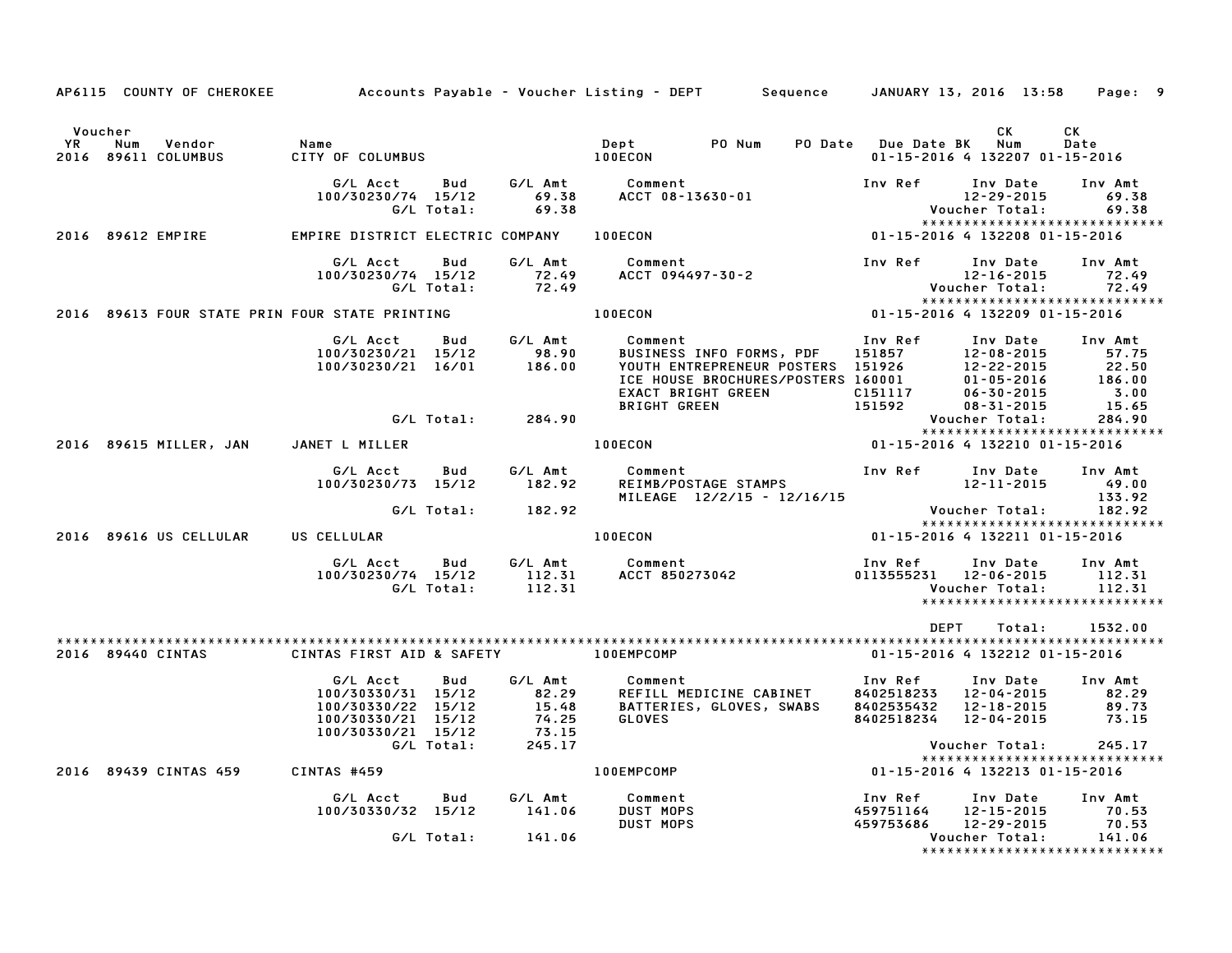|                      |                                      |                                                                                |                               | AP6115 COUNTY OF CHEROKEE Accounts Payable - Voucher Listing - DEPT Sequence JANUARY 13, 2016 13:58                                                                                                                                   |                                                                                                   |                                                                                                                                                          | Page: 10                                                                               |
|----------------------|--------------------------------------|--------------------------------------------------------------------------------|-------------------------------|---------------------------------------------------------------------------------------------------------------------------------------------------------------------------------------------------------------------------------------|---------------------------------------------------------------------------------------------------|----------------------------------------------------------------------------------------------------------------------------------------------------------|----------------------------------------------------------------------------------------|
| Voucher<br><b>YR</b> | Vendor<br>Num<br>2016 89441 CULLIGAN | Name<br>CIII ' T                                                               |                               |                                                                                                                                                                                                                                       | PO Date Due Date BK Num                                                                           | CK<br>01-15-2016 4 132214 01-15-2016                                                                                                                     | СK<br>Date                                                                             |
|                      |                                      | G/L Acct Bud G/L Amt<br>100/30330/31 15/12 337.57<br>100/30330/31 16/01 126.22 |                               | Comment<br>COFFEE, WATER, CONDIMENTS<br><b>COOLER RENTAL</b><br>COFFEE, CONDIMENTS, WATER<br><b>COOLER RENTAL</b><br>COCCA, COFFEE, WATER,<br>WATER<br>WATER<br>CONDIMENTS, WATER, COCOA<br>WATER, CONDIMENTS, COCOA<br><b>COFFEE</b> | Inv Ref<br>69612<br>70324<br>71018<br>71788<br>90103192<br>72408<br>72409<br>90111590<br>90111596 | Inv Date<br>$10 - 31 - 2015$<br>10-31-2015<br>11-24-2015<br>11-30-2015<br>12-09-2015<br>12-22-2015<br>12-22-2015<br>$01 - 05 - 2016$<br>$01 - 05 - 2016$ | Inv Amt<br>61.27<br>5.00<br>76.12<br>5.00<br>128.91<br>9.90<br>51.37<br>67.22<br>59.00 |
|                      |                                      | G/L Total: 463.79                                                              |                               |                                                                                                                                                                                                                                       |                                                                                                   | Voucher Total:                                                                                                                                           | 463.79                                                                                 |
|                      | 2016 89442 ETTINGERS                 | ETTINGER'S OFFICE SUPPLY <b>100EMPCOMP</b>                                     |                               |                                                                                                                                                                                                                                       | 01-15-2016 4 132215 01-15-2016                                                                    |                                                                                                                                                          | *****************************                                                          |
|                      |                                      | G/L Acct Bud<br>G/L Total: 465.18                                              |                               | G/L Amt Comment<br>TOWELS<br>ICE MELT<br>T/TISSUE, TOWELS, LINERS<br><b>PAPER</b><br><b>PENS</b>                                                                                                                                      | Inv Ref<br>4656650<br>4656650 12-23-2015<br>4657430 12-28-2015<br>4652950 12-16-2015<br>4656670   | Inv Date<br>12-28-2015<br>12-23-2015<br>Voucher Total:                                                                                                   | Inv Amt<br>29.99<br>25.98<br>199.87<br>185.94<br>23.40<br>465.18                       |
|                      |                                      |                                                                                |                               |                                                                                                                                                                                                                                       |                                                                                                   |                                                                                                                                                          | *****************************                                                          |
|                      |                                      | 2016 89443 FOUR STATE PRIN FOUR STATE PRINTING                                 |                               | 100EMPCOMP                                                                                                                                                                                                                            | 01-15-2016 4 132216 01-15-2016                                                                    |                                                                                                                                                          |                                                                                        |
|                      |                                      | G/L Acct<br>100/30330/31 15/12<br>100/30330/22 15/12<br>G/L Total: 171.00      | Bud G/LAmt<br>21.00<br>150.00 | <b>Comment</b> Comment<br>NOTARY STAMP<br><b>BUSINESS CARDS</b><br>BUSINESS CARDS                                                                                                                                                     | Inv Ref<br>151871<br>151920<br>151928                                                             | Inv Date<br>$12 - 10 - 2015$<br>12-21-2015<br>12-22-2015<br>Voucher Total:                                                                               | Inv Amt<br>21.00<br>75.00<br>75.00<br>171.00                                           |
|                      |                                      | 2016 89444 HEARTLAND HEARTLAND ELECTRIC COOPERATIVE INC 100EMPCOMP             |                               | 01-15-2016 4 132217 01-15-2016                                                                                                                                                                                                        |                                                                                                   |                                                                                                                                                          | *****************************                                                          |
|                      |                                      | G/L Acct<br>Bud<br>100/30330/25 15/12 41.00                                    | G/L Amt                       | Comment<br>ACCT 50891200<br>STORM SIREN                                                                                                                                                                                               | Inv Ref Inv Date Inv Amt                                                                          | 12-31-2015                                                                                                                                               | 41.00                                                                                  |
|                      |                                      | G/L Total: 41.00                                                               |                               |                                                                                                                                                                                                                                       |                                                                                                   | Voucher Total:                                                                                                                                           | 41.00                                                                                  |
|                      | 2016 89445 JAVA                      | JAVA DAVE'S                                                                    |                               | 01-15-2016 4 132218 01-15-2016<br><b>100EMPCOMP</b>                                                                                                                                                                                   |                                                                                                   |                                                                                                                                                          | *****************************                                                          |
|                      |                                      | G/L Acct<br><b>Bud</b><br>100/30330/21 15/12<br>100/30330/22 15/12             | 89.85<br>89.85                | G/L Amt Comment<br>COFFEE                                                                                                                                                                                                             | Inv Ref<br>293526                                                                                 | Inv Date<br>12-17-2015 179.70                                                                                                                            | Inv Amt                                                                                |
|                      |                                      | G/L Total:                                                                     | 89.85<br>179.70               |                                                                                                                                                                                                                                       |                                                                                                   | Voucher Total: 179.70                                                                                                                                    | *****************************                                                          |
|                      |                                      | 2016 89678 OFFICE 1040 OFFICE DEPOT                                            |                               | 100EMPCOMP                                                                                                                                                                                                                            | 01-15-2016 4 132219 01-15-2016                                                                    |                                                                                                                                                          |                                                                                        |
|                      |                                      | G/L Acct<br>Bud                                                                |                               | G/L Amt Comment<br>100/30330/24 16/01 46.97 CALENDAR, CORRECTION TAPE 815501711001 01-05-2016 46.97<br>G/L Total: 46.97 CALENDAR, CORRECTION TAPE 815501711001 01-05-2016 46.97                                                       | Inv Ref Inv Date                                                                                  |                                                                                                                                                          | Inv Amt<br>*****************************                                               |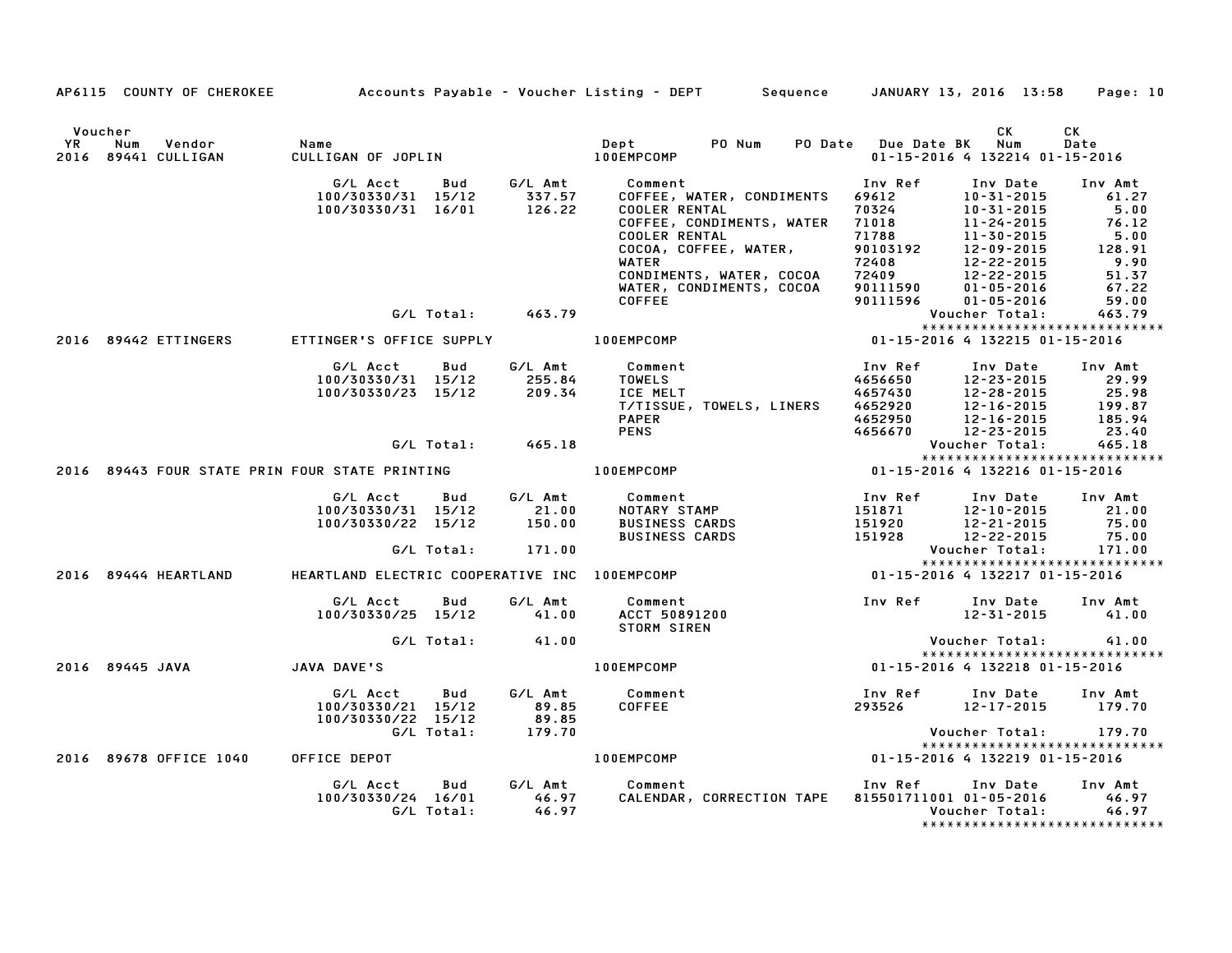| Voucher                                 |                                       |                    |                                                |                    | CK                                               | CK                 |
|-----------------------------------------|---------------------------------------|--------------------|------------------------------------------------|--------------------|--------------------------------------------------|--------------------|
| YR<br>Num<br>Vendor<br>2016 89446 QUILL | Name<br>QUILL CORPORATION             |                    | PO Num<br>Dept<br><b>PO Date</b><br>100EMPCOMP | <b>Due Date BK</b> | Num<br>01-15-2016 4 132220 01-15-2016            | Date               |
|                                         |                                       |                    |                                                |                    |                                                  |                    |
|                                         | G/L Acct<br>Bud<br>100/30330/21 15/12 | G/L Amt<br>449.91  | Comment<br><b>ENVELOPES</b>                    | Inv Ref<br>1259300 | Inv Date<br>$12 - 08 - 2015$                     | Inv Amt<br>197.94  |
|                                         | 100/30330/22 15/12                    | 562.81             | <b>TONERS</b>                                  | 1319892            | $12 - 09 - 2015$                                 | 251.97             |
|                                         | 100/30330/27<br>15/12                 | 162.36             | INK, DVDS, MARKERS, PENS                       | 1319919            | 12-09-2015                                       | 562.81             |
|                                         | 100/30330/23 15/12                    | 74.34              | INK, HILITER, PENS                             | 1503442            | $12 - 15 - 2015$                                 | 131.21             |
|                                         | 100/30330/26 15/12                    | 82.61              | <b>PAPER</b>                                   | 1499026            | 12-15-2015                                       | 31.15              |
|                                         | 100/30330/23 16/01                    | 39.99              | BATTERIES, HILITER, POUCH                      | 1323081            | 12-09-2015                                       | 74.34              |
|                                         |                                       |                    | RUBBERBANDS, SCISSORS,<br>CLIPS, TAPE, BINDERS | 1810532            | 12-29-2015                                       | 82.61              |
|                                         |                                       |                    | 5 PORT GIGABIT SWITCH                          | 1906111            | $01 - 04 - 2016$                                 | 39.99              |
|                                         | G/L Total:                            | 1372.02            |                                                |                    | Voucher Total:                                   | 1372.02            |
|                                         |                                       |                    |                                                |                    | ******************************                   |                    |
| 2016 89447 WESTAR                       | <b>WESTAR ENERGY</b>                  |                    | 100EMPCOMP                                     |                    | 01-15-2016 4 132221 01-15-2016                   |                    |
|                                         | G/L Acct<br>Bud                       | G/L Amt            | Comment                                        | Inv Ref            | Inv Date                                         | Inv Amt            |
|                                         | 100/30330/25 15/12                    | 34.37              | ACCT 2457329745                                |                    | $12 - 10 - 2015$                                 | 34.37              |
|                                         | G/L Total:                            | 34.37              | STORM SIREN                                    |                    | Voucher Total:                                   | 34.37              |
|                                         |                                       |                    |                                                |                    | *****************************                    |                    |
|                                         |                                       |                    |                                                |                    |                                                  |                    |
|                                         |                                       |                    |                                                | <b>DEPT</b>        | Total:                                           | 3160.26            |
| 2016 89601 GENEOLOGY                    | CCKG-H SOCIETY INC                    |                    | 100GENEOLOGY                                   |                    | 01-15-2016 4 132222 01-15-2016                   |                    |
|                                         |                                       |                    |                                                |                    |                                                  |                    |
|                                         | Bud<br>G/L Acct                       | G/L Amt            | Comment                                        | Inv Ref            | Inv Date                                         | Inv Amt            |
|                                         | 100/30180/89 16/01<br>G/L Total:      | 2000.00<br>2000.00 | QUARTERLY DISTRIBUTION                         |                    | $01 - 01 - 2016$<br>Voucher Total:               | 2000.00<br>2000.00 |
|                                         |                                       |                    |                                                |                    | ******************************                   |                    |
|                                         |                                       |                    |                                                |                    |                                                  |                    |
|                                         |                                       |                    |                                                | <b>DEPT</b>        | Total:                                           | 2000.00            |
| 2016 89587 KIMBLE                       | KIMBLE MAPPING, INC                   |                    | 100GIS                                         |                    | 01-15-2016 4 132223 01-15-2016                   |                    |
|                                         |                                       |                    |                                                |                    |                                                  |                    |
|                                         | Bud<br>G/L Acct                       | G/L Amt            | Comment                                        | Inv Ref            | Inv Date                                         | Inv Amt            |
|                                         | 100/30210/89 15/12                    | 29474.00           | CREATE COUNTY AGUSE LAYERS                     |                    | $12 - 03 - 2015$                                 | 29474.00           |
|                                         | G/L Total:                            | 29474.00           |                                                |                    | Voucher Total:<br>****************************** | 29474.00           |
|                                         |                                       |                    |                                                |                    |                                                  |                    |
|                                         |                                       |                    |                                                | <b>DEPT</b>        | Total:                                           | 29474.00           |
| 2016 89448 CBM                          | <b>CBM MANAGED SERVICES</b>           |                    | 100JAIL                                        |                    | 01-15-2016 4 132224 01-15-2016                   |                    |
|                                         |                                       |                    |                                                |                    |                                                  |                    |
|                                         | G/L Acct<br>Bud                       | G/L Amt            | Comment                                        | Inv Ref            | Inv Date                                         | Inv Amt            |
|                                         | 100/30140/31 15/12<br>16/01           | 11012.87           | INMATE MEALS<br>$12/3/15 - 12/9/15$            | 93177              | $12 - 09 - 2015$                                 | 2716.81            |
|                                         |                                       |                    | $12/10/15 - 12/16/15$                          | 93444              | $12 - 16 - 2015$                                 | 2758.98            |
|                                         |                                       |                    | $12/17/15 - 12/23/15$                          | 93837              | 12-23-2015                                       | 2818.96            |
|                                         |                                       |                    | $12/24/15 - 12/30/15$                          | 94104              | $12 - 30 - 2015$                                 | 2718.12            |
|                                         | G/L Total:                            | 11012.87           |                                                |                    | Voucher Total:                                   | 11012.87           |
|                                         |                                       |                    |                                                |                    | *****************************                    |                    |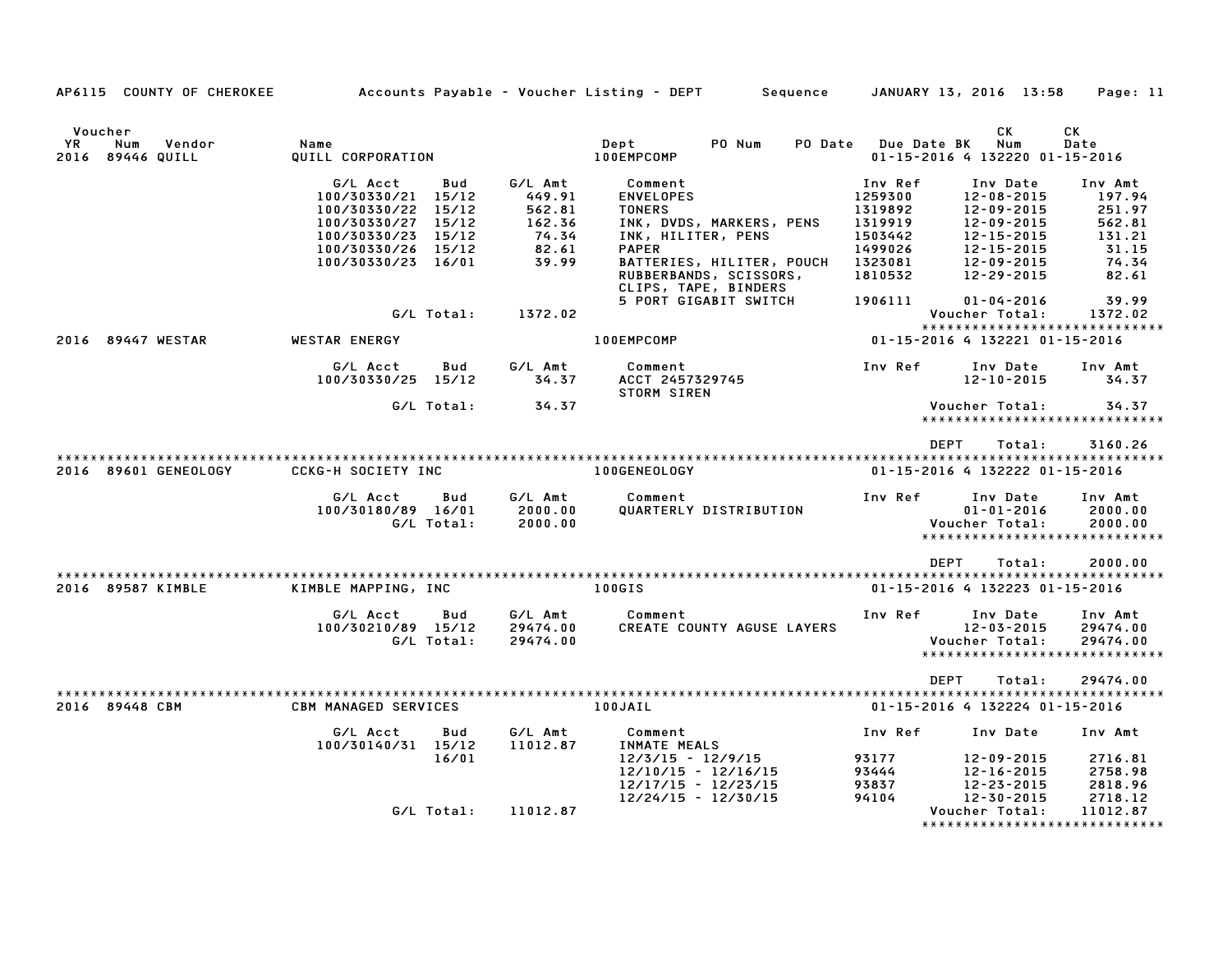|           | AP6115 COUNTY OF CHEROKEE Accounts Payable - Voucher Listing - DEPT Sequence JANUARY 13, 2016 13:58 Page: 12                                                                                                                            |                                                                                                                                                                                                                                         |                    |                                     |                                                    |  |                                                                                                        |            |  |
|-----------|-----------------------------------------------------------------------------------------------------------------------------------------------------------------------------------------------------------------------------------------|-----------------------------------------------------------------------------------------------------------------------------------------------------------------------------------------------------------------------------------------|--------------------|-------------------------------------|----------------------------------------------------|--|--------------------------------------------------------------------------------------------------------|------------|--|
|           |                                                                                                                                                                                                                                         |                                                                                                                                                                                                                                         |                    |                                     |                                                    |  |                                                                                                        |            |  |
| <b>YR</b> | Voucher<br>Num Vendor                                                                                                                                                                                                                   | Name                                                                                                                                                                                                                                    |                    | Dept PO Num PO Date Due Date BK Num |                                                    |  | CK                                                                                                     | CK<br>Date |  |
|           | 2016 89459 COLUMBUS                                                                                                                                                                                                                     |                                                                                                                                                                                                                                         |                    |                                     |                                                    |  | 01-15-2016 4 132225 01-15-2016                                                                         |            |  |
|           |                                                                                                                                                                                                                                         |                                                                                                                                                                                                                                         |                    |                                     |                                                    |  | Inv Ref Inv Date Inv Amt                                                                               |            |  |
|           |                                                                                                                                                                                                                                         | G/L Acct     Bud     G/L Amt     Comment<br>100/30140/72   15/12       110.00     GARBAGE PICK UP<br>G/L Total:       110.00                                                                                                            |                    |                                     |                                                    |  | 09-52410-01 12-29-2015 110.00                                                                          |            |  |
|           |                                                                                                                                                                                                                                         |                                                                                                                                                                                                                                         |                    |                                     |                                                    |  | Voucher Total: 110.00                                                                                  |            |  |
|           | 2016 89449 CWD CASH-WA DISTRIBUTING 100JAIL 100 1 15-2016 4 132226 01-15-2016                                                                                                                                                           |                                                                                                                                                                                                                                         |                    |                                     |                                                    |  | *****************************                                                                          |            |  |
|           |                                                                                                                                                                                                                                         |                                                                                                                                                                                                                                         |                    |                                     |                                                    |  |                                                                                                        |            |  |
|           |                                                                                                                                                                                                                                         | 6/L Acct Bud G/L Amt Comment Inv Ref Inv Date Inv Amt<br>100/30140/39 15/12 8.80 GLOVES 885675 12-21-2015 8.80<br>100/30140/31 16/01 75.49 FILM WRAP, COFFEE 885678 01-04-2016 75.49<br>6/L Total: 84.29 Voucher Total: 84.29           |                    |                                     |                                                    |  |                                                                                                        |            |  |
|           |                                                                                                                                                                                                                                         |                                                                                                                                                                                                                                         |                    |                                     |                                                    |  |                                                                                                        |            |  |
|           |                                                                                                                                                                                                                                         |                                                                                                                                                                                                                                         |                    |                                     |                                                    |  |                                                                                                        |            |  |
|           |                                                                                                                                                                                                                                         |                                                                                                                                                                                                                                         |                    |                                     |                                                    |  |                                                                                                        |            |  |
|           | 2016 89450 EMPIRE                                                                                                                                                                                                                       |                                                                                                                                                                                                                                         |                    |                                     |                                                    |  |                                                                                                        |            |  |
|           | G/L Acct Bud G/L Amt Comment Inv Ref Inv Date Inv Amt<br>100/30140/72 15/12 3545.30 ACCT 643108-13-7 12-09-2015 3545.30<br>G/L Total: 3545.30 ACCT 643108-13-7 Voucher Total: 3545.30<br>2016 89451 HALL'S PEST CONTROL 100JAIL 100JAIL |                                                                                                                                                                                                                                         |                    |                                     |                                                    |  |                                                                                                        |            |  |
|           |                                                                                                                                                                                                                                         |                                                                                                                                                                                                                                         |                    |                                     |                                                    |  |                                                                                                        |            |  |
|           |                                                                                                                                                                                                                                         |                                                                                                                                                                                                                                         |                    |                                     |                                                    |  |                                                                                                        |            |  |
|           |                                                                                                                                                                                                                                         |                                                                                                                                                                                                                                         |                    |                                     |                                                    |  |                                                                                                        |            |  |
|           |                                                                                                                                                                                                                                         |                                                                                                                                                                                                                                         |                    |                                     |                                                    |  |                                                                                                        |            |  |
|           |                                                                                                                                                                                                                                         | 6/LAcct Bud G/LAmt Comment Inv Ref Inv Date Inv Amt<br>100/30140/80 15/12 75.00 MONTHLY SPRAY 75229 12-18-2015 75.00<br>6/LTotal: 75.00 100JAIL 100JAIL 101-15-2016 4 132229 01-15-2016                                                 |                    |                                     |                                                    |  |                                                                                                        |            |  |
|           |                                                                                                                                                                                                                                         |                                                                                                                                                                                                                                         |                    |                                     |                                                    |  |                                                                                                        |            |  |
|           |                                                                                                                                                                                                                                         |                                                                                                                                                                                                                                         |                    |                                     |                                                    |  |                                                                                                        |            |  |
|           | 2016 89452 HENRY KRAFT HENRY KRAFT INC                                                                                                                                                                                                  |                                                                                                                                                                                                                                         |                    |                                     |                                                    |  |                                                                                                        |            |  |
|           |                                                                                                                                                                                                                                         | G/L Acct Bud G/L Amt Comment<br>o, Acci bua G/LAmt Comment Inv Ref Inv Date Inv Amt Inv Amt Inv Sule Inv Amt<br>100/30140/40 15/12 1168.74 BLEACH, LINERS, SHAMPOO 215150 12–09–2015 699.73<br>15/12 T/TISSUE, DETERGFNT. CLEANP        |                    |                                     |                                                    |  |                                                                                                        |            |  |
|           |                                                                                                                                                                                                                                         |                                                                                                                                                                                                                                         |                    |                                     |                                                    |  |                                                                                                        |            |  |
|           |                                                                                                                                                                                                                                         |                                                                                                                                                                                                                                         |                    |                                     | LINERS, DETERGENT, TOWELS 215870 12-23-2015 469.01 |  |                                                                                                        |            |  |
|           |                                                                                                                                                                                                                                         |                                                                                                                                                                                                                                         |                    |                                     | SANITIZER, T/TISSUE                                |  |                                                                                                        |            |  |
|           |                                                                                                                                                                                                                                         |                                                                                                                                                                                                                                         | G/L Total: 1168.74 |                                     |                                                    |  | Voucher Total: 1168.74                                                                                 |            |  |
|           | 2016 89453 KS GAS                                                                                                                                                                                                                       | KANSAS GAS SERVICE THE RESIDENCE RELATIONS ON A RELATION OF RELATIONS AND MODEL SERVICE                                                                                                                                                 |                    |                                     |                                                    |  | *****************************<br>01-15-2016 4 132230 01-15-2016                                        |            |  |
|           |                                                                                                                                                                                                                                         |                                                                                                                                                                                                                                         |                    |                                     |                                                    |  |                                                                                                        |            |  |
|           |                                                                                                                                                                                                                                         |                                                                                                                                                                                                                                         |                    |                                     |                                                    |  |                                                                                                        |            |  |
|           |                                                                                                                                                                                                                                         |                                                                                                                                                                                                                                         |                    |                                     |                                                    |  |                                                                                                        |            |  |
|           |                                                                                                                                                                                                                                         |                                                                                                                                                                                                                                         |                    |                                     |                                                    |  |                                                                                                        |            |  |
|           | 2016 89454 MANZER FAMILY MANZER FAMILY MEDICINE 100JAIL                                                                                                                                                                                 |                                                                                                                                                                                                                                         |                    |                                     |                                                    |  | 01-15-2016 4 132231 01-15-2016                                                                         |            |  |
|           |                                                                                                                                                                                                                                         |                                                                                                                                                                                                                                         |                    |                                     |                                                    |  |                                                                                                        |            |  |
|           |                                                                                                                                                                                                                                         | G/L Acct        Bud         G/L Amt               Comment                                  Inv Ref        Inv Date       Inv Amt<br>100/30140/81    15/12        3075.00       INMATE  PATIENTS  SEEN                                   |                    |                                     |                                                    |  |                                                                                                        |            |  |
|           |                                                                                                                                                                                                                                         |                                                                                                                                                                                                                                         |                    |                                     | MONTHLY FEE                                        |  |                                                                                                        |            |  |
|           |                                                                                                                                                                                                                                         |                                                                                                                                                                                                                                         | G/L Total: 3075.00 |                                     |                                                    |  | Voucher Total: 3075.00<br>*****************************                                                |            |  |
|           | 2016 89455 SECURUS                                                                                                                                                                                                                      |                                                                                                                                                                                                                                         |                    |                                     |                                                    |  |                                                                                                        |            |  |
|           |                                                                                                                                                                                                                                         | 6/L Acct Bud 6/L Amt Comment<br>100/30140/39 15/12 792.81 COMMISSARY SALES<br>12/6/15 - 12/12/15 24201 12-15-2015 312.70<br>12/13/15 - 12/19/15 24333 12-21-2015 300.51<br>179.60 12/20/15 - 12/26/15 24465 12-29-2015 179.60<br>179.60 |                    |                                     |                                                    |  |                                                                                                        |            |  |
|           |                                                                                                                                                                                                                                         |                                                                                                                                                                                                                                         |                    |                                     |                                                    |  |                                                                                                        |            |  |
|           |                                                                                                                                                                                                                                         |                                                                                                                                                                                                                                         |                    |                                     |                                                    |  |                                                                                                        |            |  |
|           |                                                                                                                                                                                                                                         |                                                                                                                                                                                                                                         |                    |                                     |                                                    |  |                                                                                                        |            |  |
|           |                                                                                                                                                                                                                                         |                                                                                                                                                                                                                                         | G/L Total: 792.81  |                                     |                                                    |  | 24201 12-15-2015 312.70<br>24333 12-21-2015 300.51<br>24465 12-29-2015 179.60<br>Voucher Total: 792.81 |            |  |
|           |                                                                                                                                                                                                                                         |                                                                                                                                                                                                                                         |                    |                                     |                                                    |  | *****************************                                                                          |            |  |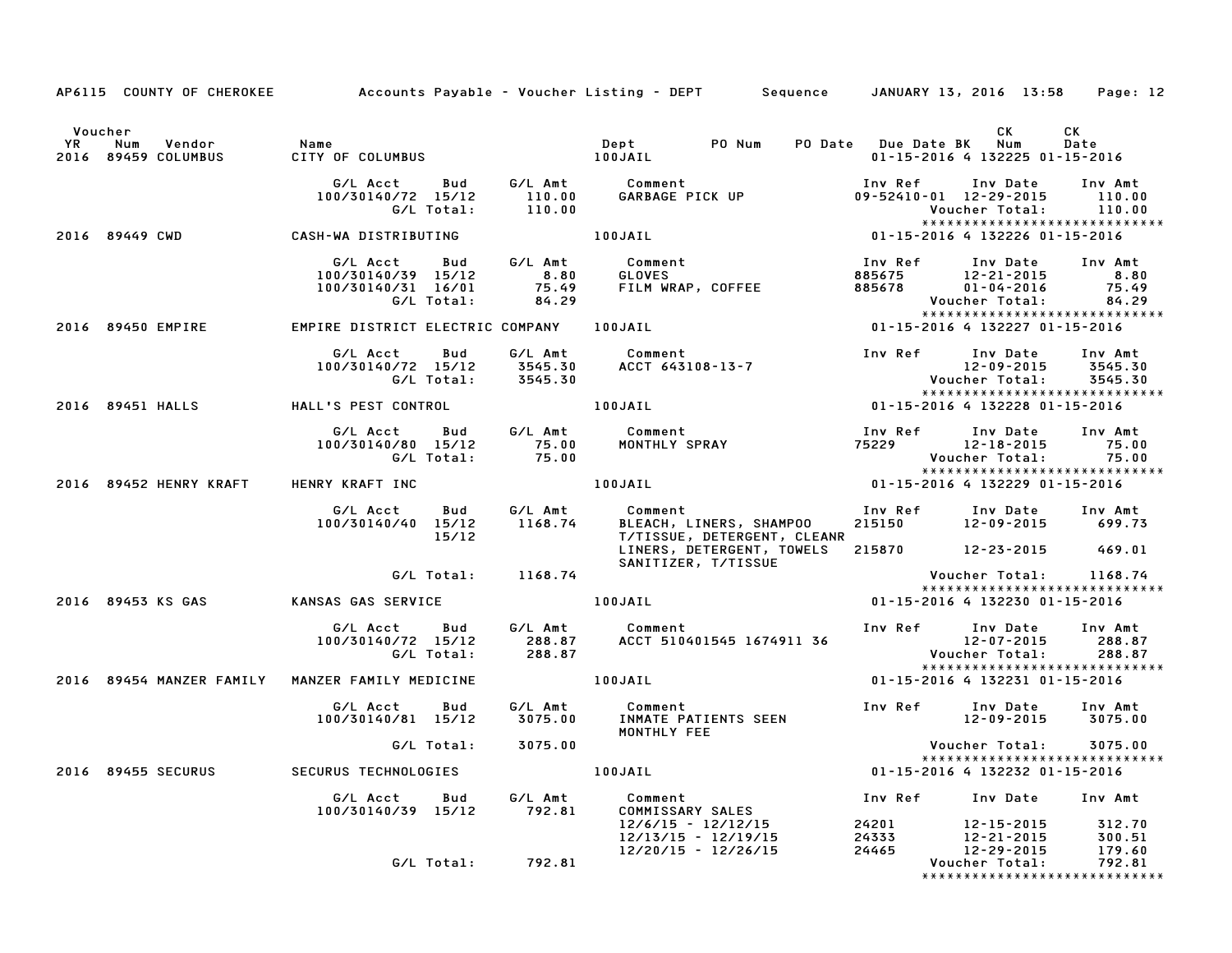| AP6115 COUNTY OF CHEROKEE                                            |                                                                           |                                        | Accounts Payable – Voucher Listing – DEPT         Sequence                                                                                         | JANUARY 13, 2016 13:58<br>Page: 13                                                                                                                                                                                                              |
|----------------------------------------------------------------------|---------------------------------------------------------------------------|----------------------------------------|----------------------------------------------------------------------------------------------------------------------------------------------------|-------------------------------------------------------------------------------------------------------------------------------------------------------------------------------------------------------------------------------------------------|
| Voucher<br>YR<br>Vendor<br>Num<br>2016 89456 SMC                     | Name<br>SMC ELECTRIC SUPPLY                                               |                                        | <b>CK</b><br><b>CK</b><br>Dept<br>PO Num<br>100JAIL                                                                                                | PO Date Due Date BK Num<br>Date<br>01-15-2016 4 132233 01-15-2016                                                                                                                                                                               |
|                                                                      | G/L Acct<br>Bud<br>100/30140/80 15/12                                     | G/L Amt<br>306.36                      | Comment<br>LIGHTS, BALASTS, TUBES<br>LIGHTS                                                                                                        | Inv Ref<br>Inv Date<br>Inv Amt<br>5027378800<br>12-24-2015<br>118.68<br>12-24-2015<br>5027378801<br>187.68                                                                                                                                      |
|                                                                      | G/L Total:                                                                | 306.36                                 |                                                                                                                                                    | Voucher Total:<br>306.36                                                                                                                                                                                                                        |
|                                                                      |                                                                           |                                        |                                                                                                                                                    | *****************************                                                                                                                                                                                                                   |
| 2016 89457 TRUE VALUE COL TRUE VALUE COLUMBUS                        |                                                                           |                                        | 100JAIL                                                                                                                                            | 01-15-2016 4 132234 01-15-2016                                                                                                                                                                                                                  |
|                                                                      | G/L Acct<br>Bud<br>100/30140/80 15/12<br>100/30140/80 16/01               | G/L Amt<br>450.64<br>22.97             | Comment<br>U-BOLT, J BOLT<br>HARDWARE, TITANBIT<br><b>ACRY SHEET</b><br>INS KILLER, ROACH RIDD<br>SCREW, HARDWARE, BIT<br>TAPE, COVER, BASE, CAULK | Inv Ref<br>Inv Date<br>Inv Amt<br>A261559<br>12-08-2015<br>3.47<br>A261604<br>12-09-2015<br>13.51<br>A262022<br>12-14-2015<br>147.95<br>14.97<br>A262262<br>12-16-2015<br>36.96<br>A262750<br>12-23-2015<br>12-30-2015<br>-<br>A263243<br>83.83 |
|                                                                      |                                                                           |                                        | ACRY SHEET                                                                                                                                         | A262947<br>12-26-2015<br>149.95                                                                                                                                                                                                                 |
|                                                                      | G/L Total:                                                                | 473.61                                 | PAINT TAPE, BRUSH                                                                                                                                  | A263664<br>$01 - 06 - 2016$<br>22.97<br>473.61<br>Voucher Total:                                                                                                                                                                                |
|                                                                      |                                                                           |                                        |                                                                                                                                                    | ******************************                                                                                                                                                                                                                  |
| 2016 89458 TURNKEY                                                   | TURNKEY CORRECTIONS                                                       |                                        | 100JAIL                                                                                                                                            | 01-15-2016 4 132235 01-15-2016                                                                                                                                                                                                                  |
|                                                                      | G/L Acct<br>Bud<br>100/30140/39 15/12<br>15/12                            | G/L Amt<br>2418.66                     | Comment<br><b>CANTEEN SALES</b><br><b>CANTEEN SALES</b><br><b>CANTEEN SALES</b>                                                                    | Inv Ref<br>Inv Date<br>Inv Amt<br>114620151207 12-07-2015<br>853.59<br>114620151214 12-14-2015<br>722.39<br>114620151221 12-21-2015<br>842.68                                                                                                   |
|                                                                      | G/L Total:                                                                | 2418.66                                |                                                                                                                                                    | Voucher Total:<br>2418.66<br>******************************                                                                                                                                                                                     |
|                                                                      |                                                                           |                                        |                                                                                                                                                    |                                                                                                                                                                                                                                                 |
| 2016 89648 ADVANTAGE COMP ADVANTAGE COMPUTER ENTERPRISES INC 100JURY |                                                                           |                                        |                                                                                                                                                    | <b>DEPT</b><br>Total:<br>23351.51<br>01-15-2016 4 132236 01-15-2016                                                                                                                                                                             |
|                                                                      | G/L Acct<br>Bud<br>100/30070/79 15/12<br>100/30070/89 16/01<br>G/L Total: | G/L Amt<br>337.50<br>894.00<br>1231.50 | Comment<br>TRAVEL/RETAINER CONTRACT<br>DATA IMAGING ANNUAL FEE                                                                                     | Inv Ref<br>Inv Amt<br>Inv Date<br>52037<br>12-17-2015<br>337.50<br>52268<br>$01 - 06 - 2016$<br>894.00<br>1231.50<br>Voucher Total:                                                                                                             |
| 2016 89463                                                           |                                                                           |                                        | 100JURY                                                                                                                                            | *****************************<br>01-15-2016 4 132237 01-15-2016                                                                                                                                                                                 |
|                                                                      |                                                                           |                                        |                                                                                                                                                    |                                                                                                                                                                                                                                                 |
|                                                                      | G/L Acct<br>Bud<br>100/30160/86 15/12<br>G/L Total:                       | G/L Amt<br>19.69<br>19.69              | Comment<br>JURY DUTY                                                                                                                               | Inv Ref<br>Inv Date<br>Inv Amt<br>$12 - 09 - 2015$<br>19.69<br>19.69<br>Voucher Total:<br>*****************************                                                                                                                         |
| 2016 89464                                                           |                                                                           |                                        | 100JURY                                                                                                                                            | 01-15-2016 4 132238 01-15-2016                                                                                                                                                                                                                  |
|                                                                      | G/L Acct<br>Bud<br>100/30160/86 15/12<br>G/L Total:                       | G/L Amt<br>28.24<br>28.24              | Comment<br>JURY DUTY                                                                                                                               | Inv Ref<br>Inv Date<br>Inv Amt<br>$12 - 09 - 2015$<br>28.24<br>28.24<br>Voucher Total:<br>*****************************                                                                                                                         |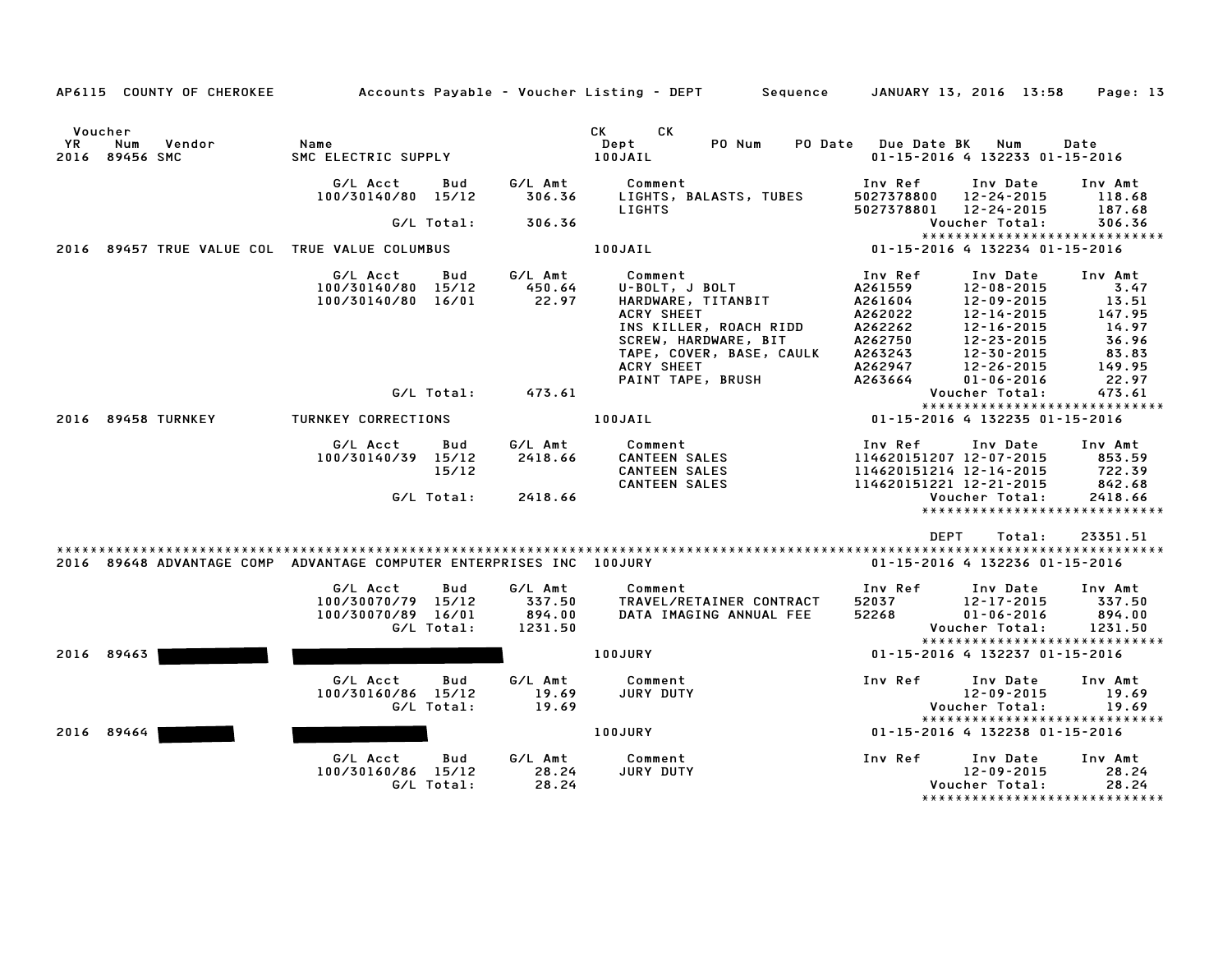|               | AP6115 COUNTY OF CHEROKEE   |                                                     |                             |                                           | Accounts Payable – Voucher Listing – DEPT Sequence |                    | JANUARY 13, 2016 13:58                                                    | Page: 14                    |
|---------------|-----------------------------|-----------------------------------------------------|-----------------------------|-------------------------------------------|----------------------------------------------------|--------------------|---------------------------------------------------------------------------|-----------------------------|
| Voucher<br>YR | Num<br>Vendor<br>2016 89466 | Name                                                |                             | <b>CK</b><br>СK<br>Dept<br><b>100JURY</b> | PO Num<br>PO Date                                  | <b>Due Date BK</b> | Num<br>01-15-2016 4 132239 01-15-2016                                     | Date                        |
|               |                             | G/L Acct<br>Bud<br>100/30160/86 15/12<br>G/L Total: | G/L Amt<br>101.82<br>101.82 | Comment<br>JURY DUTY                      |                                                    | Inv Ref            | Inv Date<br>12-09-2015<br>Voucher Total:                                  | Inv Amt<br>101.82<br>101.82 |
|               | 2016 89646 CIZERLE, T       | TERRY CIZERLE                                       |                             | 100JURY                                   |                                                    |                    | *****************************<br>01-15-2016 4 132240 01-15-2016           |                             |
|               |                             | G/L Acct<br>Bud<br>100/30160/23 15/12<br>G/L Total: | G/L Amt<br>79.04<br>79.04   | Comment<br>REIMB/JURY EXPENSES            |                                                    | Inv Ref            | Inv Date<br>12-09-2015<br>Voucher Total:                                  | Inv Amt<br>79.04<br>79.04   |
|               | 2016 89467                  |                                                     |                             | <b>100JURY</b>                            |                                                    |                    | *****************************<br>01-15-2016 4 132241 01-15-2016           |                             |
|               |                             | G/L Acct<br>Bud<br>100/30160/86 15/12<br>G/L Total: | G/L Amt<br>27.67<br>27.67   | Comment<br>JURY DUTY                      |                                                    | Inv Ref            | Inv Date<br>$12 - 09 - 2015$<br>Voucher Total:                            | Inv Amt<br>27.67<br>27.67   |
|               | 2016 89469                  |                                                     |                             | 100JURY                                   |                                                    |                    | *****************************<br>01-15-2016 4 132242 01-15-2016           |                             |
|               |                             | G/L Acct<br>Bud<br>100/30160/86 15/12<br>G/L Total: | G/L Amt<br>19.12<br>19.12   | Comment<br>JURY DUTY                      |                                                    | Inv Ref            | Inv Date<br>12-09-2015<br>Voucher Total:<br>***************************** | Inv Amt<br>19.12<br>19.12   |
|               | 2016 89470                  |                                                     |                             | 100JURY                                   |                                                    |                    | 01-15-2016 4 132243 01-15-2016                                            |                             |
|               |                             | G/L Acct<br>Bud<br>100/30160/86 15/12<br>G/L Total: | G/L Amt<br>31.66<br>31.66   | Comment<br>JURY DUTY                      |                                                    | Inv Ref            | Inv Date<br>12-09-2015<br>Voucher Total:<br>***************************** | Inv Amt<br>31.66<br>31.66   |
|               | 2016 89471                  |                                                     |                             | <b>100JURY</b>                            |                                                    |                    | 01-15-2016 4 132244 01-15-2016                                            |                             |
|               |                             | G/L Acct<br>Bud<br>100/30160/86 15/12<br>G/L Total: | G/L Amt<br>28.24<br>28.24   | Comment<br>JURY DUTY                      |                                                    | Inv Ref            | Inv Date<br>12-09-2015<br>Voucher Total:                                  | Inv Amt<br>28.24<br>28.24   |
|               | 2016 89472                  |                                                     |                             | 100JURY                                   |                                                    |                    | *****************************<br>01-15-2016 4 132245 01-15-2016           |                             |
|               |                             | G/L Acct<br>Bud<br>100/30160/86 15/12<br>G/L Total: | G/L Amt<br>22.54<br>22.54   | Comment<br>JURY DUTY                      |                                                    | Inv Ref            | Inv Date<br>$12 - 09 - 2015$<br>Voucher Total:                            | Inv Amt<br>22.54<br>22.54   |
|               | 2016 89647 DAYLIGHT         | DAYLIGHT DONUT SHOP                                 |                             | 100JURY                                   |                                                    |                    | *****************************<br>01-15-2016 4 132246 01-15-2016           |                             |
|               |                             | G/L Acct<br>Bud<br>100/30160/23 15/12<br>G/L Total: | G/L Amt<br>11.98<br>11.98   | Comment<br><b>JURY EXPENSES</b>           |                                                    | Inv Ref<br>010278  | Inv Date<br>12-09-2015<br>Voucher Total:                                  | Inv Amt<br>11.98<br>11.98   |
|               | 2016 89474                  |                                                     |                             | 100JURY                                   |                                                    |                    | *****************************<br>01-15-2016 4 132247 01-15-2016           |                             |
|               |                             | G/L Acct<br>Bud<br>100/30160/86 15/12<br>G/L Total: | G/L Amt<br>28.81<br>28.81   | Comment<br>JURY DUTY                      |                                                    | Inv Ref            | Inv Date<br>12-09-2015<br>Voucher Total:<br>***************************** | Inv Amt<br>28.81<br>28.81   |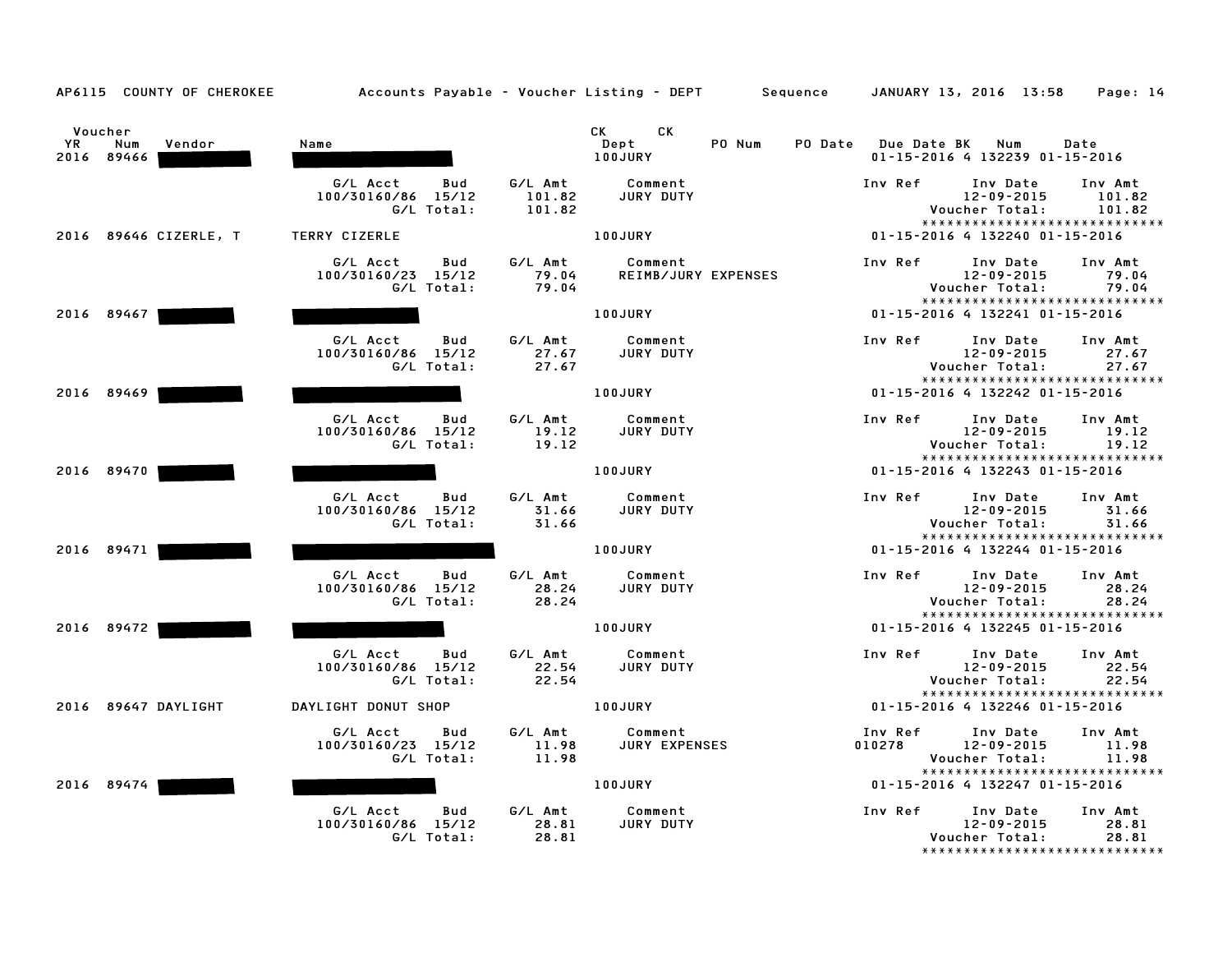| AP6115 COUNTY OF CHEROKEE                           | Accounts Payable – Voucher Listing – DEPT Sequence  |                             |                              |                   |                    | JANUARY 13, 2016 13:58                                                           | Page: 15                    |
|-----------------------------------------------------|-----------------------------------------------------|-----------------------------|------------------------------|-------------------|--------------------|----------------------------------------------------------------------------------|-----------------------------|
| Voucher<br><b>YR</b><br>Vendor<br>Num<br>2016 89475 | Name                                                |                             | CK.<br>CK<br>Dept<br>100JURY | PO Num<br>PO Date | <b>Due Date BK</b> | Num<br>01-15-2016 4 132248 01-15-2016                                            | Date                        |
|                                                     | G/L Acct<br>Bud<br>100/30160/86 15/12<br>G/L Total: | G/L Amt<br>28.81<br>28.81   | Comment<br>JURY DUTY         |                   | Inv Ref            | Inv Date<br>12-09-2015<br>Voucher Total:<br>*****************************        | Inv Amt<br>28.81<br>28.81   |
| 2016 89476                                          |                                                     |                             | 100JURY                      |                   |                    | 01-15-2016 4 132249 01-15-2016                                                   |                             |
|                                                     | G/L Acct<br>Bud<br>100/30160/86 15/12<br>G/L Total: | G/L Amt<br>10.00<br>10.00   | Comment<br>JURY DUTY         |                   | Inv Ref            | Inv Date<br>12-09-2015<br>Voucher Total:<br>*****************************        | Inv Amt<br>10.00<br>10.00   |
| 2016 89477                                          |                                                     |                             | 100JURY                      |                   |                    | 01-15-2016 4 132250 01-15-2016                                                   |                             |
|                                                     | G/L Acct<br>Bud<br>100/30160/86 15/12<br>G/L Total: | G/L Amt<br>13.42<br>13.42   | Comment<br>JURY DUTY         |                   | Inv Ref            | Inv Date<br>12-09-2015<br>Voucher Total:<br>*****************************        | Inv Amt<br>13.42<br>13.42   |
| 2016 89478                                          |                                                     |                             | <b>100JURY</b>               |                   |                    | 01-15-2016 4 132251 01-15-2016                                                   |                             |
|                                                     | G/L Acct<br>Bud<br>100/30160/86 15/12<br>G/L Total: | G/L Amt<br>23.11<br>23.11   | Comment<br>JURY DUTY         |                   | Inv Ref            | Inv Date<br>12-09-2015<br>Voucher Total:<br>*****************************        | Inv Amt<br>23.11<br>23.11   |
| 2016 89480                                          |                                                     |                             | 100JURY                      |                   |                    | 01-15-2016 4 132252 01-15-2016                                                   |                             |
|                                                     | G/L Acct<br>Bud<br>100/30160/86 15/12<br>G/L Total: | G/L Amt<br>19.12<br>19.12   | Comment<br>JURY DUTY         |                   | Inv Ref            | Inv Date<br>$12 - 09 - 2015$<br>Voucher Total:<br>*****************************  | Inv Amt<br>19.12<br>19.12   |
| 2016 89481                                          |                                                     |                             | <b>100JURY</b>               |                   |                    | 01-15-2016 4 132253 01-15-2016                                                   |                             |
|                                                     | G/L Acct<br>Bud<br>100/30160/86 15/12<br>G/L Total: | G/L Amt<br>12.28<br>12.28   | Comment<br>JURY DUTY         |                   | Inv Ref            | Inv Date<br>$12 - 09 - 2015$<br>Voucher Total:<br>*****************************  | Inv Amt<br>12.28<br>12.28   |
| 2016 89482                                          |                                                     |                             | 100JURY                      |                   |                    | 01-15-2016 4 132254 01-15-2016                                                   |                             |
|                                                     | G/L Acct<br>Bud<br>100/30160/86 15/12<br>G/L Total: | G/L Amt<br>10.00<br>10.00   | Comment<br>JURY DUTY         |                   | Inv Ref            | Inv Date<br>12-09-2015<br>Voucher Total:                                         | Inv Amt<br>10.00<br>10.00   |
| 2016 89484                                          |                                                     |                             | 100JURY                      |                   |                    | *****************************<br>01-15-2016 4 132255 01-15-2016                  |                             |
|                                                     | G/L Acct<br>Bud<br>100/30160/86 15/12<br>G/L Total: | G/L Amt<br>33.37<br>33.37   | Comment<br>JURY DUTY         |                   | Inv Ref            | Inv Date<br>$12 - 09 - 2015$<br>Voucher Total:<br>*****************************  | Inv Amt<br>33.37<br>33.37   |
| 2016 89485                                          |                                                     |                             | 100JURY                      |                   |                    | 01-15-2016 4 132256 01-15-2016                                                   |                             |
|                                                     | G/L Acct<br>Bud<br>100/30160/86 15/12<br>G/L Total: | G/L Amt<br>100.11<br>100.11 | Comment<br>JURY DUTY         |                   | Inv Ref            | Inv Date<br>$12 - 09 - 2015$<br>Voucher Total:<br>****************************** | Inv Amt<br>100.11<br>100.11 |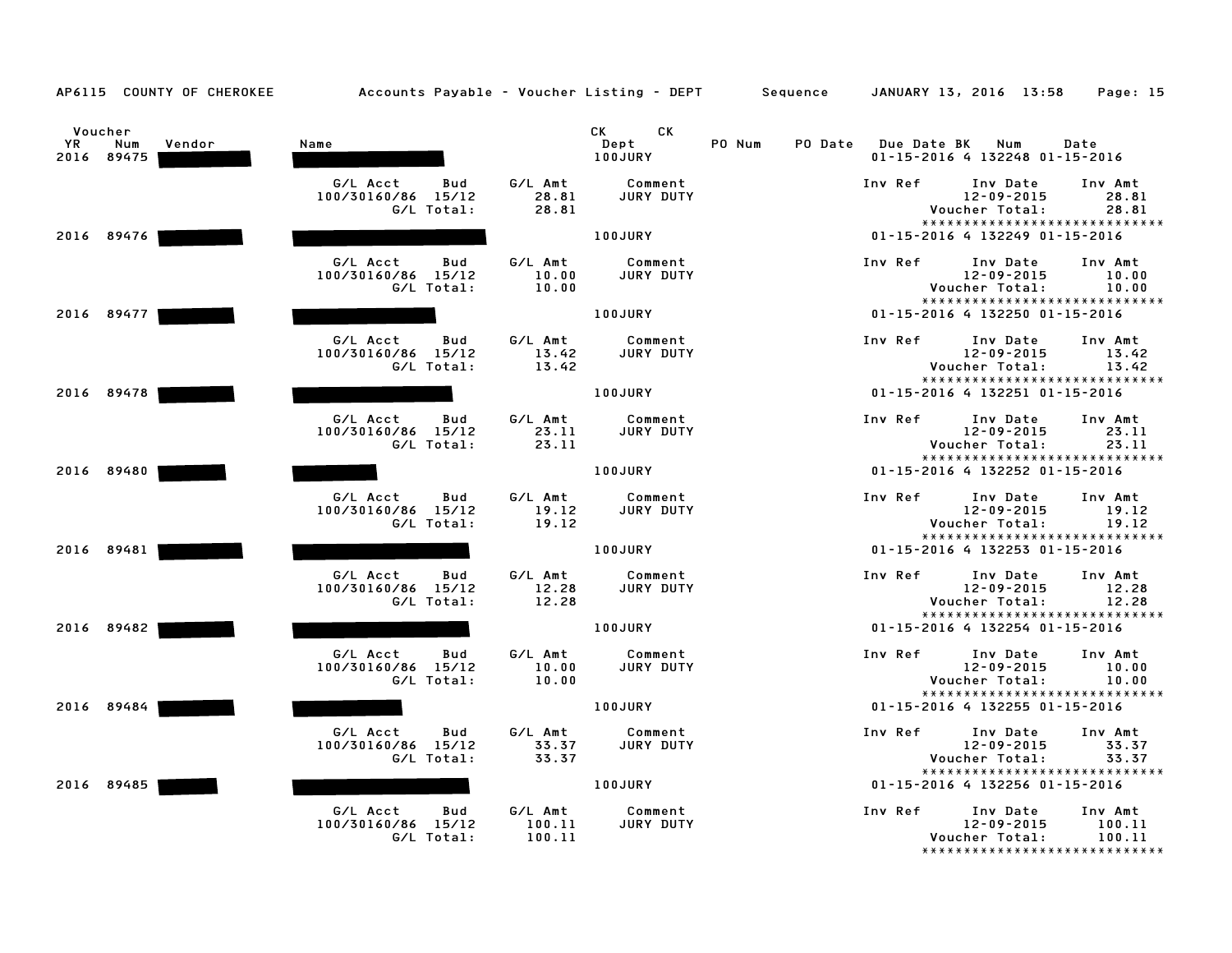|           | Voucher           |        |                                              |                  | CK<br>CK             |        |         |                    |                                                                 |                  |
|-----------|-------------------|--------|----------------------------------------------|------------------|----------------------|--------|---------|--------------------|-----------------------------------------------------------------|------------------|
| <b>YR</b> | Num<br>2016 89486 | Vendor | Name                                         |                  | Dept<br>100JURY      | PO Num | PO Date | <b>Due Date BK</b> | Num<br>01-15-2016 4 132257 01-15-2016                           | Date             |
|           |                   |        | G/L Acct<br><b>Bud</b><br>100/30160/86 15/12 | G/L Amt<br>72.75 | Comment<br>JURY DUTY |        |         | Inv Ref            | Inv Date<br>12-09-2015                                          | Inv Amt<br>72.75 |
|           |                   |        | G/L Total:                                   | 72.75            |                      |        |         |                    | Voucher Total:                                                  | 72.75            |
|           | 2016 89487        |        |                                              |                  | <b>100JURY</b>       |        |         |                    | *****************************<br>01-15-2016 4 132258 01-15-2016 |                  |
|           |                   |        |                                              |                  |                      |        |         |                    |                                                                 |                  |
|           |                   |        | G/L Acct<br>Bud                              | G/L Amt          | Comment              |        |         | Inv Ref            | Inv Date                                                        | Inv Amt          |
|           |                   |        | 100/30160/86 15/12<br>G/L Total:             | 83.01<br>83.01   | JURY DUTY            |        |         |                    | 12-09-2015<br>Voucher Total:                                    | 83.01<br>83.01   |
|           |                   |        |                                              |                  |                      |        |         |                    | *****************************                                   |                  |
|           | 2016 89489        |        |                                              |                  | <b>100JURY</b>       |        |         |                    | 01-15-2016 4 132259 01-15-2016                                  |                  |
|           |                   |        | G/L Acct<br>Bud                              | G/L Amt          | Comment              |        |         | Inv Ref            | Inv Date                                                        | Inv Amt          |
|           |                   |        | 100/30160/86 15/12                           | 101.82           | <b>JURY DUTY</b>     |        |         |                    | $12 - 09 - 2015$                                                | 101.82           |
|           |                   |        | G/L Total:                                   | 101.82           |                      |        |         |                    | Voucher Total:<br>*****************************                 | 101.82           |
|           | 2016 89497        |        |                                              |                  | <b>100JURY</b>       |        |         |                    | 01-15-2016 4 132260 01-15-2016                                  |                  |
|           |                   |        | G/L Acct<br>Bud                              | G/L Amt          | Comment              |        |         | Inv Ref            | Inv Date                                                        | Inv Amt          |
|           |                   |        | 100/30160/86 15/12                           | 23.11            | JURY DUTY            |        |         |                    | $12 - 09 - 2015$                                                | 23.11            |
|           |                   |        | G/L Total:                                   | 23.11            |                      |        |         |                    | Voucher Total:<br>*****************************                 | 23.11            |
|           | 2016 89500        |        |                                              |                  | 100JURY              |        |         |                    | 01-15-2016 4 132261 01-15-2016                                  |                  |
|           |                   |        | G/L Acct<br>Bud                              | G/L Amt          | Comment              |        |         | Inv Ref            | Inv Date                                                        | Inv Amt          |
|           |                   |        | 100/30160/86<br>15/12                        | 27.10            | JURY DUTY            |        |         |                    | 12-09-2015                                                      | 27.10            |
|           |                   |        | G/L Total:                                   | 27.10            |                      |        |         |                    | Voucher Total:                                                  | 27.10            |
|           | 2016 89501        |        |                                              |                  | 100JURY              |        |         |                    | *****************************<br>01-15-2016 4 132262 01-15-2016 |                  |
|           |                   |        |                                              |                  |                      |        |         |                    |                                                                 |                  |
|           |                   |        | G/L Acct<br><b>Bud</b><br>100/30160/86 15/12 | G/L Amt<br>28.24 | Comment<br>JURY DUTY |        |         | Inv Ref            | Inv Date<br>$12 - 09 - 2015$                                    | Inv Amt<br>28.24 |
|           |                   |        | G/L Total:                                   | 28.24            |                      |        |         |                    | Voucher Total:                                                  | 28.24            |
|           |                   |        |                                              |                  |                      |        |         |                    | *****************************                                   |                  |
|           | 2016 89503        |        |                                              |                  | 100JURY              |        |         |                    | 01-15-2016 4 132263 01-15-2016                                  |                  |
|           |                   |        | G/L Acct<br>Bud                              | G/L Amt          | Comment              |        |         | Inv Ref            | Inv Date                                                        | Inv Amt          |
|           |                   |        | 100/30160/86 15/12<br>G/L Total:             | 19.69<br>19.69   | JURY DUTY            |        |         |                    | $12 - 09 - 2015$<br>Voucher Total:                              | 19.69<br>19.69   |
|           |                   |        |                                              |                  |                      |        |         |                    | *****************************                                   |                  |
|           | 2016 89505        |        |                                              |                  | 100JURY              |        |         |                    | 01-15-2016 4 132264 01-15-2016                                  |                  |
|           |                   |        | G/L Acct<br>Bud                              | G/L Amt          | Comment              |        |         | Inv Ref            | Inv Date                                                        | Inv Amt          |
|           |                   |        | 100/30160/86 15/12                           | 10.00            | JURY DUTY            |        |         |                    | $12 - 09 - 2015$                                                | 10.00            |
|           |                   |        | G/L Total:                                   | 10.00            |                      |        |         |                    | Voucher Total:<br>*****************************                 | 10.00            |
|           | 2016 89506        |        |                                              |                  | 100JURY              |        |         |                    | 01-15-2016 4 132265 01-15-2016                                  |                  |
|           |                   |        | G/L Acct<br>Bud                              | G/L Amt          | Comment              |        |         | Inv Ref            | Inv Date                                                        | Inv Amt          |
|           |                   |        | 100/30160/86 15/12                           | 81.30            | JURY DUTY            |        |         |                    | 12-09-2015                                                      | 81.30            |
|           |                   |        | G/L Total:                                   | 81.30            |                      |        |         |                    | Voucher Total:                                                  | 81.30            |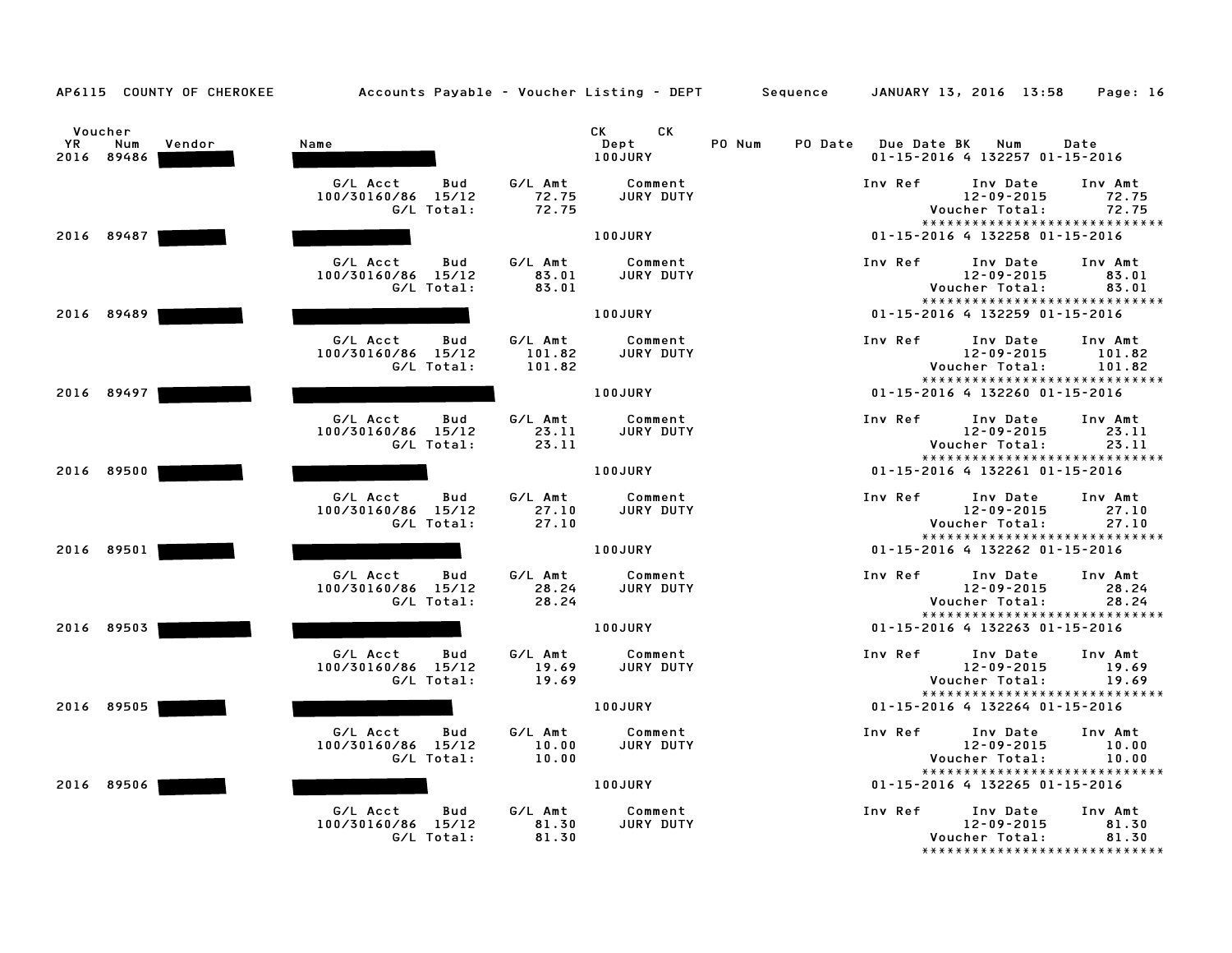| Voucher                 |        |                                       |                  | CK<br>CK                    |                   |             |                                                                 |                  |
|-------------------------|--------|---------------------------------------|------------------|-----------------------------|-------------------|-------------|-----------------------------------------------------------------|------------------|
| YR<br>Num<br>2016 89507 | Vendor | Name                                  |                  | Dept<br>100JURY             | PO Num<br>PO Date | Due Date BK | Num<br>01-15-2016 4 132266 01-15-2016                           | Date             |
|                         |        | G/L Acct<br>Bud<br>100/30160/86 15/12 | G/L Amt<br>20.83 | Comment<br>JURY DUTY        |                   | Inv Ref     | Inv Date<br>12-09-2015                                          | Inv Amt<br>20.83 |
|                         |        | G/L Total:                            | 20.83            |                             |                   |             | Voucher Total:                                                  | 20.83            |
| 2016 89509              |        |                                       |                  | 100JURY                     |                   |             | *****************************<br>01-15-2016 4 132267 01-15-2016 |                  |
|                         |        |                                       |                  |                             |                   |             |                                                                 |                  |
|                         |        | G/L Acct<br>Bud                       | G/L Amt          | Comment                     |                   | Inv Ref     | Inv Date                                                        | Inv Amt          |
|                         |        | 100/30160/86 15/12<br>G/L Total:      | 93.27<br>93.27   | JURY DUTY                   |                   |             | 12-09-2015<br>Voucher Total:                                    | 93.27<br>93.27   |
|                         |        |                                       |                  |                             |                   |             | *****************************                                   |                  |
| 2016 89510              |        |                                       |                  | 100JURY                     |                   |             | 01-15-2016 4 132268 01-15-2016                                  |                  |
|                         |        | G/L Acct<br>Bud                       | G/L Amt          | Comment                     |                   | Inv Ref     | Inv Date                                                        | Inv Amt          |
|                         |        | 100/30160/86 15/12                    | 20.83            | JURY DUTY                   |                   |             | 12-09-2015                                                      | 20.83            |
|                         |        | G/L Total:                            | 20.83            |                             |                   |             | Voucher Total:<br>*****************************                 | 20.83            |
| 2016 89511              |        |                                       |                  | <b>100JURY</b>              |                   |             | 01-15-2016 4 132269 01-15-2016                                  |                  |
|                         |        | G/L Acct<br>Bud                       | G/L Amt          | Comment                     |                   | Inv Ref     | Inv Date                                                        | Inv Amt          |
|                         |        | 100/30160/86 15/12                    | 84.72            | JURY DUTY                   |                   |             | 12-09-2015                                                      | 84.72            |
|                         |        | G/L Total:                            | 84.72            |                             |                   |             | Voucher Total:<br>*****************************                 | 84.72            |
| 2016 89513              |        |                                       |                  | 100JURY                     |                   |             | 01-15-2016 4 132270 01-15-2016                                  |                  |
|                         |        | G/L Acct<br>Bud                       | G/L Amt          | Comment                     |                   | Inv Ref     | Inv Date                                                        | Inv Amt          |
|                         |        | 100/30160/86 15/12                    | 28.81            | JURY DUTY                   |                   |             | 12-09-2015                                                      | 28.81            |
|                         |        | G/L Total:                            | 28.81            |                             |                   |             | Voucher Total:<br>*****************************                 | 28.81            |
| 2016 89514              |        |                                       |                  | <b>100JURY</b>              |                   |             | 01-15-2016 4 132271 01-15-2016                                  |                  |
|                         |        | G/L Acct                              |                  |                             |                   |             |                                                                 |                  |
|                         |        | Bud<br>100/30160/86 15/12             | G/L Amt<br>28.81 | Comment<br><b>JURY DUTY</b> |                   | Inv Ref     | Inv Date<br>$12 - 09 - 2015$                                    | Inv Amt<br>28.81 |
|                         |        | G/L Total:                            | 28.81            |                             |                   |             | Voucher Total:                                                  | 28.81            |
| 2016 89516              |        |                                       |                  | 100JURY                     |                   |             | *****************************<br>01-15-2016 4 132272 01-15-2016 |                  |
|                         |        |                                       |                  |                             |                   |             |                                                                 |                  |
|                         |        | G/L Acct<br>Bud                       | G/L Amt          | Comment                     |                   | Inv Ref     | Inv Date                                                        | Inv Amt          |
|                         |        | 100/30160/86 15/12<br>G/L Total:      | 34.51<br>34.51   | JURY DUTY                   |                   |             | $12 - 09 - 2015$<br>Voucher Total:                              | 34.51<br>34.51   |
|                         |        |                                       |                  |                             |                   |             | *****************************                                   |                  |
| 2016 89517              |        |                                       |                  | 100JURY                     |                   |             | 01-15-2016 4 132273 01-15-2016                                  |                  |
|                         |        | G/L Acct<br>Bud                       | G/L Amt          | Comment                     |                   | Inv Ref     | Inv Date                                                        | Inv Amt          |
|                         |        | 100/30160/86 15/12                    | 30.52            | JURY DUTY                   |                   |             | $12 - 09 - 2015$                                                | 30.52            |
|                         |        | G/L Total:                            | 30.52            |                             |                   |             | Voucher Total:<br>*****************************                 | 30.52            |
| 2016<br>89518           |        |                                       |                  | 100JURY                     |                   |             | 01-15-2016 4 132274 01-15-2016                                  |                  |
|                         |        | G/L Acct<br>Bud                       | G/L Amt          | Comment                     |                   | Inv Ref     | Inv Date                                                        | Inv Amt          |
|                         |        | 100/30160/86 15/12                    | 33.37            | JURY DUTY                   |                   |             | 12-09-2015                                                      | 33.37            |
|                         |        | G/L Total:                            | 33.37            |                             |                   |             | Voucher Total:<br>*******************************               | 33.37            |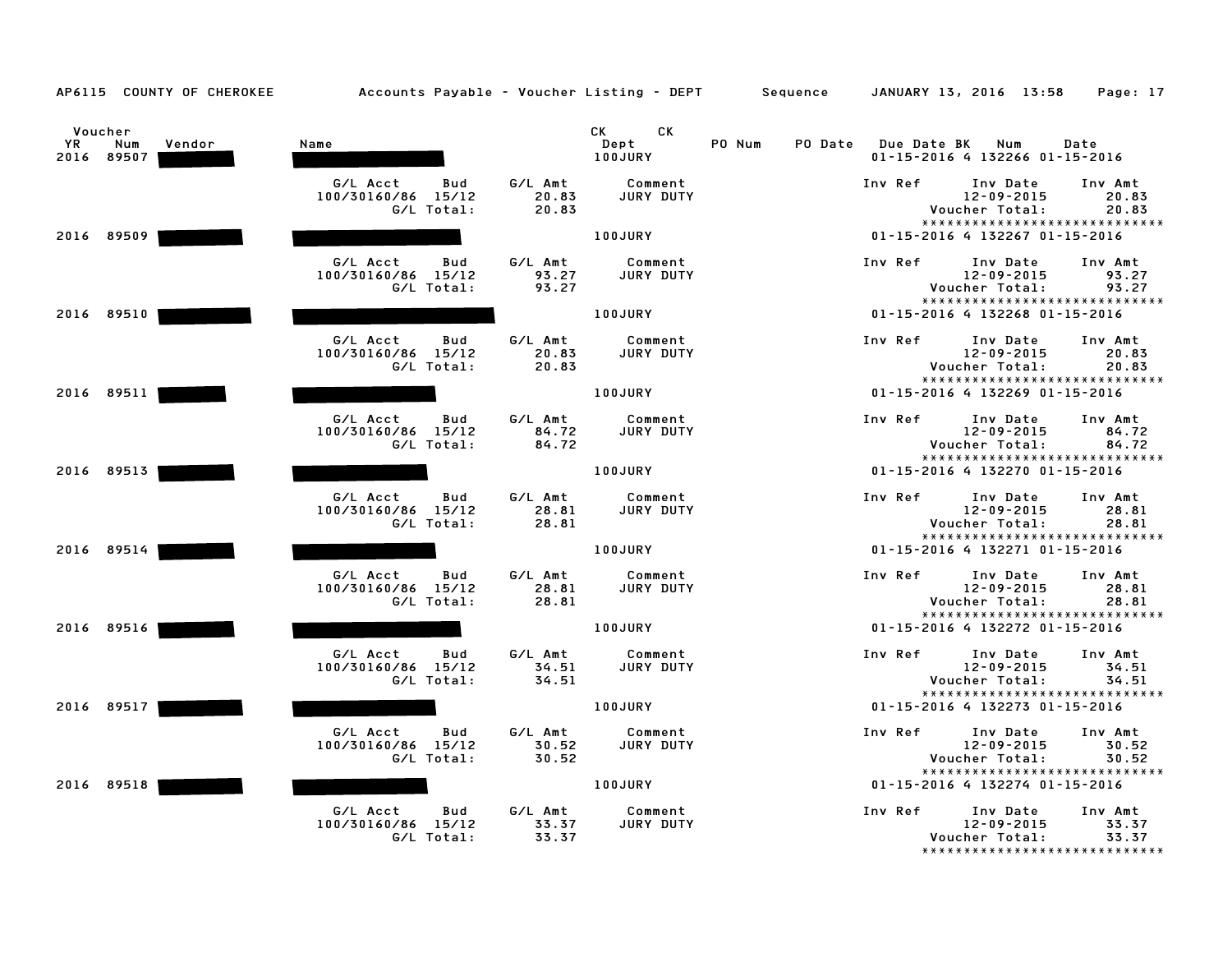|     | Voucher    |        |                                       |                  | СK<br>CK .           |        |                               |                                                                 |                  |
|-----|------------|--------|---------------------------------------|------------------|----------------------|--------|-------------------------------|-----------------------------------------------------------------|------------------|
| YR. | Num        | Vendor | Name                                  |                  | Dept                 | PO Num | PO Date<br><b>Due Date BK</b> | Num                                                             | Date             |
|     | 2016 89519 |        |                                       |                  | 100JURY              |        |                               | 01-15-2016 4 132275 01-15-2016                                  |                  |
|     |            |        | G/L Acct<br>Bud                       | G/L Amt          | Comment              |        | Inv Ref                       | Inv Date                                                        | Inv Amt          |
|     |            |        | 100/30160/86 15/12                    | 31.66            | JURY DUTY            |        |                               | $12 - 09 - 2015$                                                | 31.66            |
|     |            |        | G/L Total:                            | 31.66            |                      |        |                               | Voucher Total:                                                  | 31.66            |
|     |            |        |                                       |                  |                      |        |                               | *****************************                                   |                  |
|     | 2016 89520 |        |                                       |                  | <b>100JURY</b>       |        |                               | 01-15-2016 4 132276 01-15-2016                                  |                  |
|     |            |        | G/L Acct<br>Bud                       | G/L Amt          | Comment              |        | Inv Ref                       | Inv Date                                                        | Inv Amt          |
|     |            |        | 100/30160/86 15/12                    | 53.94            | JURY DUTY            |        |                               | 12-09-2015                                                      | 53.94            |
|     |            |        | G/L Total:                            | 53.94            |                      |        |                               | Voucher Total:                                                  | 53.94            |
|     | 2016 89521 |        |                                       |                  | <b>100JURY</b>       |        |                               | *****************************<br>01-15-2016 4 132277 01-15-2016 |                  |
|     |            |        |                                       |                  |                      |        |                               |                                                                 |                  |
|     |            |        | G/L Acct<br>Bud                       | G/L Amt          | Comment              |        | Inv Ref                       | Inv Date                                                        | Inv Amt          |
|     |            |        | 100/30160/86 15/12                    | 10.00            | JURY DUTY            |        |                               | $12 - 09 - 2015$                                                | 10.00            |
|     |            |        | G/L Total:                            | 10.00            |                      |        |                               | Voucher Total:<br>*****************************                 | 10.00            |
|     | 2016 89522 |        |                                       |                  | <b>100JURY</b>       |        |                               | 01-15-2016 4 132278 01-15-2016                                  |                  |
|     |            |        |                                       |                  |                      |        |                               |                                                                 |                  |
|     |            |        | G/L Acct<br>Bud                       | G/L Amt          | Comment              |        | Inv Ref                       | Inv Date                                                        | Inv Amt          |
|     |            |        | 100/30160/86<br>15/12<br>G/L Total:   | 101.82<br>101.82 | JURY DUTY            |        |                               | $12 - 09 - 2015$<br>Voucher Total:                              | 101.82<br>101.82 |
|     |            |        |                                       |                  |                      |        |                               | *****************************                                   |                  |
|     | 2016 89523 |        |                                       |                  | 100JURY              |        |                               | 01-15-2016 4 132279 01-15-2016                                  |                  |
|     |            |        |                                       |                  |                      |        |                               |                                                                 |                  |
|     |            |        | G/L Acct<br>Bud                       | G/L Amt          | Comment              |        | Inv Ref                       | Inv Date                                                        | Inv Amt          |
|     |            |        | 100/30160/86 15/12<br>G/L Total:      | 30.00<br>30.00   | JURY DUTY            |        |                               | 12-09-2015<br>Voucher Total:                                    | 30.00<br>30.00   |
|     |            |        |                                       |                  |                      |        |                               | *****************************                                   |                  |
|     | 2016 89524 |        |                                       |                  | 100JURY              |        |                               | 01-15-2016 4 132280 01-15-2016                                  |                  |
|     |            |        |                                       |                  |                      |        |                               |                                                                 |                  |
|     |            |        | G/L Acct<br>Bud<br>100/30160/86 15/12 | G/L Amt<br>25.96 | Comment<br>JURY DUTY |        | Inv Ref                       | Inv Date<br>$12 - 09 - 2015$                                    | Inv Amt<br>25.96 |
|     |            |        | G/L Total:                            | 25.96            |                      |        |                               | Voucher Total:                                                  | 25.96            |
|     |            |        |                                       |                  |                      |        |                               | *****************************                                   |                  |
|     | 2016 89526 |        |                                       |                  | 100JURY              |        |                               | 01-15-2016 4 132281 01-15-2016                                  |                  |
|     |            |        | G/L Acct<br>Bud                       | G/L Amt          | Comment              |        | Inv Ref                       | Inv Date                                                        | Inv Amt          |
|     |            |        | 100/30160/86 15/12                    | 10.00            | JURY DUTY            |        |                               | $12 - 09 - 2015$                                                | 10.00            |
|     |            |        | G/L Total:                            | 10.00            |                      |        |                               | Voucher Total:                                                  | 10.00            |
|     |            |        |                                       |                  |                      |        |                               | *****************************                                   |                  |
|     | 2016 89527 |        |                                       |                  | 100JURY              |        |                               | 01-15-2016 4 132282 01-15-2016                                  |                  |
|     |            |        | G/L Acct<br>Bud                       | G/L Amt          | Comment              |        | Inv Ref                       | Inv Date                                                        | Inv Amt          |
|     |            |        | 100/30160/86 15/12                    | 23.68            | JURY DUTY            |        |                               | $12 - 09 - 2015$                                                | 23.68            |
|     |            |        | G/L Total:                            | 23.68            |                      |        |                               | Voucher Total:                                                  | 23.68            |
|     |            |        |                                       |                  |                      |        |                               | *****************************                                   |                  |
|     | 2016 89529 |        |                                       |                  | 100JURY              |        |                               | 01-15-2016 4 132283 01-15-2016                                  |                  |
|     |            |        | G/L Acct<br>Bud                       | G/L Amt          | Comment              |        | Inv Ref                       | Inv Date                                                        | Inv Amt          |
|     |            |        | 100/30160/86 15/12                    | 15.13            | <b>JURY DUTY</b>     |        |                               | 12-09-2015                                                      | 15.13            |
|     |            |        | G/L Total:                            | 15.13            |                      |        |                               | Voucher Total:<br>*****************************                 | 15.13            |
|     |            |        |                                       |                  |                      |        |                               |                                                                 |                  |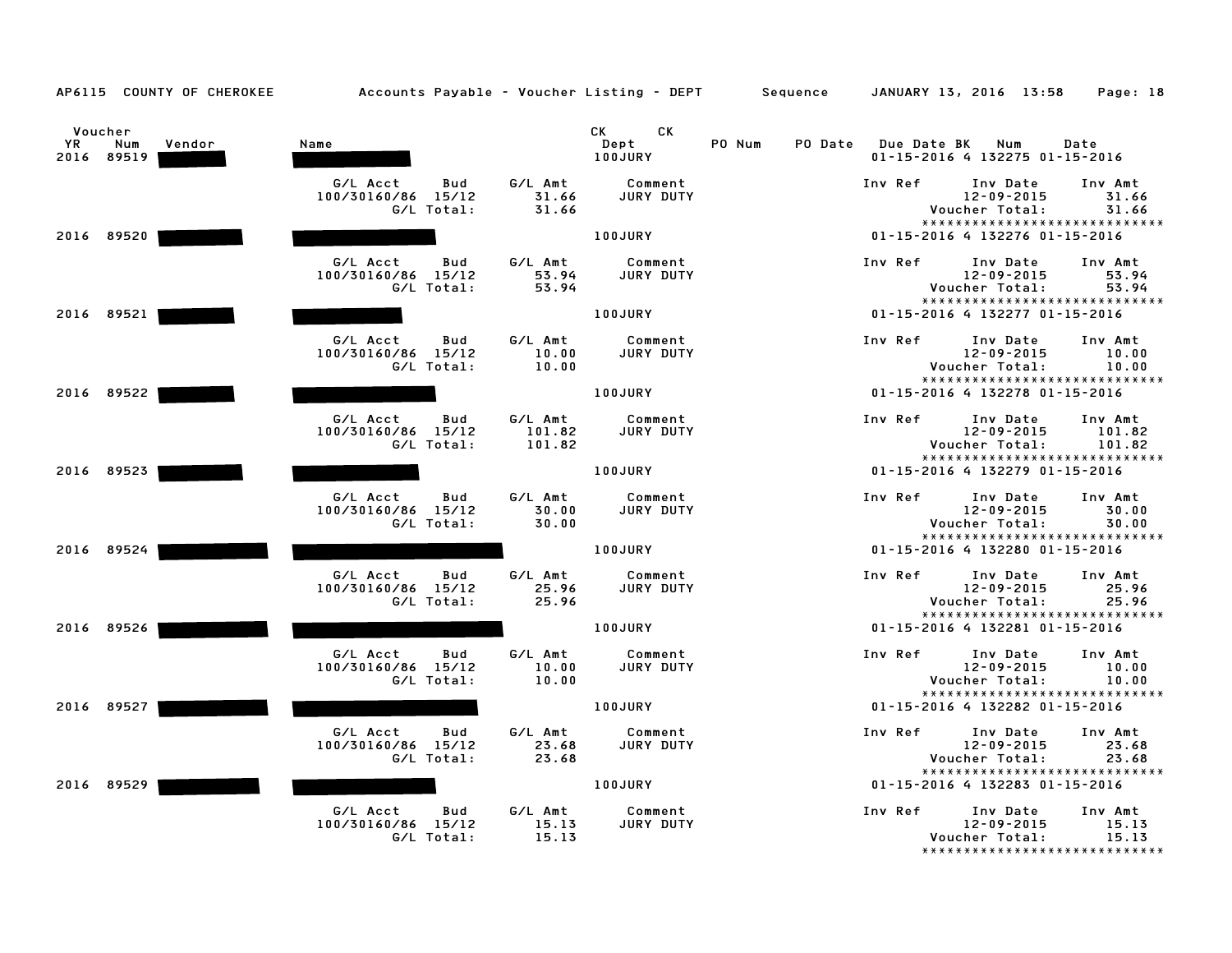Voucher CK CK YR Num Vendor Name Dept PO Num PO Date Due Date BK Num Date Voucher<br>1991 - YR Num Vendor – Name – Same – Sept – PO-Num PO-Date Due-Date BK Num Date<br>2016 89530 - 15-2016 100JURY – 100JURY – 100JURY – 100JURY – 100JURY – 100JURY – 100JURY – 11-15-2016 132284 G/L Acct Bud G/L Amt Comment Inv Ref Inv Date Inv Amt 100/30160/86 15/12 59.07 JURY DUTY 12-09-2015 59.07 G/L Total: 59.07 Voucher Total: 59.07 12-09-2015 59.07<br>Voucher Total: 59.07<br>\*\*\*\*\*\*\*\*\*\*\*\*\*\*\*\*\*\*\*\*\*\*\*\*\*\*\*\*\*\*\* <sup>2016</sup> <sup>89531</sup> 100JURY 01-15-2016 <sup>4</sup> <sup>132285</sup> 01-15-2016 G/L Acct Bud G/L Amt Comment Inv Ref Inv Date Inv Amt 100/30160/86 15/12 89.85 JURY DUTY 12-09-2015 89.85 G/L Total: 89.85 Voucher Total: 89.85 \*\*\*\*\*\*\*\*\*\*\*\*\*\*\*\*\*\*\*\*\*\*\*\*\*\*\*\*\* <sup>2016</sup> <sup>89532</sup> 100JURY 01-15-2016 <sup>4</sup> <sup>132286</sup> 01-15-2016 G/L Acct Bud G/L Amt Comment Inv Ref Inv Date Inv Amt 100/30160/86 15/12 19.69 JURY DUTY 12-09-2015 19.69 G/L Total: 19.69 Voucher Total: 19.69 \*\*\*\*\*\*\*\*\*\*\*\*\*\*\*\*\*\*\*\*\*\*\*\*\*\*\*\*\* <sup>2016</sup> <sup>89533</sup> 100JURY 01-15-2016 <sup>4</sup> <sup>132287</sup> 01-15-2016 G/L Acct Bud G/L Amt Comment Inv Ref Inv Date Inv Amt 100/30160/86 15/12 32.80 JURY DUTY 12-09-2015 32.80 G/L Total: 32.80 Voucher Total: 32.80 \*\*\*\*\*\*\*\*\*\*\*\*\*\*\*\*\*\*\*\*\*\*\*\*\*\*\*\*\* <sup>2016</sup> <sup>89535</sup> 100JURY 01-15-2016 <sup>4</sup> <sup>132288</sup> 01-15-2016 G/L Acct Bud G/L Amt Comment Inv Ref Inv Date Inv Amt 100/30160/86 15/12 10.00 JURY DUTY 12-09-2015 10.00 G/L Total: 10.00 Voucher Total: 10.00 12-09-2015 10.00<br>Voucher Total: 10.00<br>\*\*\*\*\*\*\*\*\*\*\*\*\*\*\*\*\*\*\*\*\*\*\*\*\*\*\*\*\*\* \*\*\*\*\*\*\*\*\*\*\*\*\*\*\*\*\*\*\*\*\*\*\*\*<br>DEPT Total: 3216.82 \*\*\*\*\*\*\*\*\*\*\*\*\*\*\*\*\*\*\*\*\*\*\*\*\*\*\*\*\*\*\*\*\*\*\*\*\*\*\*\*\*\*\*\*\*\*\*\*\*\*\*\*\*\*\*\*\*\*\*\*\*\*\*\*\*\*\*\*\*\*\*\*\*\*\*\*\*\*\*\*\*\*\*\*\*\*\*\*\*\*\*\*\*\*\*\*\*\*\*\*\*\*\*\*\*\*\*\*\*\*\*\*\*\*\*\*\*\*\*\*\*\*\*\*\*\*\*\*\*\*\*\* <sup>2016</sup> <sup>89538</sup> SEK REG JUVENIL SEK REGIONAL JUVENILE DETENTION CTR 100JUVENILE 01-15-2016 <sup>4</sup> <sup>132289</sup> 01-15-2016 G/L Acct Bud G/L Amt Comment Inv Ref Inv Date Inv Amt 100/30170/89 15/12 5915.00 MEDICAL BILLS <sup>5795</sup> 11-30-2015 20.00 MONTHLY DETENTION FEE <sup>5780</sup> 11-30-2015 5895.00 11/1/15 - 11/30/15 G/L Total: 5915.00 Voucher Total: 5915.00 \*\*\*\*\*\*\*\*\*\*\*\*\*\*\*\*\*\*\*\*\*\*\*\*\*\*\*\*\* DEPT Total: 5915.00 \*\*\*\*\*\*\*\*\*\*\*\*\*\*\*\*\*\*\*\*\*\*\*\*\*\*\*\*\*\*\*\*\*\*\*\*\*\*\*\*\*\*\*\*\*\*\*\*\*\*\*\*\*\*\*\*\*\*\*\*\*\*\*\*\*\*\*\*\*\*\*\*\*\*\*\*\*\*\*\*\*\*\*\*\*\*\*\*\*\*\*\*\*\*\*\*\*\*\*\*\*\*\*\*\*\*\*\*\*\*\*\*\*\*\*\*\*\*\*\*\*\*\*\*\*\*\*\*\*\*\*\* <sup>2016</sup> <sup>89636</sup> CULLIGAN CULLIGAN OF JOPLIN 100REGOFDEED 01-15-2016 <sup>4</sup> <sup>132290</sup> 01-15-2016 G/L Acct Bud G/L Amt Comment Inv Ref Inv Date Inv Amt 100/30050/83 16/01 9.90 WATER <sup>90111591</sup> 01-05-2016 9.90 100/30050/83 15/12 15.00 COOLER RENTAL <sup>70327</sup> 10-31-2015 5.00 COOLER RENTAL <sup>71791</sup> 11-30-2015 5.00 COOLER RENTAL <sup>73162</sup> 12-31-2015 5.00 G/L Total: 24.90 Voucher Total: 24.90 \*\*\*\*\*\*\*\*\*\*\*\*\*\*\*\*\*\*\*\*\*\*\*\*\*\*\*\*\* DEPT Total: 24.90

\*\*\*\*\*\*\*\*\*\*\*\*\*\*\*\*\*\*\*\*\*\*\*\*\*\*\*\*\*\*\*\*\*\*\*\*\*\*\*\*\*\*\*\*\*\*\*\*\*\*\*\*\*\*\*\*\*\*\*\*\*\*\*\*\*\*\*\*\*\*\*\*\*\*\*\*\*\*\*\*\*\*\*\*\*\*\*\*\*\*\*\*\*\*\*\*\*\*\*\*\*\*\*\*\*\*\*\*\*\*\*\*\*\*\*\*\*\*\*\*\*\*\*\*\*\*\*\*\*\*\*\*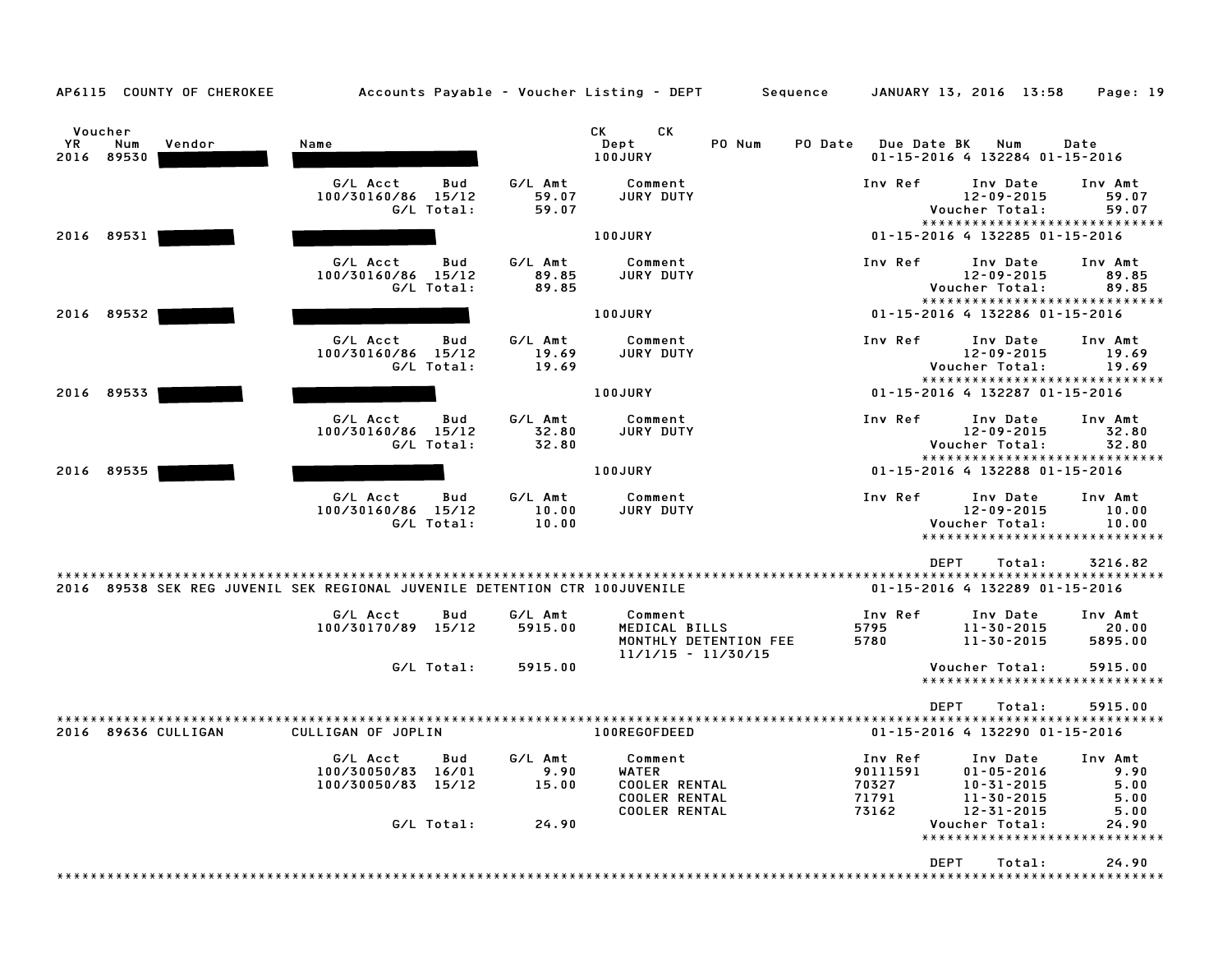|                      |               | AP6115 COUNTY OF CHEROKEE              |                                                                          |                            |                           | Accounts Payable – Voucher Listing – DEPT         Sequence     JANUARY 13, 2016  13:58 |                                |                                               |                                                                                 | Page: 20                                                |  |
|----------------------|---------------|----------------------------------------|--------------------------------------------------------------------------|----------------------------|---------------------------|----------------------------------------------------------------------------------------|--------------------------------|-----------------------------------------------|---------------------------------------------------------------------------------|---------------------------------------------------------|--|
| Voucher<br><b>YR</b> | Num           | Vendor<br>2016 89547 AT&T 5068         | Name<br>AT&T                                                             |                            |                           | Dept PONum<br><b>100SHERIFF</b>                                                        |                                | PO Date Due Date BK                           | CK<br>Num<br>01-15-2016 4 132291 01-15-2016                                     | CK<br>Date                                              |  |
|                      |               |                                        | G/L Acct<br>100/30060/74 15/12                                           | Bud                        | G/L Amt<br>107.77         | Comment<br>ACCT 057 721 2154 001<br>030 517 9815 001                                   |                                | Inv Ref                                       | Inv Date                                                                        | Inv Amt<br>86.59<br>21.18                               |  |
|                      |               |                                        |                                                                          |                            | G/L Total: 107.77         |                                                                                        |                                | 12-24-2015<br>12-25-2015<br>Voucher Total:    | *****************************                                                   | 107.77                                                  |  |
|                      |               | 2016 89643 BOB PAGE                    | BOB PAGE AUTO SUPPLY INC                                                 |                            |                           | <b>100SHERIFF</b>                                                                      |                                |                                               | 01-15-2016 4 132292 01-15-2016                                                  |                                                         |  |
|                      |               |                                        | G/L Acct<br>100/30060/25 16/01<br>G/L Total:                             | Bud                        | 353.40<br>353.40          | G/L Amt Comment<br>OIL                                                                 |                                | Inv Ref<br>597164407                          | Inv Date<br>$01 - 05 - 2016$<br>Voucher Total:<br>***************************** | Inv Amt<br>353.40<br>353.40                             |  |
|                      |               | 2016 89548 CENTURYLINK2961 CENTURYLINK |                                                                          |                            |                           | <b>100SHERIFF</b>                                                                      |                                | 01-15-2016 4 132293 01-15-2016                |                                                                                 |                                                         |  |
|                      |               |                                        | G/L Acct Bud<br>100/30060/74 15/12                                       | G/L Total:                 | 4.22<br>4.22              | G/L Amt Comment<br>4.22 ACCT CHER<br>ACCT CHEROKEE CO SHERIFF                          |                                | Inv Ref      Inv Date<br>314237715 12-01-2015 | Voucher Total:                                                                  | Inv Amt<br>4.22<br>4.22                                 |  |
|                      |               | 2016 89549 COL TEL                     | COLUMBUS TELEPHONE COMPANY 100SHERIFF                                    |                            |                           |                                                                                        |                                |                                               | *****************************<br>01-15-2016 4 132294 01-15-2016                 |                                                         |  |
|                      |               |                                        | G/L Acct<br>100/30060/74 16/01                                           | Bud<br>16/01<br>G/L Total: | 1081.53<br>1081.53        | G/L Amt Comment<br><b>ACCT 2963</b><br>525                                             |                                | Inv Ref<br>17565250116 01-01-2016             | Inv Date<br>Voucher Total:                                                      | Inv Amt<br>$01 - 01 - 2016$ 1044.19<br>37.34<br>1081.53 |  |
|                      |               |                                        | 2016 89550 CRAW KAN TELEPH CRAW-KAN TELEPHONE COOPERATIVE INC 100SHERIFF |                            |                           |                                                                                        |                                |                                               | *****************************<br>01-15-2016 4 132295 01-15-2016                 |                                                         |  |
|                      |               |                                        | G/L Acct<br>100/30060/74 16/01                                           | Bud<br>G/L Total:          | G/L Amt<br>34.82<br>34.82 | Comment<br>ACCT 121787                                                                 |                                | Inv Ref      Inv Date                         | $01 - 01 - 2016$<br>Voucher Total:                                              | Inv Amt<br>34.82<br>34.82                               |  |
|                      | 2016 89641 ED |                                        | ED ROEHR SAFETY PRODUCTS                                                 |                            |                           | 100SHERIFF                                                                             | 01-15-2016 4 132296 01-15-2016 |                                               | ******************************                                                  |                                                         |  |
|                      |               |                                        | G/L Acct<br>100/30060/22 15/12                                           | Bud<br>G/L Total:          | 134.58<br>134.58          | G/L Amt Comment<br>BATTERY CARTRIDGE                                                   |                                | 436404                                        | Inv Ref     Inv Date<br>$09 - 16 - 2015$<br>Voucher Total:                      | Inv Amt<br>134.58<br>134.58                             |  |
|                      |               | 2016 89637 JIM WOODS                   | JIM WOODS MARKETING INC                                                  |                            |                           | <b>100SHERIFF</b>                                                                      |                                |                                               | *****************************<br>01-15-2016 4 132297 01-15-2016                 |                                                         |  |
|                      |               |                                        | G/L Acct<br>100/30060/30 16/01                                           | Bud<br>G/L Total:          | 13766.92<br>13766.92      | G/L Amt Comment<br>GASOLINE                                                            |                                | Inv Ref<br>221946                             | Inv Date<br>$01 - 05 - 2016$<br>Voucher Total:<br>***************************** | Inv Amt<br>13766.92<br>13766.92                         |  |
|                      |               | 2016 89592 KANSASLAND                  | KANSASLAND TIRE OF PITTSBURG                                             |                            |                           | <b>100SHERIFF</b>                                                                      |                                | 01-15-2016 4 132298 01-15-2016                |                                                                                 |                                                         |  |
|                      |               |                                        | G/L Acct<br>100/30060/25 15/12                                           | Bud<br>G/L Total:          | 510.00<br>510.00          | G/L Amt Comment<br>510.00    4 P225/60R18 TIRES                                        |                                | Inv Ref<br>160164 12-29-2015                  | Inv Date<br>Voucher Total:<br>*****************************                     | Inv Amt<br>510.00<br>510.00                             |  |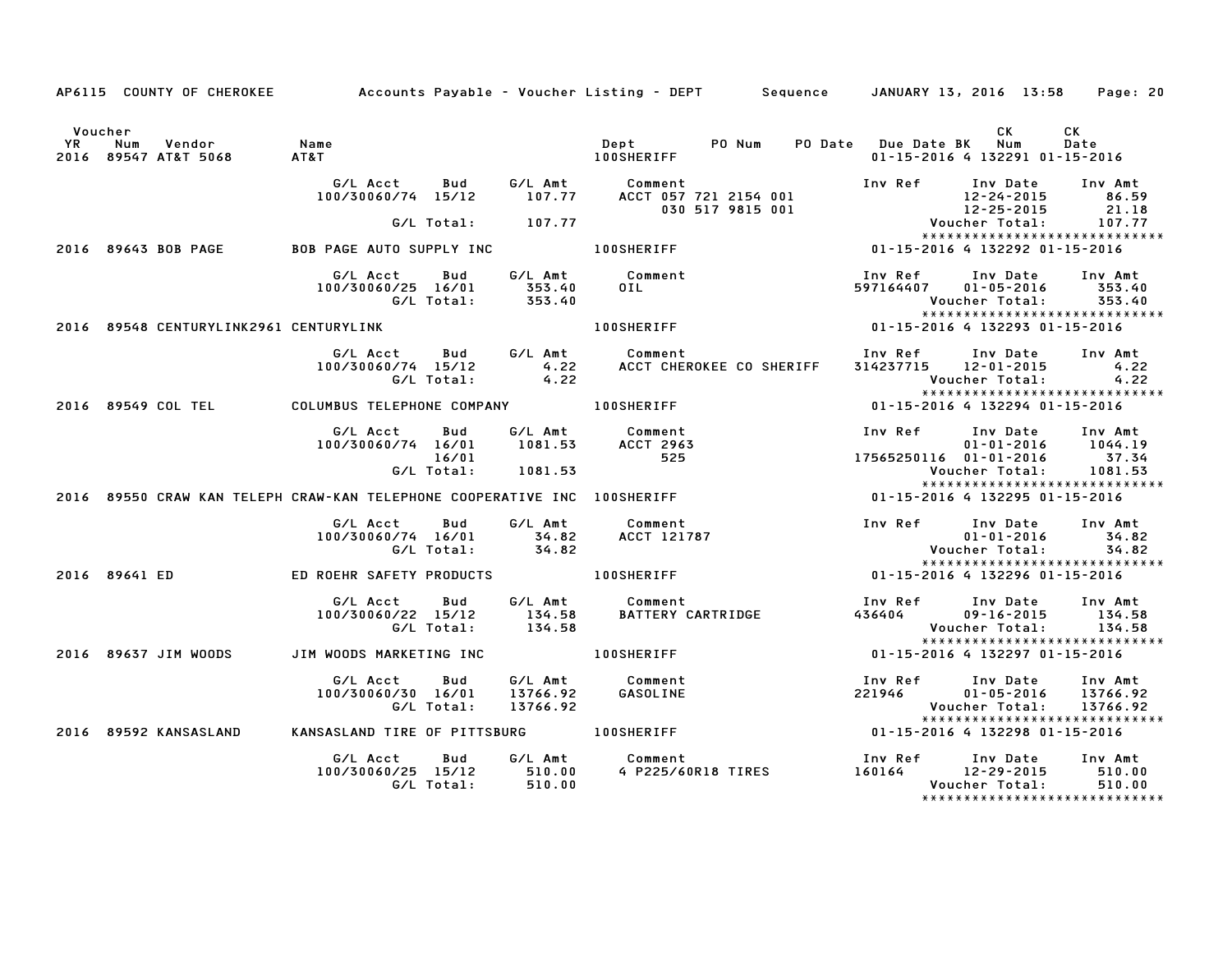|                        |                                                                           |                           | AP6115 COUNTY OF CHEROKEE Accounts Payable - Voucher Listing - DEPT Sequence JANUARY 13, 2016 13:58 Page: 21                                                                                    |                                                                                                                                                                         |                                                                                  |                                                        |
|------------------------|---------------------------------------------------------------------------|---------------------------|-------------------------------------------------------------------------------------------------------------------------------------------------------------------------------------------------|-------------------------------------------------------------------------------------------------------------------------------------------------------------------------|----------------------------------------------------------------------------------|--------------------------------------------------------|
| Voucher                |                                                                           |                           | v. U. Num Vendor – Name – Name – Dept – PO Num PO Date Due Date BK – VR<br>2016 89551 KS BUREAU – KANSAS BUREAU OF INVESTIGATION – 100SHERIFF – – – – – – – 01-15-2016 4 132299 01              |                                                                                                                                                                         | CK<br>01-15-2016 4 132299 01-15-2016                                             | CK<br>Date                                             |
|                        | G/L Acct Bud                                                              |                           | G/L Amt Comment<br>100/30060/75 16/01 3277.00 3RD QUARTER MATCH FOR SEK 5-3<br>DRUG ENFORCEMENT TASK FORCE                                                                                      | Inv Ref      Inv Date     Inv Amt                                                                                                                                       | $01 - 01 - 2016$ 3277.00                                                         |                                                        |
|                        | G/L Total: 3277.00                                                        |                           |                                                                                                                                                                                                 |                                                                                                                                                                         |                                                                                  | Voucher Total: 3277.00<br>**************************** |
|                        |                                                                           |                           | 2016 89552 LAKELAND LAKELAND OFFICE SYSTEMS 100SHERIFF                                                                                                                                          | 01-15-2016 4 132300 01-15-2016                                                                                                                                          |                                                                                  |                                                        |
|                        |                                                                           |                           | G/LAcct Bud G/LAmt Comment Inv Ref Inv Date Inv Amt<br>100/30060/83 16/01 398.68 CONTRACT CHARGES 104982 12-16-2015 398.68<br>G/LTotal: 398.68 100SHERIFF 101-15-2016 4 132301 01-15-2016       |                                                                                                                                                                         |                                                                                  |                                                        |
| 2016 89640 MOCIC MOCIC |                                                                           |                           |                                                                                                                                                                                                 |                                                                                                                                                                         |                                                                                  |                                                        |
|                        | G/L Acct Bud<br>100/30060/75 15/12                                        |                           | G/L Amt        Comment                                 Inv Ref       Inv Date     Inv Amt<br>150.00       2016 ANNUAL MEMBERSHIP FEES 32019–23626  12–28–2015       150.00<br>21 SWORN OFFICERS |                                                                                                                                                                         |                                                                                  |                                                        |
|                        | G/L Total: 150.00                                                         |                           |                                                                                                                                                                                                 |                                                                                                                                                                         | Voucher Total: 150.00                                                            |                                                        |
| 2016 89553 NATALINIS   |                                                                           |                           |                                                                                                                                                                                                 |                                                                                                                                                                         |                                                                                  |                                                        |
|                        | G/L Acct Bud<br>100/30060/25 15/12<br>100/30060/25 16/01<br>16/01         |                           |                                                                                                                                                                                                 | Inv Ref      Inv Date     Inv Amt<br>989997 12-21-2015 35.88<br>589977 12-28-2015 35.88<br>590475 01-04-2016 4.19<br>590488 01-04-2016 69.28<br>590773 01-07-2016 40.45 |                                                                                  |                                                        |
|                        | G/L Total: 283.80                                                         |                           |                                                                                                                                                                                                 |                                                                                                                                                                         | Voucher Total:                                                                   | 283.80                                                 |
|                        |                                                                           |                           | 2016 89556 TEAM THREADS TEAM THREADS 100SHERIFF 1999 1120-15-2016 4 132303 11-15-2016                                                                                                           |                                                                                                                                                                         | *****************************                                                    |                                                        |
|                        | G/L Total: 42.00                                                          |                           |                                                                                                                                                                                                 |                                                                                                                                                                         |                                                                                  |                                                        |
|                        |                                                                           |                           | 2016 89554 US BANK US BANK EQUIPMENT FINANCE 100SHERIFF 1988 1000 1-15-2016 4 132304 01-15-2016                                                                                                 |                                                                                                                                                                         |                                                                                  | *****************************                          |
|                        | G/L Total: 289.00                                                         |                           |                                                                                                                                                                                                 | Inv Ref Inv Date Inv Amt<br>294090303  01-10-2016  289.00<br>Voucher Total: 289.00<br>****************************                                                      |                                                                                  |                                                        |
| 2016 89557 VERIZON     | <b>VERIZON WIRELESS</b>                                                   |                           | <b>100SHERIFF</b>                                                                                                                                                                               | 01-15-2016 4 132305 01-15-2016                                                                                                                                          |                                                                                  |                                                        |
|                        | G/L Acct Bud G/L Amt Comment<br>100/30060/84 15/12<br>$G/L$ Total: $5.80$ |                           | 5.80 ACCT 986487568000001                                                                                                                                                                       | Inv Ref      Inv Date     Inv Amt<br>9757454048  12-18-2015<br><b>Voucher Total:</b>                                                                                    |                                                                                  | 5.80<br>5.80                                           |
| 2016 89588 WAMPLER, T  | TIMOTHY D WAMPLER                                                         |                           | <b>100SHERIFF</b>                                                                                                                                                                               |                                                                                                                                                                         | 01-15-2016 4 132306 01-15-2016                                                   | *****************************                          |
|                        | G/L Acct Bud<br>100/30060/84 16/01<br>G/L Total:                          | G/L Amt<br>30.00<br>30.00 | Comment<br><b>CELL PHONE STIPEND</b>                                                                                                                                                            | Inv Ref                                                                                                                                                                 | Inv Date<br>$01 - 04 - 2015$<br>Voucher Total:<br>****************************** | Inv Amt<br>30.00<br>30.00                              |
|                        |                                                                           |                           |                                                                                                                                                                                                 | DEPT                                                                                                                                                                    | Total:                                                                           | 20469.52                                               |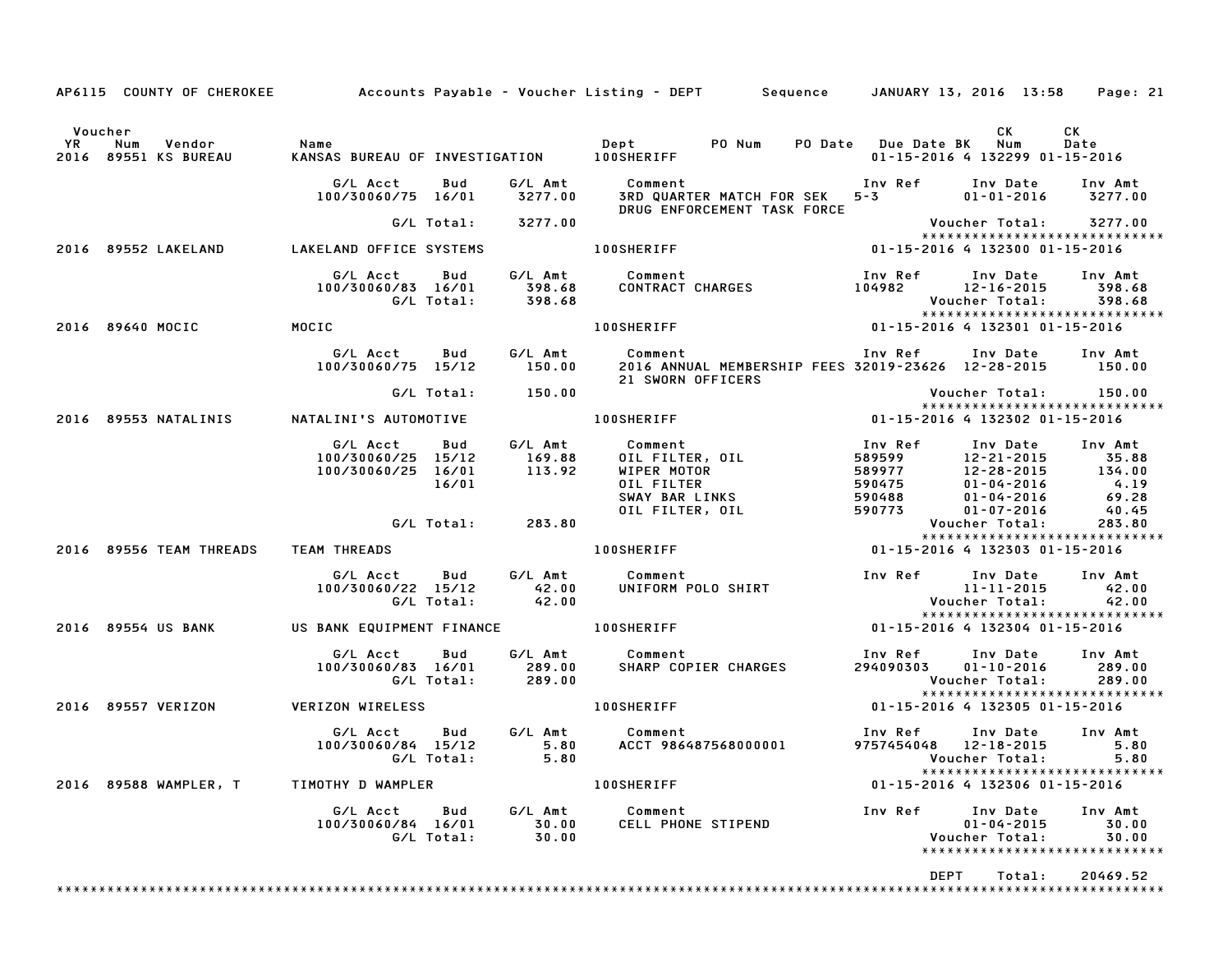|         |                        |                                                             |                  | AP6115 COUNTY OF CHEROKEE Accounts Payable – Voucher Listing – DEPT Sequence JANUARY 13, 2016 13:58                                                                                                                                                                                                                        |                                                                 | Page: 22                                                             |
|---------|------------------------|-------------------------------------------------------------|------------------|----------------------------------------------------------------------------------------------------------------------------------------------------------------------------------------------------------------------------------------------------------------------------------------------------------------------------|-----------------------------------------------------------------|----------------------------------------------------------------------|
| Voucher |                        | YR Num Vendor – Name<br>2016 89590 BAYLOR, A – AJA-BAYLOR   |                  | Dept PO Num<br><b>100TREAS</b>                                                                                                                                                                                                                                                                                             | CK<br>PO Date Due Date BK Num<br>01-15-2016 4 132307 01-15-2016 | CK<br>Date                                                           |
|         |                        | G/L Acct<br>Bud<br>100/30030/02 15/12<br>100/30030/02 16/01 | 377.50<br>287.50 | RECEIPTING REALESTATE TAXES                                                                                                                                                                                                                                                                                                |                                                                 | 377.50                                                               |
|         |                        | G/L Total:                                                  | 665.00           |                                                                                                                                                                                                                                                                                                                            | $01 - 08 - 2016$<br>Voucher Total:                              | 287.50<br>665.00<br>*****************************                    |
|         |                        | 2016 89686 COLUMBUS NEWS COLUMBUS NEWS REPORT               |                  | 100TREAS                                                                                                                                                                                                                                                                                                                   | 01-15-2016 4 132308 01-15-2016                                  |                                                                      |
|         |                        | G/L Acct<br>100/30030/78 16/01 96.00<br>G/L Total: 96.00    |                  | Bud G/L Amt Comment<br>QUARTERLY REPORT/DEC 2015 1 01-08-2016<br>Voucher Total:                                                                                                                                                                                                                                            | Inv Ref<br>Inv Date                                             | Inv Amt<br>96.00<br>96.00                                            |
|         | 2016 89621 CORPORATE   | CORPORATE BUSINESS SYSTEMS <b>100TREAS</b>                  |                  |                                                                                                                                                                                                                                                                                                                            | 01-15-2016 4 132309 01-15-2016                                  |                                                                      |
|         |                        | G/L Total:                                                  | 51.41            | G/L Acct Bud G/L Amt Comment<br>100/30030/79 16/01 51.41 CONTRACT CHARGES/COPIER                                                                                                                                                                                                                                           | Inv Ref<br>382172 12-29-2015<br>Voucher Total:                  | Inv Date Inv Amt<br>51.41<br>51.41<br>*****************************  |
|         | 2016 89617 CULLIGAN    | CULLIGAN OF JOPLIN                                          |                  | <b>100TREAS</b>                                                                                                                                                                                                                                                                                                            |                                                                 |                                                                      |
|         |                        | G/L Acct<br>$100/30030/89$ $15/12$ 44.65<br>G/L Total:      | 44.65            | Bud G/L Amt Comment<br>WATER, COOLER RENTAL 154088 12-31-2015                                                                                                                                                                                                                                                              | Inv Ref                                                         | Inv Date Inv Amt<br>44.65<br>44.65<br>****************************** |
|         | 2016 89589 LARCOMBE, M | MELISSA LARCOMBE                                            |                  | <b>100TREAS</b>                                                                                                                                                                                                                                                                                                            |                                                                 |                                                                      |
|         |                        | G/L Acct<br><b>Bud</b><br>100/30030/02 16/01                | 97.50            | RECEIPTING REALESTATE TAXES                                                                                                                                                                                                                                                                                                |                                                                 | 97.50                                                                |
|         |                        | $G/L$ Total: $97.50$                                        |                  |                                                                                                                                                                                                                                                                                                                            |                                                                 | Voucher Total: 97.50<br>*****************************                |
|         |                        |                                                             |                  |                                                                                                                                                                                                                                                                                                                            |                                                                 |                                                                      |
|         |                        |                                                             |                  |                                                                                                                                                                                                                                                                                                                            | DEPT                                                            | 954.56<br>Total:                                                     |
|         | 2016 89558 CORPORATE   | <b>CORPORATE BUSINESS SYSTEMS</b>                           | 103              |                                                                                                                                                                                                                                                                                                                            | 01-15-2016 4 132312 01-15-2016                                  |                                                                      |
|         |                        | G/L Acct<br>Bud<br>103/30103/83                             |                  | G/L Amt Comment Commet Comment Commet Superson Comment Comment Communication Communication Communication Communication Communication Communication Communication Communication Communication Communication Communication Commu<br>MONTHLY CONTRACT CHARGES 379637 12-07-2015<br>MONTHLY CONTRACT CHARGES 383952 01-08-2016 | Voucher Total:                                                  | 11.96<br>10.31<br>22.27<br>******************************            |
|         | 2016 89540 LOCKWOOD    | LOCKWOOD COMPANY                                            |                  | 103                                                                                                                                                                                                                                                                                                                        | 01-15-2016 4 132313 01-15-2016                                  |                                                                      |
|         |                        | G/L Acct<br><b>Bud</b><br>103/30103/21                      |                  | G/L Amt          Comment<br>331.82       BINDER/WHI<br>BINDER/WHITE CANVAS JACKET 115237 12-30-2015<br>INDEX TO LANDS D                                                                                                                                                                                                    | Inv Ref Inv Date                                                | Inv Amt<br>331.82                                                    |
|         |                        | G/L Total: 331.82                                           |                  |                                                                                                                                                                                                                                                                                                                            | Voucher Total:                                                  | 331.82<br>*****************************                              |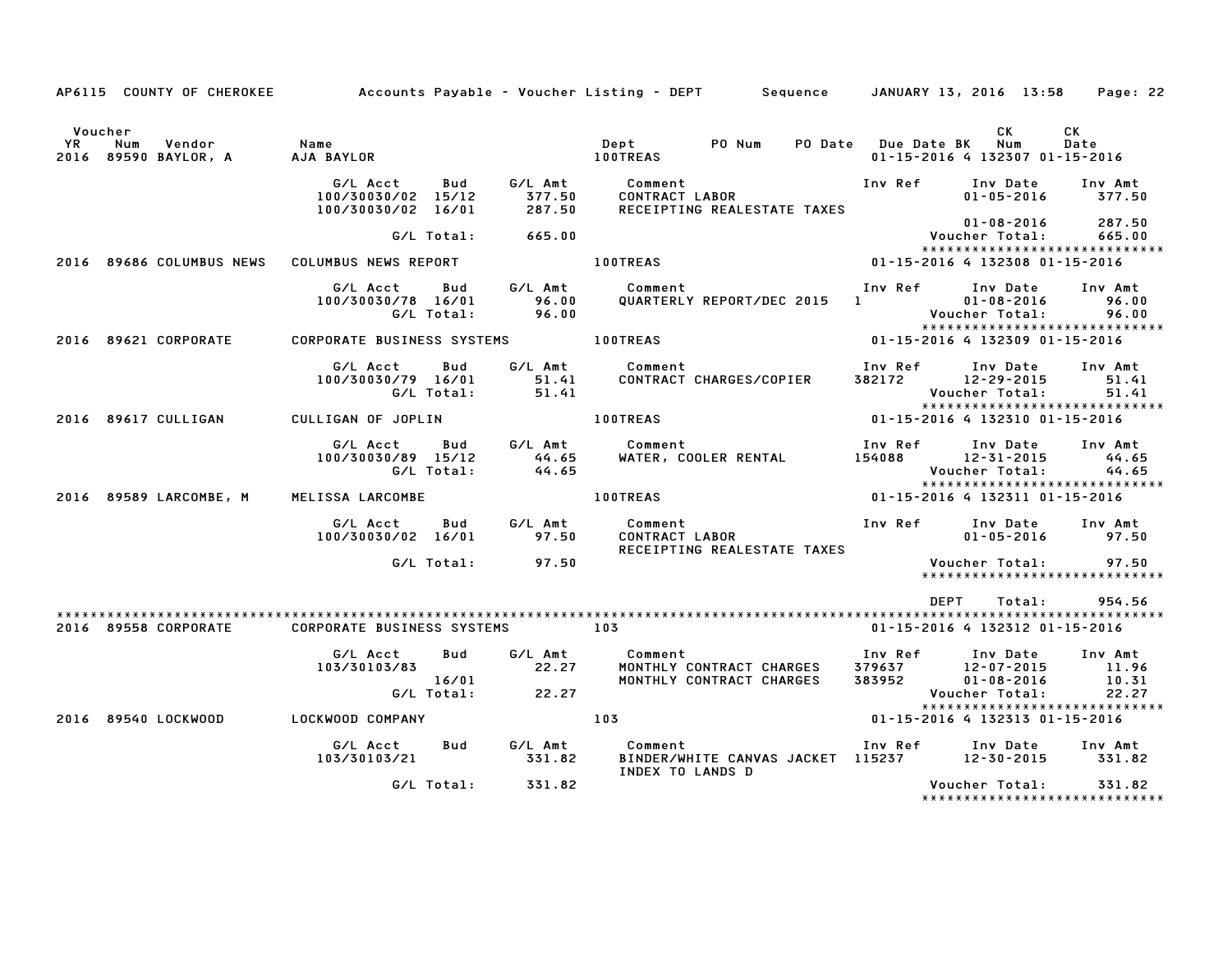|                                                                |                                                                           |                             | AP6115 COUNTY OF CHEROKEE Accounts Payable - Voucher Listing - DEPT Sequence JANUARY 13, 2016 13:58 Page: 23 |                                         |                                                                                         |                                       |
|----------------------------------------------------------------|---------------------------------------------------------------------------|-----------------------------|--------------------------------------------------------------------------------------------------------------|-----------------------------------------|-----------------------------------------------------------------------------------------|---------------------------------------|
|                                                                |                                                                           |                             |                                                                                                              |                                         |                                                                                         |                                       |
| Voucher<br><b>YR</b><br>Vendor<br>Num<br>2016 89559 STRONGHOLD | Name<br>STRONGHOLD DATA                                                   |                             | Dept<br>PO Num<br>103                                                                                        | PO Date Due Date BK                     | CK<br>Num<br>01-15-2016 4 132314 01-15-2016                                             | CK<br>Date                            |
|                                                                | G/L Acct<br>Bud<br>103/30103/89<br>G/L Total:                             | G/L Amt<br>195.00<br>195.00 | Comment<br>OFF SITE DATA STORAGE/MTHLY S18046                                                                |                                         | Inv Ref Inv Date<br>$01 - 01 - 2016$<br>Voucher Total:<br>***************************** | Inv Amt<br>195.00<br>195.00           |
| 2016 89593 UNDERGROUND                                         | UNDERGROUND VAULTS & STORAGE INC                                          |                             | 103                                                                                                          |                                         | 01-15-2016 4 132315 01-15-2016                                                          |                                       |
|                                                                | G/L Acct<br>Bud<br>103/30103/89                                           | G/L Amt<br>149.41           | Comment<br>M/FORM RECEIPT TRANSACTION 373671<br>RETRIEVAL TRANSACTION<br>PRING/REBILL CHARGES                | Inv Ref                                 | Inv Date<br>$09 - 30 - 2015$<br>379431 12-31-2015                                       | Inv Amt<br>3.10<br>146.31             |
|                                                                | $G/L$ Total: $149.41$                                                     |                             |                                                                                                              |                                         | Voucher Total:<br>*****************************                                         | 149.41                                |
|                                                                |                                                                           |                             |                                                                                                              | DEPT                                    | Total:                                                                                  | 698.50                                |
| 2016 89546 AIRGAS                                              | AIRGAS                                                                    |                             | 110HWY                                                                                                       |                                         | 01-15-2016 4 132316 01-15-2016                                                          |                                       |
|                                                                | G/L Acct<br>Bud<br>110/30110/79 15/12<br>G/L Total:                       | 258.60<br>258.60            | G/L Amt Comment<br>CYLINDER RENTAL                                                                           | Inv Ref                                 | Inv Date<br>9931970290 11-30-2015<br>Voucher Total:<br>*****************************    | Inv Amt<br>258.60<br>258.60           |
| 2016 89502 APPLE                                               | APPLEMARKET                                                               |                             | <b>110HWY</b>                                                                                                |                                         | 01-15-2016 4 132317 01-15-2016                                                          |                                       |
|                                                                | G/L Acct<br>Bud<br>110/30110/42 15/12<br>110/30110/42 16/01<br>G/L Total: | $4.00 - 16.57$              | G/L Amt<br>20.57 POP FOR CHRISTMAS DINNER<br>CREDIT                                                          | Inv Ref<br>тим кет<br>319704<br>3121967 | Inv Date<br>12-23-2015<br>$01 - 07 - 2016$<br>Voucher Total:                            | Inv Amt<br>20.57<br>4.00CR<br>16.57   |
| 2016 89539 BILLS GLASS TIM BILLS GLASS                         |                                                                           |                             | 110HWY                                                                                                       |                                         | *****************************<br>01-15-2016 4 132318 01-15-2016                         |                                       |
|                                                                | G/L Acct<br>Bud<br>110/30110/79 15/12<br>G/L Total:                       | G/L Amt<br>405.45<br>405.45 | Comment<br>CUT & INSTALL WINDOW GLASS 2469<br>REPLACE GRADER DOOR GLASS                                      | Inv Ref<br>2486                         | Inv Date<br>12-07-2015<br>12-30-2015<br>Voucher Total:                                  | Inv Amt<br>141.18<br>264.27<br>405.45 |
| 2016 89498 BLEVINS                                             | BLEVINS ASPHALT CONSTRUCTION CO INC 110HWY                                |                             |                                                                                                              |                                         | *****************************<br>01-15-2016 4 132319 01-15-2016                         |                                       |
|                                                                |                                                                           |                             |                                                                                                              |                                         |                                                                                         |                                       |
|                                                                | Bud<br>G/L Acct<br>110/30110/34 15/12<br>G/L Total:                       | G/L Amt<br>143.07<br>143.07 | Comment<br>COLD MIX                                                                                          | Inv Ref                                 | Inv Date<br>125596 12-21-2015<br>Voucher Total:                                         | Inv Amt<br>143.07<br>143.07           |
| 2016 89515 BOB PAGE                                            | <b>BOB PAGE AUTO SUPPLY INC</b>                                           | 110HWY                      |                                                                                                              |                                         | *****************************<br>01-15-2016 4 132320 01-15-2016                         |                                       |
|                                                                | G/L Acct<br>Bud<br>110/30110/79 15/12 23.88 XTREAM BLUE<br>G/L Total:     | 23.88                       | G/L Amt Comment                                                                                              | Inv Ref                                 | Inv Date<br>5971-64208 12-22-2015 23.88<br><b>Voucher Total:</b>                        | Inv Amt<br>23.88                      |
| 2016 89543 CINTAS                                              | CINTAS FIRST AID & SAFETY                                                 |                             | 110HWY                                                                                                       |                                         | *****************************<br>01-15-2016 4 132321 01-15-2016                         |                                       |
|                                                                | G/L Acct Bud<br>110/30110/89 15/12                                        | G/L Amt<br>88.34            | Comment<br>CABINET ORGANIZED &<br><b>RESTOCKED</b>                                                           | Inv Ref                                 | Inv Date<br>8402518231 12-04-2015                                                       | Inv Amt<br>88.34                      |
|                                                                | G/L Total:                                                                | 88.34                       |                                                                                                              |                                         | Voucher Total:<br>******************************                                        | 88.34                                 |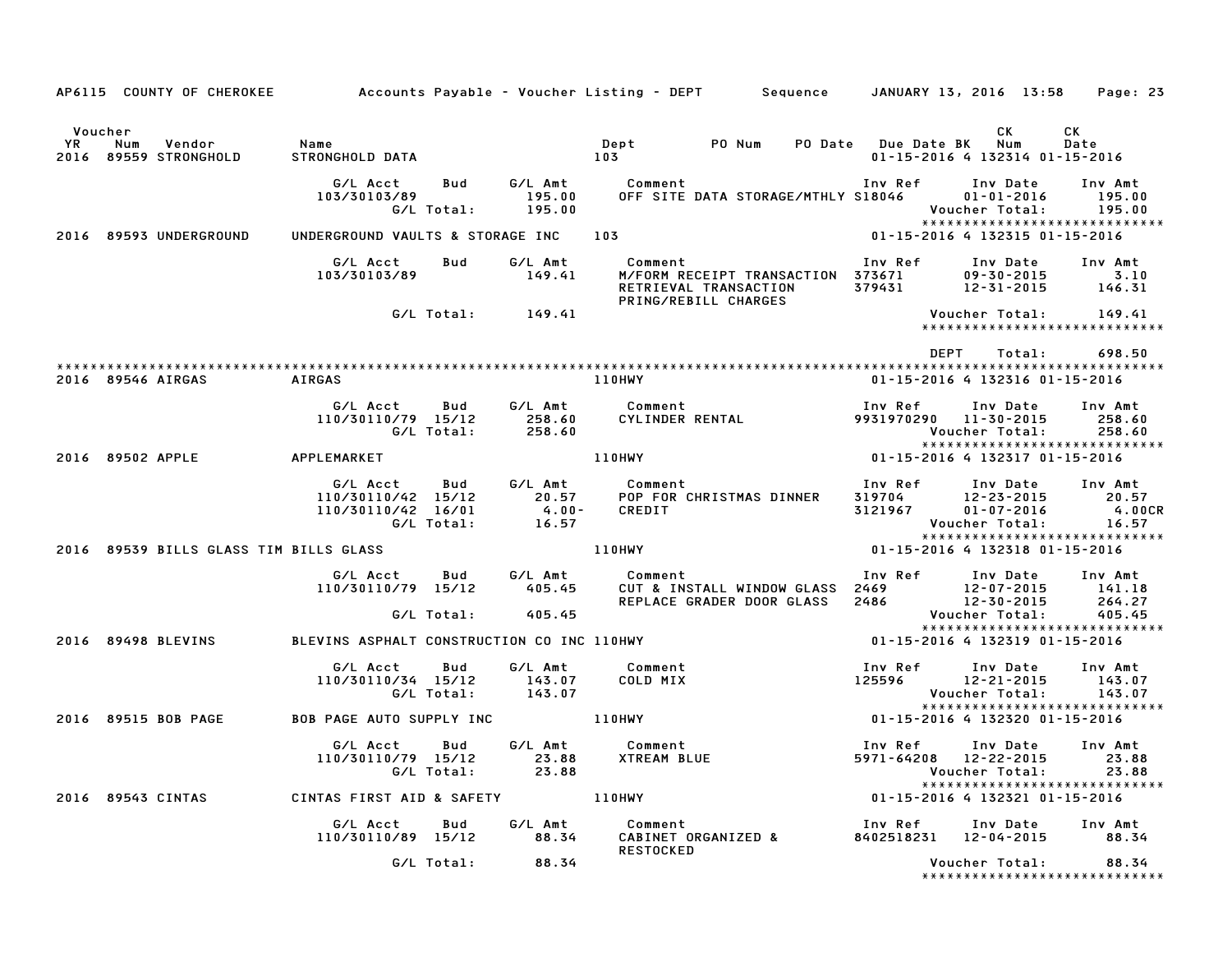|           |                         |                                                             |                            | AP6115 COUNTY OF CHEROKEE Accounts Payable - Voucher Listing - DEPT Sequence JANUARY 13, 2016 13:58 Page: 24 |                                                                                                                                           |                                                        |                                                              |
|-----------|-------------------------|-------------------------------------------------------------|----------------------------|--------------------------------------------------------------------------------------------------------------|-------------------------------------------------------------------------------------------------------------------------------------------|--------------------------------------------------------|--------------------------------------------------------------|
| Voucher   |                         |                                                             |                            |                                                                                                              |                                                                                                                                           | CK.                                                    | CK                                                           |
| <b>YR</b> | Num<br>Vendor           | Name<br>2016 89483 CITY OF COLUMB CITY OF COLUMBUS          |                            | Dept PONum<br>110HWY                                                                                         | PO Date Due Date BK Num                                                                                                                   | 01-15-2016 4 132322 01-15-2016                         | Date                                                         |
|           |                         | G/L Acct<br>Bud<br>110/30110/72 15/12<br>G/L Total:         | 110.00<br>110.00           | G/L Amt Comment<br>GARBAGE                                                                                   | Inv Ref<br>08-88010-00 12-29-2015                                                                                                         | Inv Date<br>Voucher Total:                             | Inv Amt<br>110.00<br>110.00<br>***************************** |
|           | 2016 89508 CLEAN        | CLEAN THE UNIFORM CO JOPLIN 110HWY                          |                            |                                                                                                              | 01-15-2016 4 132323 01-15-2016                                                                                                            |                                                        |                                                              |
|           |                         | G/L Acct<br>Bud<br>110/30110/80 15/12<br>110/30110/80 16/01 | G/L Amt<br>183.90<br>91.95 | Comment<br>3X5 SCRAPER MAT<br>AIR FRESH<br><b>SOAP</b>                                                       | Inv Ref<br>21114809                                                                                                                       | Inv Date<br>12-10-2015                                 | Inv Amt<br>91.95                                             |
|           |                         |                                                             |                            | 3X5 SCRAPER MAT<br>AIR FRESH                                                                                 | 21117519                                                                                                                                  | 12-24-2015                                             | 91.95                                                        |
|           |                         |                                                             |                            | <b>SOAP</b><br>3X5 SCRAPER MAT<br>AIR FRESH<br><b>SOAP</b>                                                   | 21120211                                                                                                                                  | 01-07-2016                                             | 91.95                                                        |
|           |                         | G/L Total:                                                  | 275.85                     |                                                                                                              |                                                                                                                                           | Voucher Total:                                         | 275.85                                                       |
|           | 2016 89536 COLLINS, P   | PATRICK W COLLINS                                           |                            | <b>110HWY</b>                                                                                                | 01-29-2016                                                                                                                                |                                                        | *****************************                                |
|           |                         | G/L Acct Bud<br>110/30110/86 16/01<br>G/L Total:            | G/L Amt<br>40.00<br>40.00  | Comment<br>CELL PHONE STIPEND                                                                                |                                                                                                                                           | Inv Ref Inv Date<br>$01 - 01 - 2016$<br>Voucher Total: | Inv Amt<br>40.00<br>40.00                                    |
|           | 2016 89488 COLUMBUS TEL | COLUMBUS TELEPHONE COMPANY 110HWY                           |                            |                                                                                                              | 01-15-2016 4 132324 01-15-2016                                                                                                            |                                                        | *****************************                                |
|           |                         | G/L Acct<br>Bud<br>110/30110/72 16/01<br>G/L Total:         | 210.93<br>210.93           | G/L Amt Comment<br><b>PHONE</b>                                                                              | Inv Ref<br>2586                                                                                                                           | Inv Date<br>$01 - 01 - 2016$<br>Voucher Total:         | Inv Amt<br>210.93<br>210.93<br>***************************** |
|           | 2016 89512 DENISON INC  | DENISON INC                                                 |                            | 110HWY                                                                                                       | 01-15-2016 4 132325 01-15-2016                                                                                                            |                                                        |                                                              |
|           |                         | G/L Acct<br>Bud<br>110/30110/79 15/12                       | G/L Amt<br>69.09           | Comment<br>TIP, REPAIR KIT CUTTING<br><b>VALVE</b>                                                           | Inv Ref      Inv Date<br>326985 12-22-2015                                                                                                |                                                        | Inv Amt<br>29.02                                             |
|           |                         | G/L Total:                                                  | 69.09                      | <b>PARTS</b>                                                                                                 | 327097                                                                                                                                    | 12-15-2015<br>Voucher Total:                           | 40.07<br>69.09                                               |
|           | 2016 89473 EMPIRE       | EMPIRE DISTRICT ELECTRIC COMPANY 110HWY                     |                            |                                                                                                              |                                                                                                                                           | 01-15-2016 4 132326 01-15-2016                         | *****************************                                |
|           |                         | G/L Acct<br>Bud<br>110/30110/72 15/12                       | G/L Amt<br>968.99          | Comment<br><b>ELECTRIC</b>                                                                                   | Inv Ref<br>049852-69-2 12-10-2015<br>158630-59-0 12-10-2015<br>854931-63-1 12-10-2015<br>906398-41-7 12-10-2015                           | Inv Date                                               | Inv Amt<br>175.77<br>161.97<br>329.83<br>301.42              |
|           |                         | G/L Total:                                                  | 968.99                     |                                                                                                              |                                                                                                                                           | Voucher Total:                                         | 968.99                                                       |
|           | 2016 89490 FABICK       | JOHN FABICK TRACTOR CO                                      |                            | 110HWY                                                                                                       |                                                                                                                                           | 01-15-2016 4 132327 01-15-2016                         | *****************************                                |
|           |                         | G/L Acct<br>Bud<br>110/30110/79 15/12                       | G/L Amt<br>1876.54         | Comment<br>KIT- SPIDER<br><b>PARTS</b><br><b>FILTER</b><br>COIL<br>TRUCK REPAIR & PARTS                      | Inv Ref<br>PIJ00287427 12-07-2015<br>PIJ00287914 12-14-2015<br>PIJ00287990 12-15-2015<br>PIJ00288172 12-17-2015<br>SIJ00073382 12-23-2015 | Inv Date                                               | Inv Amt<br>116.56<br>160.93<br>29.11<br>23.18<br>1449.49     |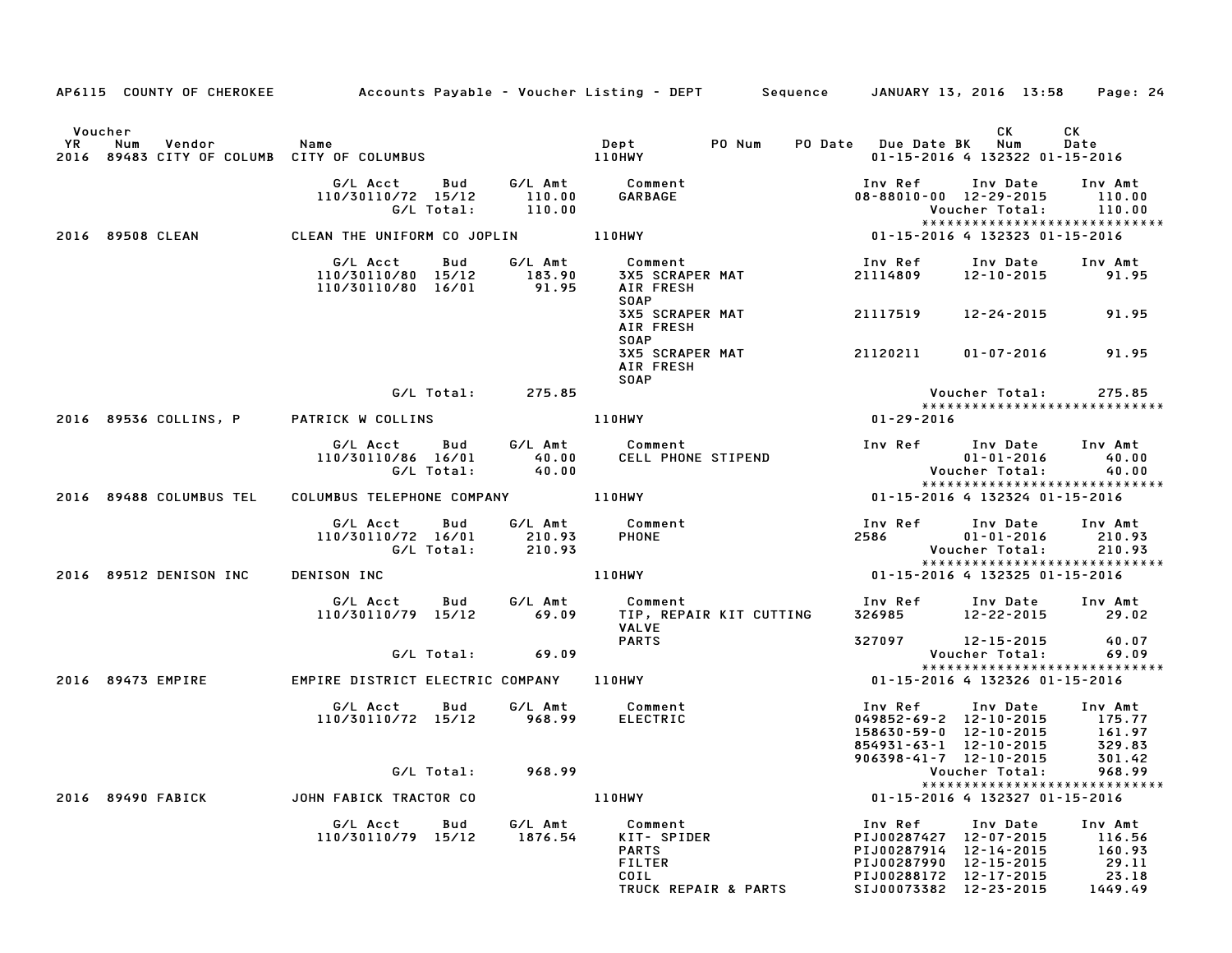|                   |                                  | AP6115 COUNTY OF CHEROKEE Accounts Payable - Voucher Listing - DEPT Sequence JANUARY 13, 2016 13:58 Page: 25 |            |                    |                                                    |                       |                                                                    |                          |                                           |
|-------------------|----------------------------------|--------------------------------------------------------------------------------------------------------------|------------|--------------------|----------------------------------------------------|-----------------------|--------------------------------------------------------------------|--------------------------|-------------------------------------------|
| Voucher<br>YR Num | Vendor                           | Name                                                                                                         |            |                    | COLI                                               | Dept PO Num           | PO Date Due Date BK Num                                            | CK                       | CK<br>Date                                |
|                   |                                  |                                                                                                              |            |                    |                                                    | SENSOR, SEAL          | PIJ00288655 12-29-2015 22.68<br>PIJ00288729 12-30-2015 74.59       |                          |                                           |
|                   |                                  |                                                                                                              |            | G/L Total: 1876.54 |                                                    |                       |                                                                    |                          | Voucher Total: 1876.54                    |
|                   |                                  |                                                                                                              |            |                    |                                                    |                       |                                                                    |                          | *****************************             |
|                   | 2016 89596 FARMERS               | FARMERS COOPERATIVE ASSOCIATION 110HWY                                                                       |            |                    |                                                    |                       |                                                                    |                          |                                           |
|                   |                                  | G/L Acct                                                                                                     |            | Bud G/LAmt         | Comment                                            |                       | Inv Ref                                                            | Inv Date                 | Inv Amt                                   |
|                   |                                  | 110/30110/79 16/01                                                                                           |            | 48.69              | <b>PARTS</b>                                       |                       | 169861                                                             | $01 - 04 - 2016$         | 20.97                                     |
|                   |                                  |                                                                                                              |            |                    | <b>PARTS</b>                                       |                       | 169928                                                             | $01 - 05 - 2016$         | 27.72                                     |
|                   |                                  |                                                                                                              |            | G/L Total: 48.69   |                                                    |                       |                                                                    | Voucher Total:           | 48.69                                     |
|                   |                                  |                                                                                                              |            |                    |                                                    |                       |                                                                    |                          | *****************************             |
|                   | 2016 89494 FLEETPRIDE FLEETPRIDE |                                                                                                              |            |                    |                                                    |                       |                                                                    |                          |                                           |
|                   |                                  | G/L Acct Bud                                                                                                 |            |                    | G/L Amt Comment                                    |                       | Inv Ref                                                            | Inv Date                 | Inv Amt                                   |
|                   |                                  | 110/30110/79 15/12                                                                                           |            |                    | <b>FILTERS</b>                                     |                       |                                                                    |                          | 286.84                                    |
|                   |                                  |                                                                                                              | G/L Total: | 286.84<br>286.84   |                                                    |                       |                                                                    | Voucher Total:           | 286.84                                    |
|                   |                                  |                                                                                                              |            |                    |                                                    |                       |                                                                    |                          | *****************************             |
|                   |                                  | 2016 89462 FROST OIL FROST OIL COMPANY                                                                       |            |                    | 110HWY                                             |                       | $01 - 15 - 2016$ $4 \overline{)132330}$ $01 - 15 - 2016$           |                          |                                           |
|                   |                                  | G/L Acct                                                                                                     | Bud        |                    |                                                    |                       | Inv Ref Inv Date                                                   |                          | Inv Amt                                   |
|                   |                                  | 110/30110/32 15/12                                                                                           |            |                    | G/L Amt          Comment<br>182.09       MYSTIK JT |                       | MYSTIK JT6 HI TEMP GR 12/1 0070709-IN 12-28-2015 42.22             |                          |                                           |
|                   |                                  |                                                                                                              |            |                    |                                                    | DIESEL EXHAUST FLUID  | 0070900-IN 12-29-2015                                              |                          | 139.87                                    |
|                   |                                  |                                                                                                              | G/L Total: | 182.09             |                                                    |                       |                                                                    | Voucher Total:           | 182.09                                    |
|                   |                                  |                                                                                                              |            |                    |                                                    |                       |                                                                    |                          | *****************************             |
|                   | 2016 89591 HARBOR                | HARBOR FREIGHT TOOLS                                                                                         |            |                    | 110HWY                                             |                       | 01-15-2016 4 132331 01-15-2016                                     |                          |                                           |
|                   |                                  | G/L Acct                                                                                                     | Bud        |                    | G/L Amt Comment                                    |                       | Inv Ref                                                            | Inv Date                 | Inv Amt                                   |
|                   |                                  | 110/30110/79 15/12                                                                                           |            | 122.95             | HARDWARE                                           |                       |                                                                    |                          | 999009344396 12-29-2015 122.95            |
|                   |                                  |                                                                                                              | G/L Total: | 122.95             |                                                    |                       |                                                                    |                          | Voucher Total: 122.95                     |
|                   |                                  |                                                                                                              |            |                    |                                                    |                       |                                                                    |                          | *****************************             |
|                   | 2016 89496 JIM WOODS             | JIM WOODS MARKETING INC                                                                                      |            |                    | 110HWY                                             |                       | 01-15-2016 4 132332 01-15-2016                                     |                          |                                           |
|                   |                                  | G/L Acct                                                                                                     | Bud        | G/L Amt            | Comment                                            |                       | Inv Ref                                                            | Inv Date                 | Inv Amt                                   |
|                   |                                  | 110/30110/31 15/12                                                                                           |            | 3971.89            | DIESEL                                             |                       | 221280                                                             | 12-03-2015               | 906.44                                    |
|                   |                                  | 110/30110/31 16/01                                                                                           |            | 10969.82           | DIESEL                                             |                       | 221442                                                             | $12 - 10 - 2015$         | 1539.38                                   |
|                   |                                  | 110/30110/30 16/01                                                                                           |            | 3876.20            | DIESEL                                             |                       | 221526                                                             | 12-10-2015<br>12-16-2015 | 1526.07                                   |
|                   |                                  |                                                                                                              |            |                    | DIESEL                                             |                       | 221947                                                             | $01 - 05 - 2016$         | 10969.82                                  |
|                   |                                  |                                                                                                              |            |                    | GASOLINE                                           |                       | 221983                                                             | $01 - 01 - 2016$         | 3876.20                                   |
|                   |                                  |                                                                                                              | G/L Total: | 18817.91           |                                                    |                       |                                                                    | Voucher Total:           | 18817.91<br>***************************** |
|                   | 2016 89465 JOE HARDING           | JOE HARDING INC                                                                                              |            |                    | 110HWY                                             |                       | 01-15-2016 4 132333 01-15-2016                                     |                          |                                           |
|                   |                                  |                                                                                                              |            |                    |                                                    |                       |                                                                    |                          |                                           |
|                   |                                  | G/L Acct<br>110/30110/79 15/12                                                                               | Bud        | G/L Amt<br>6.90    | Comment                                            |                       | Inv Ref      Inv Date<br>ROY SA 57 SCOOP ALUM 570Z 7709 12-29-2015 |                          | Inv Amt<br>6.90                           |
|                   |                                  |                                                                                                              | G/L Total: | 6.90               |                                                    |                       |                                                                    | Voucher Total:           | 6.90                                      |
|                   |                                  |                                                                                                              |            |                    |                                                    |                       |                                                                    |                          | *****************************             |
|                   |                                  | 2016 89645 JOPLIN FREIGHT JOPLIN FREIGHTLINER SALES INC 110HWY                                               |            |                    |                                                    |                       | 01-15-2016 4 132334 01-15-2016                                     |                          |                                           |
|                   |                                  | G/L Acct                                                                                                     | <b>Bud</b> |                    | G/L Amt Comment                                    |                       | Inv Ref      Inv Date                                              |                          | Inv Amt                                   |
|                   |                                  | 110/30110/79 16/01 28721.21                                                                                  |            |                    |                                                    | ENGINE FOR DUMP TRUCK | 4665860                                                            | $01 - 05 - 2016$         | 28721.21                                  |
|                   |                                  |                                                                                                              | G/L Total: | 28721.21           |                                                    |                       |                                                                    | Voucher Total:           | 28721.21                                  |
|                   |                                  |                                                                                                              |            |                    |                                                    |                       |                                                                    |                          | *****************************             |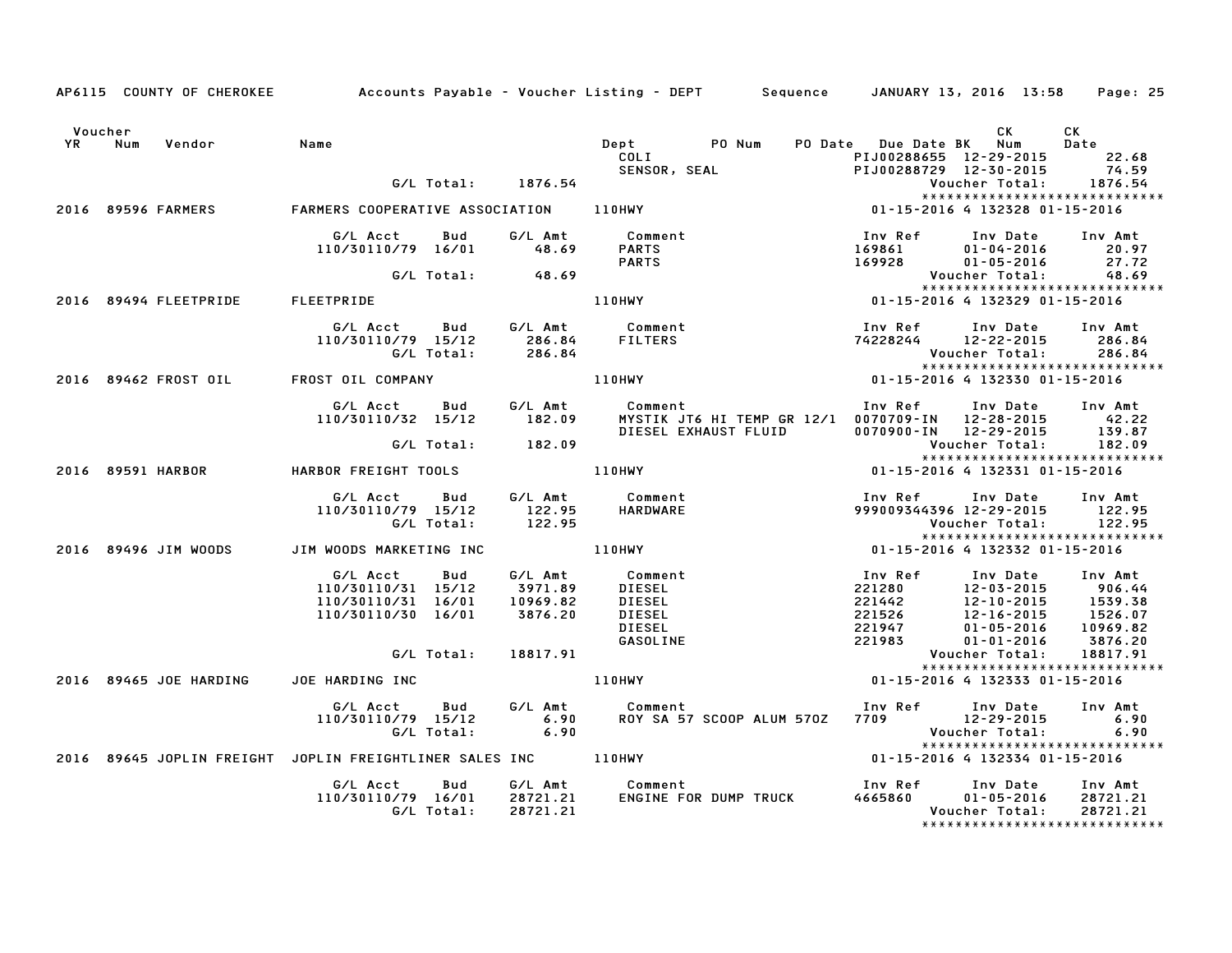|                      | AP6115 COUNTY OF CHEROKEE Accounts Payable - Voucher Listing - DEPT Sequence JANUARY 13, 2016 13:58 Page: 26 |                                                                          |            |                                          |                                                                                                                              |        |                                |                                                           |                       |                                           |
|----------------------|--------------------------------------------------------------------------------------------------------------|--------------------------------------------------------------------------|------------|------------------------------------------|------------------------------------------------------------------------------------------------------------------------------|--------|--------------------------------|-----------------------------------------------------------|-----------------------|-------------------------------------------|
| Voucher<br><b>YR</b> | Vendor Name<br>ANSASLAND KANSAS<br>Num<br>2016 89525 KANSASLAND                                              |                                                                          |            |                                          |                                                                                                                              | PO Num |                                | PO Date Due Date BK Num<br>01-15-2016 4 132335 01-15-2016 | CK                    | CK<br>Date                                |
|                      |                                                                                                              |                                                                          |            |                                          | G/L Amt Comment                                                                                                              |        |                                | Inv Ref Inv Date                                          |                       |                                           |
|                      |                                                                                                              | G/L Acct Bud<br>110/30110/33 15/12 2540.78                               |            |                                          | <b>TIRES</b>                                                                                                                 |        |                                | $159979$ $12-17-2015$                                     |                       | Inv Amt<br>2540.78                        |
|                      |                                                                                                              | 110/30110/33 16/01                                                       |            |                                          | <b>TIRES</b>                                                                                                                 |        |                                | 160279                                                    |                       |                                           |
|                      |                                                                                                              |                                                                          | G/L Total: | 320.80<br>2861.58                        |                                                                                                                              |        |                                |                                                           |                       |                                           |
|                      |                                                                                                              |                                                                          |            |                                          |                                                                                                                              |        |                                |                                                           |                       | *****************************             |
|                      | 2016 89468 KS GAS                                                                                            | <b>KANSAS GAS SERVICE</b>                                                |            |                                          |                                                                                                                              |        |                                |                                                           |                       |                                           |
|                      |                                                                                                              |                                                                          |            |                                          | 110/30110/72 15/12 6/L Amt Comment<br>110/30110/72 15/12 193.69 GAS SERVICE<br>110/30110/72 16/01 909.77 #510738202155527000 |        |                                | Inv Ref Inv Date Inv Amt                                  |                       |                                           |
|                      |                                                                                                              |                                                                          |            |                                          |                                                                                                                              |        |                                |                                                           |                       | 12-30-2015 193.69                         |
|                      |                                                                                                              |                                                                          |            |                                          |                                                                                                                              |        |                                |                                                           |                       |                                           |
|                      |                                                                                                              |                                                                          |            |                                          |                                                                                                                              |        |                                |                                                           |                       | $01 - 18 - 2016$ 909.77                   |
|                      |                                                                                                              |                                                                          |            | G/L Total: 1103.46                       | #510148149119141118                                                                                                          |        |                                |                                                           |                       | Voucher Total: 1103.46                    |
|                      |                                                                                                              |                                                                          |            |                                          |                                                                                                                              |        |                                |                                                           |                       | *****************************             |
|                      | 2016 89499 LEGACY                                                                                            | LEGACY FARM AND LAWN                                                     |            |                                          | 110HWY                                                                                                                       |        | 01-15-2016 4 132337 01-15-2016 |                                                           |                       |                                           |
|                      |                                                                                                              |                                                                          |            |                                          |                                                                                                                              |        |                                | Inv Ref                                                   |                       | Inv Date Inv Amt                          |
|                      |                                                                                                              |                                                                          |            |                                          |                                                                                                                              |        |                                | $J22015$<br>B02398 12-23-2015                             |                       | 517.91                                    |
|                      |                                                                                                              |                                                                          |            |                                          | SWITCH                                                                                                                       |        |                                |                                                           |                       | 28.82                                     |
|                      |                                                                                                              |                                                                          |            |                                          | GRIP                                                                                                                         |        |                                | $\frac{222576}{12-31-2015}$                               |                       | 72.84                                     |
|                      |                                                                                                              |                                                                          |            |                                          |                                                                                                                              |        |                                |                                                           | Voucher Total:        | 619.57                                    |
|                      |                                                                                                              |                                                                          |            |                                          |                                                                                                                              |        |                                |                                                           |                       | ******************************            |
|                      | 2016 89694 MERCY MAUDE                                                                                       | MERCY MAUDE NORTON HOSPITAL 110HWY                                       |            |                                          |                                                                                                                              |        |                                | 01-15-2016 4 132338 01-15-2016                            |                       |                                           |
|                      |                                                                                                              | G/L Acct Bud                                                             |            |                                          | G/L Amt Comment<br>120.00 RANDOM TE                                                                                          |        |                                | Inv Ref Inv Date Inv Amt                                  |                       |                                           |
|                      |                                                                                                              | 110/30110/75 16/01                                                       |            |                                          | Comment<br>RANDOM TESTING                                                                                                    |        |                                | 94153350032 01-04-2016 120.00                             |                       |                                           |
|                      |                                                                                                              |                                                                          |            | 110/75 16/01 120.00<br>G/L Total: 120.00 |                                                                                                                              |        |                                |                                                           |                       | Voucher Total: 120.00                     |
|                      |                                                                                                              |                                                                          |            |                                          |                                                                                                                              |        |                                |                                                           |                       | *****************************             |
|                      | 2016 89639 METAL TECH                                                                                        | METAL TECH                                                               |            |                                          | 110HWY                                                                                                                       |        |                                | 01-15-2016 4 132339 01-15-2016                            |                       |                                           |
|                      |                                                                                                              | G/L Acct  Bud  G/L Amt  Comment<br>110/30110/79  16/01  342.90  MATERIAL |            |                                          |                                                                                                                              |        |                                | Inv Ref Inv Date                                          |                       | Inv Amt                                   |
|                      |                                                                                                              |                                                                          |            |                                          |                                                                                                                              |        |                                | 6671                                                      | $01 - 07 - 2016$      | 342.90                                    |
|                      |                                                                                                              | G/L Total:                                                               |            | 342.90                                   |                                                                                                                              |        |                                |                                                           | <b>Voucher Total:</b> | 342.90                                    |
|                      |                                                                                                              |                                                                          |            |                                          |                                                                                                                              |        |                                |                                                           |                       | *****************************             |
|                      | 2016 89667 MHC                                                                                               | MHC                                                                      |            |                                          | <b>110HWY</b>                                                                                                                |        |                                | 01-15-2016 4 132340 01-15-2016                            |                       |                                           |
|                      |                                                                                                              | G/L Acct Bud                                                             |            |                                          | G/L Amt Comment                                                                                                              |        |                                | Inv Ref                                                   |                       | Inv Date Inv Amt                          |
|                      |                                                                                                              | 110/30110/79 16/01                                                       |            |                                          | 260.02 FILTERS                                                                                                               |        |                                | 285600731953 01-07-2016 260.02                            |                       |                                           |
|                      |                                                                                                              |                                                                          | G/L Total: | 260.02                                   |                                                                                                                              |        |                                |                                                           | Voucher Total:        | 260.02                                    |
|                      |                                                                                                              |                                                                          |            |                                          |                                                                                                                              |        |                                |                                                           |                       | *****************************             |
|                      | 2016 89545 MIDWEST MINERAL MIDWEST MINERALS                                                                  |                                                                          |            |                                          | 110HWY                                                                                                                       |        |                                | 01-15-2016 4 132341 01-15-2016                            |                       |                                           |
|                      |                                                                                                              | G/L Acct                                                                 |            |                                          | Bud G/L Amt Comment                                                                                                          |        |                                | Inv Ref                                                   |                       | Inv Date Inv Amt                          |
|                      |                                                                                                              | 110/30110/35 15/12                                                       |            | 11455.28                                 | ROCK                                                                                                                         |        |                                |                                                           |                       |                                           |
|                      |                                                                                                              |                                                                          |            |                                          | <b>ROCK</b>                                                                                                                  |        |                                |                                                           |                       |                                           |
|                      |                                                                                                              |                                                                          |            |                                          | <b>ROCK</b>                                                                                                                  |        |                                |                                                           |                       |                                           |
|                      |                                                                                                              |                                                                          |            | G/L Total: 11455.28                      |                                                                                                                              |        |                                |                                                           | Voucher Total:        | 11455.28<br>***************************** |
|                      |                                                                                                              |                                                                          |            |                                          |                                                                                                                              |        |                                |                                                           |                       |                                           |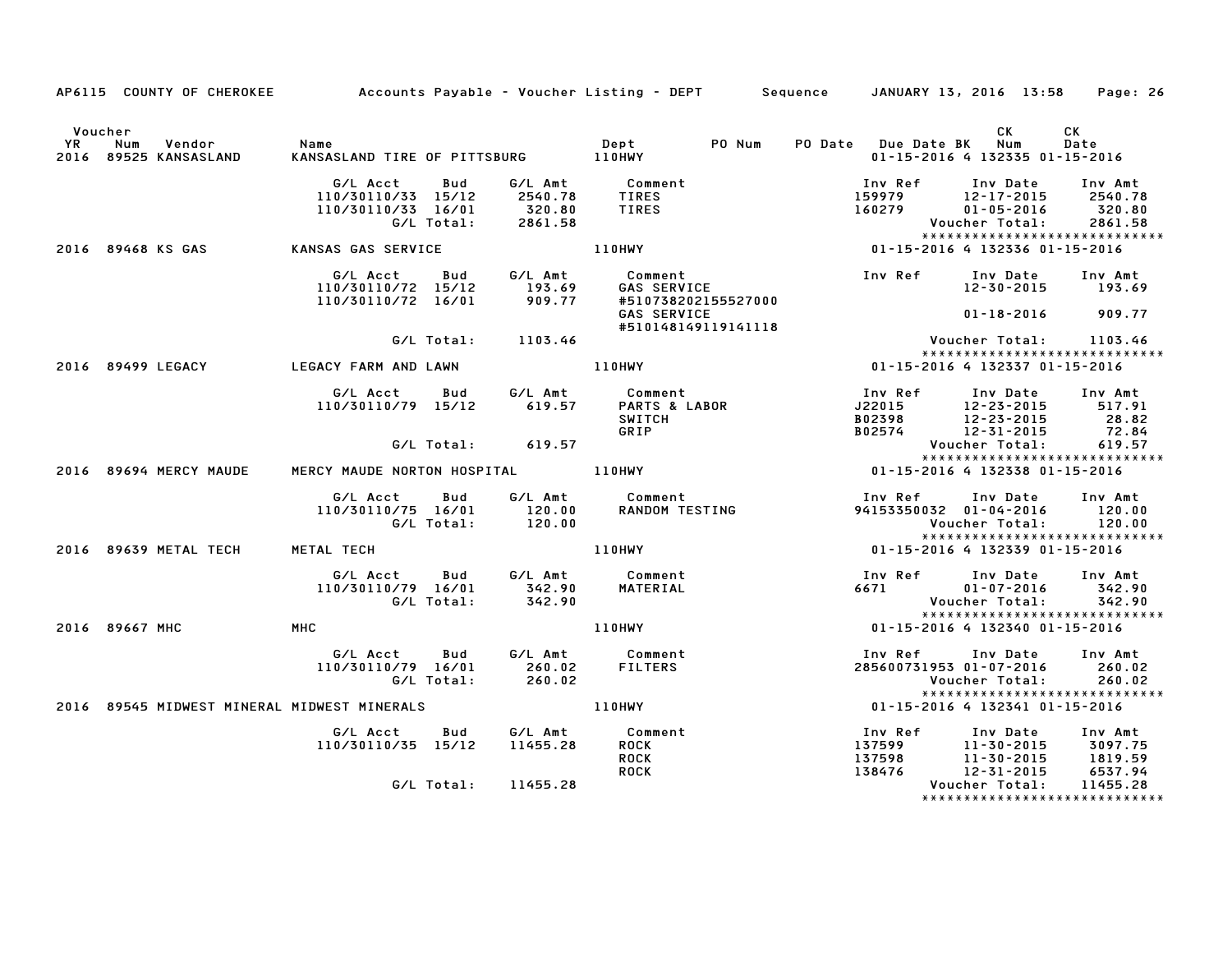|                      |                                                               |                                                      |                   |                               | AP6115 COUNTY OF CHEROKEE Accounts Payable - Voucher Listing - DEPT Sequence JANUARY 13, 2016 13:58                   |                              |                                 |                                                                              | Page: 27                                                     |
|----------------------|---------------------------------------------------------------|------------------------------------------------------|-------------------|-------------------------------|-----------------------------------------------------------------------------------------------------------------------|------------------------------|---------------------------------|------------------------------------------------------------------------------|--------------------------------------------------------------|
| Voucher<br><b>YR</b> | Num<br>Vendor<br>2016 89504 MUNICIPAL                         | Name<br>MUNICIPAL INDUSTRIAL SUPPLY 110HWY           |                   |                               | PO Num<br>Dept                                                                                                        |                              | PO Date Due Date BK Num         | CK<br>01-15-2016 4 132342 01-15-2016                                         | CK<br>Date                                                   |
|                      |                                                               | G/L Acct<br>110/30110/79 15/12<br>110/30110/79 16/01 | Bud               | G/L Amt<br>2330.41<br>1348.56 | Comment<br><b>PARTS</b><br><b>PARTS</b><br><b>PARTS</b><br><b>PARTS</b>                                               | 2709<br>2710<br>2711<br>1355 | Inv Ref                         | Inv Date<br>$12 - 10 - 2015$<br>12-10-2015<br>12-10-2015<br>$01 - 07 - 2015$ | Inv Amt<br>336.80<br>1256.28<br>737.33<br>1348.56            |
|                      |                                                               |                                                      | G/L Total:        | 3678.97                       |                                                                                                                       |                              |                                 | Voucher Total:                                                               | 3678.97                                                      |
|                      |                                                               |                                                      |                   |                               |                                                                                                                       |                              |                                 |                                                                              | *****************************                                |
|                      | 2016 89673 NAPIER, C                                          | CHARLES NAPIER                                       |                   |                               | <b>110HWY</b>                                                                                                         |                              |                                 | 01-15-2016 4 132343 01-15-2016                                               |                                                              |
|                      |                                                               | G/L Acct<br>110/30110/73 16/01 149.58                | Bud               | G/L Amt                       | Comment<br>MILEAGE 121.00<br>MILEAGE 80<br>OHWY 01-15-2016 4 132344 01-15-2016<br>MINY 01-15-2016 4 132344 01-15-2016 |                              |                                 |                                                                              | Inv Date Inv Amt<br>69.58<br>80.00                           |
|                      |                                                               |                                                      |                   | G/L Total: 149.58             |                                                                                                                       |                              |                                 |                                                                              | 149.58                                                       |
|                      | 2016 89495 NATALINIS NATALINI'S AUTOMOTIVE                    |                                                      |                   |                               | 110HWY                                                                                                                |                              |                                 |                                                                              | *****************************                                |
|                      |                                                               | G/L Acct<br>110/30110/79 15/12 772.59                | Bud               | G/L Amt                       | Comment<br><b>BATTERY</b>                                                                                             |                              | Inv Ref<br>589004               | Inv Date<br>12-14-2015                                                       | Inv Amt<br>110.27                                            |
|                      |                                                               |                                                      |                   |                               | <b>BATTERY</b>                                                                                                        |                              | 589094                          | $12 - 14 - 2015$                                                             | 2.77                                                         |
|                      |                                                               |                                                      |                   |                               | F L HOSE, HOSE CLMP                                                                                                   |                              | 589145                          | 12-15-2015                                                                   | 4.15                                                         |
|                      |                                                               |                                                      |                   |                               | <b>FUSE</b>                                                                                                           |                              | 589178                          | 12-15-2015                                                                   | 3.42                                                         |
|                      |                                                               |                                                      |                   |                               | <b>BEARING, SEAL</b>                                                                                                  |                              | 589240                          | 12-16-2015                                                                   | 146.72                                                       |
|                      |                                                               |                                                      |                   |                               | <b>GREASE</b>                                                                                                         |                              | 589238                          | $12 - 16 - 2015$                                                             | 3.99                                                         |
|                      |                                                               |                                                      |                   |                               | HOSE END, HYDRAULIC HOSE<br>MIRROR                                                                                    |                              | 589250<br>589353                | 12-16-2015<br>12-17-2015                                                     | 274.93<br>13.49                                              |
|                      |                                                               |                                                      |                   |                               | AIR FILTER                                                                                                            |                              | 589437                          | 12-18-2015                                                                   | 15.60                                                        |
|                      |                                                               |                                                      |                   |                               | WIPER BLADE                                                                                                           |                              | 589987                          | 12-28-2015                                                                   | 31.96                                                        |
|                      |                                                               |                                                      |                   |                               | <b>FITTING</b>                                                                                                        |                              | 590176                          | 12-30-2015                                                                   | 11.98                                                        |
|                      |                                                               |                                                      |                   |                               | WATER PUMP                                                                                                            |                              | 590146                          | 12-30-2015                                                                   | 140.49                                                       |
|                      |                                                               |                                                      |                   |                               | AIR FILTER                                                                                                            |                              | 590208                          | 12-30-2015                                                                   | 12.82                                                        |
|                      |                                                               |                                                      |                   | G/L Total: 772.59             |                                                                                                                       |                              |                                 | Voucher Total:                                                               | 772.59                                                       |
|                      |                                                               |                                                      |                   |                               |                                                                                                                       |                              |                                 |                                                                              | *****************************                                |
|                      | 2016 89594 NATALINIS NATALINI'S AUTOMOTIVE                    |                                                      |                   |                               |                                                                                                                       |                              |                                 |                                                                              |                                                              |
|                      |                                                               | G/L Acct<br>110/30110/79 16/01                       | <b>Bud</b>        | G⁄L Amt<br>252.70             | Comment<br>BATTERY<br>2 CYCLE OIL                                                                                     |                              | Inv Ref<br>$\frac{lnv}{590483}$ | Inv Date<br>$01 - 04 - 2016$<br>$01 - 05 - 2016$                             | Inv Amt<br>222.72<br>24.00                                   |
|                      |                                                               |                                                      |                   |                               | ALUSEAL                                                                                                               |                              | 5045                            | $01 - 07 - 2016$                                                             | 5.98                                                         |
|                      |                                                               |                                                      | G/L Total:        | 252.70                        |                                                                                                                       |                              |                                 | Voucher Total:                                                               | 252.70                                                       |
|                      | 2016 89528 NATIONAL SIGN   NATIONAL SIGN CO INC               |                                                      |                   |                               | 110HWY                                                                                                                |                              |                                 | 01-15-2016 4 132345 01-15-2016                                               | ******************************                               |
|                      |                                                               | G/L Acct Bud                                         |                   | G/L Amt                       | Comment                                                                                                               |                              | Inv Ref                         |                                                                              | Inv Date Inv Amt                                             |
|                      |                                                               | 110/30110/37 15/12                                   |                   | 389.79                        | CAUTION CHILDREN SIGN                                                                                                 |                              | IN-177343                       | 12-18-2015                                                                   | 199.50                                                       |
|                      |                                                               |                                                      |                   |                               | <b>NO TRUCKS SIGN</b>                                                                                                 |                              | IN-17734                        | 12-18-2015                                                                   | 190.29                                                       |
|                      |                                                               |                                                      |                   | G/L Total: 389.79             |                                                                                                                       |                              |                                 | Voucher Total:                                                               | 389.79<br>*****************************                      |
|                      | 2016 89644 OCCUPATIONAL H OCCUPATIONAL HEALTH SERVICES 110HWY |                                                      |                   |                               |                                                                                                                       |                              |                                 | 01-15-2016 4 132346 01-15-2016                                               |                                                              |
|                      |                                                               | G/L Acct<br>110/30110/89 16/01                       | Bud<br>G/L Total: | G/L Amt<br>330.00<br>330.00   | Comment<br><b>RANDOM TESTING</b>                                                                                      | 1478                         | Inv Ref                         | Inv Date<br>01-04-2016<br>Voucher Total:                                     | Inv Amt<br>330.00<br>330.00<br>***************************** |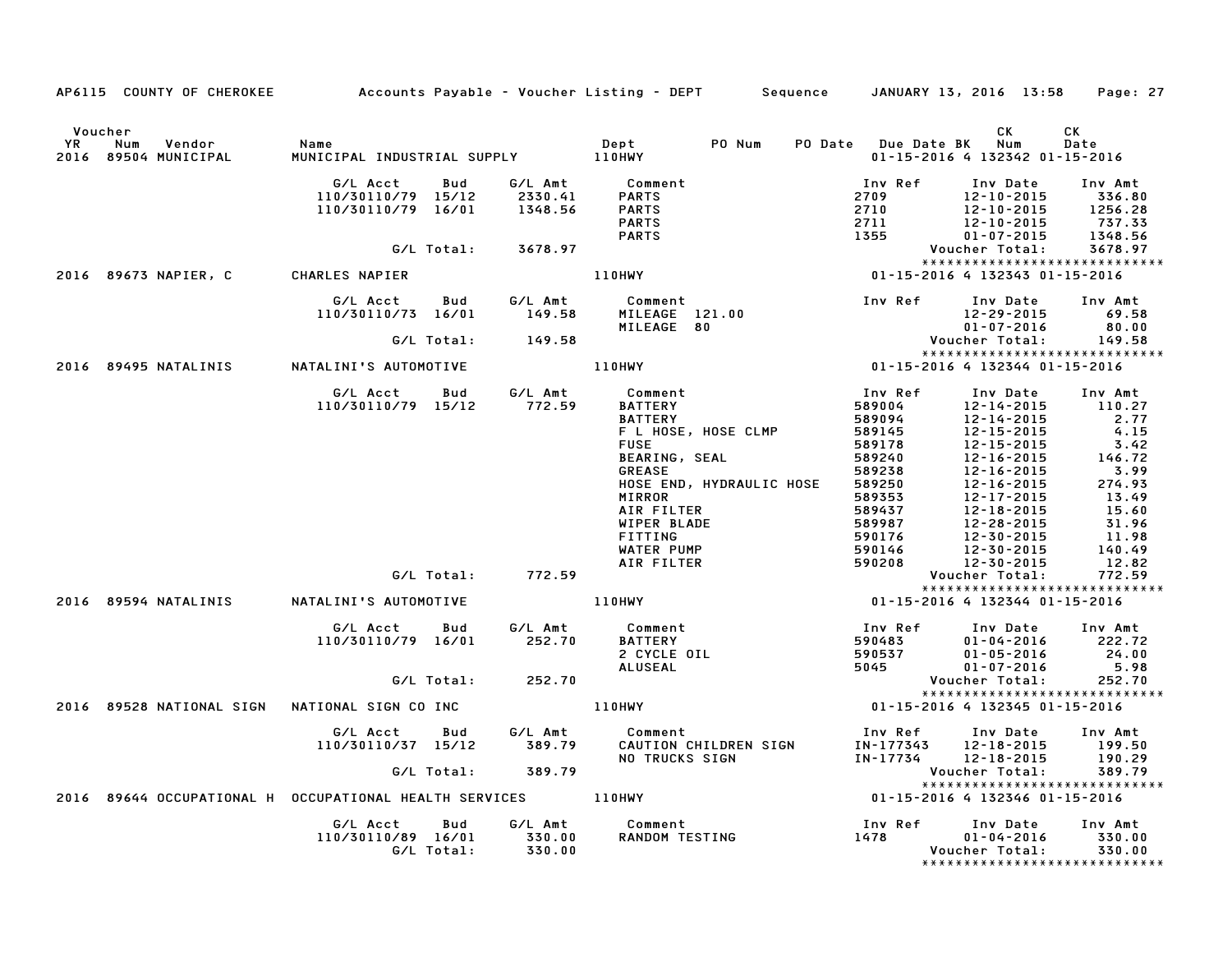|                      |                                          |                                                           |                   |                           | AP6115 COUNTY OF CHEROKEE Accounts Payable - Voucher Listing - DEPT Sequence JANUARY 13, 2016 13:58 Page: 28 |                                                                                                 |                                                                      |                                             |
|----------------------|------------------------------------------|-----------------------------------------------------------|-------------------|---------------------------|--------------------------------------------------------------------------------------------------------------|-------------------------------------------------------------------------------------------------|----------------------------------------------------------------------|---------------------------------------------|
| Voucher<br><b>YR</b> | Num<br>Vendor<br>2016 89492 PRODUCTIVITY | Name                                                      |                   |                           | Dept PONum                                                                                                   | PO Date Due Date BK                                                                             | CK<br>Num<br>01-15-2016 4 132347 01-15-2016                          | СK<br>Date                                  |
|                      |                                          | G/L Acct<br>110/30110/89 15/12                            | Bud               | 265.38                    | G/L Amt Comment<br>COUNTER PARTS<br>#6035181142905276                                                        |                                                                                                 | Inv Ref Inv Date Inv Amt<br>$12 - 22 - 2015$ 265.38                  |                                             |
|                      |                                          |                                                           |                   | G/L Total: 265.38         |                                                                                                              |                                                                                                 |                                                                      |                                             |
|                      | 2016 89541 PURCELL                       |                                                           |                   |                           | PURCELL TIRE & RUBBER COMPANY 110HWY                                                                         | 01-15-2016 4 132348 01-15-2016                                                                  | *****************************                                        |                                             |
|                      |                                          | G/L Acct Bud<br>110/30110/33 15/12 4722.75                |                   | G/L Amt                   | Comment<br>TIRES<br><b>TIRES</b>                                                                             | 2609727 12-10-2015<br>2609753 12-12-2015                                                        | Inv Ref      Inv Date     Inv Amt<br>12-10-2015 3712.75              | 1010.00                                     |
|                      |                                          |                                                           | G/L Total:        | 4722.75                   |                                                                                                              |                                                                                                 | Voucher Total:                                                       | 4722.75                                     |
|                      | 2016 89595 RIVERTON BLDG                 | RIVERTON BUILDING SUPPLY INC 110HWY                       |                   |                           | **************************<br>11-15-2016 4 132349 01-15-2016                                                 |                                                                                                 | *****************************                                        |                                             |
|                      |                                          | G/L Acct<br>110/30110/79 15/12                            | Bud<br>G/L Total: | G/L Amt<br>41.04<br>41.04 | Comment<br>TREATED POST                                                                                      | Inv Ref      Inv Date<br>4079 12-30-2015                                                        | Voucher Total:                                                       | Inv Amt<br>41.04<br>41.04                   |
|                      | 2016 89537 SAFETY                        | SAFETY FIRST SUPPLY CO LLC <b>110HWY</b>                  |                   |                           |                                                                                                              |                                                                                                 | *****************************                                        |                                             |
|                      |                                          |                                                           |                   |                           |                                                                                                              |                                                                                                 |                                                                      |                                             |
|                      |                                          | G/L Acct<br>110/30110/42 15/12                            | Bud               | 737.04                    | G/L Amt Comment<br>FOAM CUP, GLASS CLEANER 15-123214 12-16-2015<br>SHOP TOWELS                               | Inv Ref                                                                                         | Inv Date                                                             | Inv Amt<br>408.40                           |
|                      |                                          |                                                           |                   |                           | CARPET FLOOR MAT, SHOP TOWEL 15123305 12-30-2015                                                             |                                                                                                 |                                                                      | 328.64<br>737.04                            |
|                      |                                          |                                                           |                   | G/L Total: 737.04         |                                                                                                              |                                                                                                 | Voucher Total:                                                       |                                             |
|                      | 2016 89665 SUMMIT                        | SUMMIT MAILING & SHIPPING <b>The Research Summit Mail</b> |                   |                           |                                                                                                              | 01-15-2016 4 132351 01-15-2016                                                                  |                                                                      |                                             |
|                      |                                          | G/L Acct<br>110/30110/79 16/01                            | Bud               | 164.60                    | G/L Amt Comment<br>GASKET                                                                                    | Inv Ref<br>150110127                                                                            | Inv Date Inv Amt<br>01-07-2016                                       | 26.56                                       |
|                      |                                          |                                                           | G/L Total:        | 164.60                    | <b>PARTS</b>                                                                                                 | 150110123                                                                                       | 01-07-2016<br>Voucher Total:                                         | 138.04<br>164.60                            |
|                      |                                          |                                                           |                   |                           |                                                                                                              |                                                                                                 | *****************************                                        |                                             |
|                      |                                          |                                                           |                   |                           | 2016 89534 TRUE VALUE COL TRUE VALUE COLUMBUS   110HWY                                                       |                                                                                                 | 01-15-2016 4 132352 01-15-2016                                       |                                             |
|                      |                                          | G/L Acct Bud<br>110/30110/79 15/12<br>110/30110/79 16/01  |                   | 35.13<br>71.96            | G/L Amt Comment<br>HARDWARE<br>CONCRETE MIX (CREDIT)<br><b>HARDWARE</b><br><b>POLY BRUSH</b><br>PAINT        | Inv Ref<br>A261593 12-31-2015<br>A261774 12-11-2015<br>A262046 12-14-2015<br>A263837<br>A263728 | Inv Date<br>12-31-2015 35.92<br>$01 - 08 - 2016$<br>$01 - 07 - 2016$ | Inv Amt<br>8.78CR<br>7.99<br>11.98<br>59.98 |
|                      |                                          |                                                           |                   | G/L Total: 107.09         |                                                                                                              |                                                                                                 | Voucher Total:                                                       | 107.09                                      |
|                      |                                          |                                                           |                   |                           | 110HWY                                                                                                       |                                                                                                 | *****************************                                        |                                             |
|                      | 2016 89491 US CELLULAR US CELLULAR       |                                                           |                   |                           |                                                                                                              | 01-15-2016 4 132353 01-15-2016                                                                  |                                                                      |                                             |
|                      |                                          | G/L Acct<br>110/30110/72 15/12                            | Bud               | 140.16                    | G/L Amt Comment<br><b>CELL PHONE</b><br>HOT SPOT                                                             | Inv Ref<br>943125780<br>846134387 12-20-2015                                                    | Inv Date<br>12-20-2015                                               | Inv Amt<br>50.38<br>89.78                   |
|                      |                                          |                                                           | G/L Total:        | 140.16                    |                                                                                                              |                                                                                                 | Voucher Total:                                                       | 140.16                                      |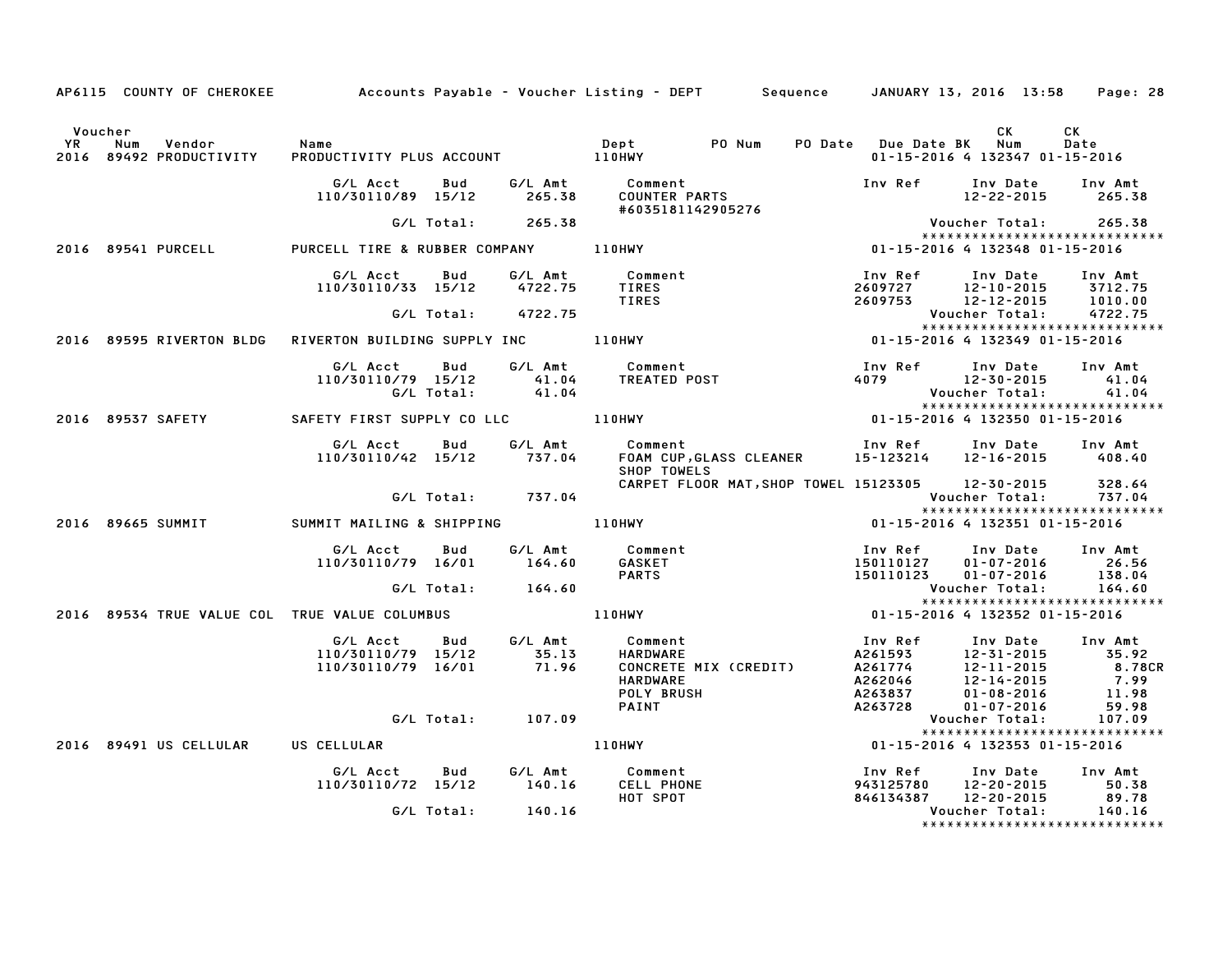| AP6115 COUNTY OF CHEROKEE Accounts Payable – Voucher Listing – DEPT Sequence JANUARY 13, 2016 13:58 Page: 29 |                                          |            |                     |                                                         |                         |                                   |                                         |
|--------------------------------------------------------------------------------------------------------------|------------------------------------------|------------|---------------------|---------------------------------------------------------|-------------------------|-----------------------------------|-----------------------------------------|
| Voucher                                                                                                      |                                          |            |                     | CK CK                                                   |                         |                                   |                                         |
| YR<br>Vendor<br>Num<br>2016 89555 WALMART COMMUNI WALMART COMMUNITY                                          | Name                                     |            |                     | PO Num<br>Dept<br>110HWY                                | PO Date Due Date BK Num | 01-15-2016 4 132354 01-15-2016    | Date                                    |
|                                                                                                              | G/L Acct<br>110/30110/79 15/12           |            | Bud G/LAmt<br>40.69 | Comment<br>NYLON FLAGS                                  | Inv Ref                 | Inv Date<br>12-09-2015            | Inv Amt<br>40.69                        |
|                                                                                                              |                                          | G/L Total: | 40.69               | #6032202500293833                                       |                         | Voucher Total:                    | 40.69                                   |
|                                                                                                              |                                          |            |                     |                                                         |                         |                                   | *****************************           |
|                                                                                                              |                                          |            |                     |                                                         | <b>DEPT</b>             | Total:                            | 81229.09                                |
| 2016 89560 COL TEL                                                                                           | COLUMBUS TELEPHONE COMPANY               |            |                     | 130NOXWEED                                              |                         | 01-15-2016 4 132355 01-15-2016    |                                         |
|                                                                                                              | G/L Acct<br>130/30130/74 16/01           | Bud        | 102.27              | G/L Amt Comment<br>ACCT 2293                            | Inv Ref                 | Inv Date<br>$01 - 01 - 2016$      | Inv Amt<br>102.27                       |
|                                                                                                              |                                          | G/L Total: | 102.27              |                                                         |                         | Voucher Total:                    | 102.27<br>***************************** |
|                                                                                                              |                                          |            |                     |                                                         | DEPT                    | Total:                            | 102.27                                  |
| 2016 89690 CARDMEMBER                                                                                        |                                          |            |                     |                                                         |                         | 01-15-2016 4 132356 01-15-2016    |                                         |
|                                                                                                              | G/L Acct                                 |            | Bud G/LAmt          | Comment                                                 |                         | Inv Ref      Inv Date     Inv Amt |                                         |
|                                                                                                              | 140/30140/23 15/12<br>140/30140/77 15/12 |            | 41.06<br>225.44     | <b>HEALTH DEPT</b><br>ACCT                              |                         |                                   |                                         |
|                                                                                                              | 140/30140/89 15/12                       |            | 39.00               | RADISSON BRANSON                                        |                         | 12-09-2015                        | 14.10                                   |
|                                                                                                              | 140/30140/89 15/12<br>140/30140/21 15/12 |            | 8.45                | <b>LANDRYS BRANSON</b><br><b>RADISSON HOTEL BRANSON</b> |                         | 12-10-2015<br>12-11-2015          | 26.96<br>225.44                         |
|                                                                                                              | 140/30140/43 15/12                       |            | $71.94$<br>$16.30$  | LATE FEE                                                |                         | 12-10-2015                        | 39.00                                   |
|                                                                                                              | 140/30140/84 15/12                       |            | 80.54               | <b>BLUEDOG INK</b>                                      |                         | 12-31-2015                        | 71.94                                   |
|                                                                                                              |                                          |            |                     | AMAZON.COM                                              |                         | 12-31-2015                        | 16.30                                   |
|                                                                                                              |                                          |            |                     | <b>VZWRLSS</b>                                          |                         | 12-18-2015                        | 80.54                                   |
|                                                                                                              |                                          |            |                     | INTEREST CHARGE                                         |                         | 12-16-2015                        | 8.45                                    |
|                                                                                                              |                                          | G/L Total: | 482.73              |                                                         |                         | Voucher Total:                    | 482.73<br>***************************** |
| 2016 89635 CDL                                                                                               | CDL ELECTRIC                             |            |                     | <b>140HEALTH</b>                                        |                         | 01-15-2016 4 132357 01-15-2016    |                                         |
|                                                                                                              | G/L Acct<br>140/30140/76 16/01           | Bud        | G/L Amt<br>450.00   | Comment<br>---<br>HEALTH DEPT                           |                         | Inv Ref      Inv Date             | Inv Amt                                 |
|                                                                                                              |                                          |            |                     | GENERATOR SERVICE AGREEMENT<br>CONTRACT FOR 2016        |                         | 01-04-2016 450.00                 |                                         |
|                                                                                                              |                                          | G/L Total: | 450.00              |                                                         |                         | Voucher Total:                    | 450.00                                  |
|                                                                                                              |                                          |            |                     |                                                         |                         |                                   | *****************************           |
| 2016 89622 COL TEL                                                                                           |                                          |            |                     |                                                         |                         | 01-15-2016 4 132358 01-15-2016    |                                         |
|                                                                                                              | G/L Acct<br>140/30140/74 16/01           | Bud        | G/L Amt<br>509.38   | Comment<br><b>HEALTH DEPT</b>                           |                         | Inv Ref      Inv Date     Inv Amt |                                         |
|                                                                                                              |                                          |            |                     | <b>ACCT 2060</b><br>WIC PROGRAM                         |                         | $01 - 01 - 2016$ 417.81           |                                         |
|                                                                                                              |                                          |            |                     | ACCT 2311                                               |                         | $01 - 01 - 2016$                  | 91.57                                   |
|                                                                                                              |                                          | G/L Total: | 509.38              |                                                         |                         | Voucher Total:                    | 509.38                                  |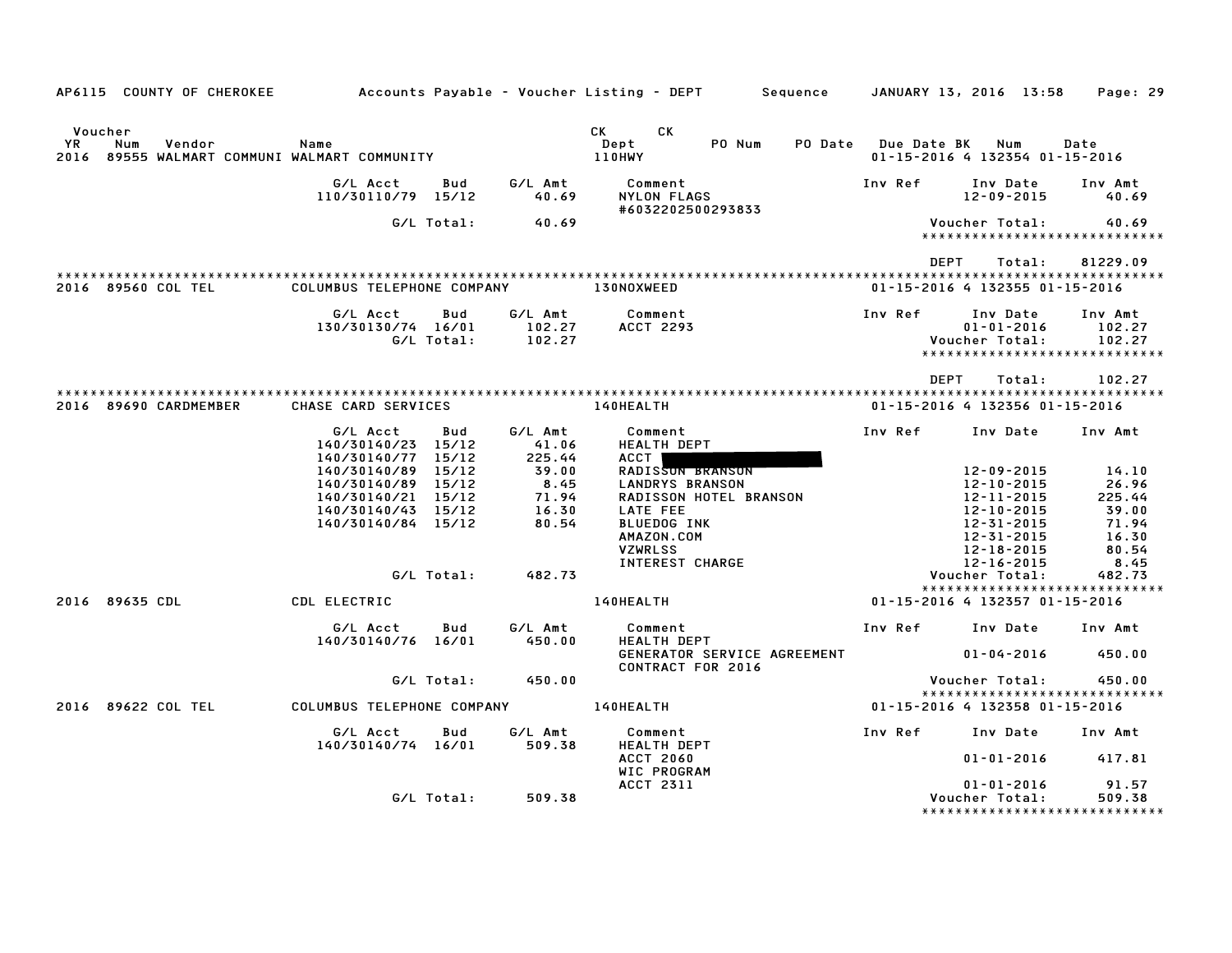|           |                                                                         |                                            |            |                      | AP6115 COUNTY OF CHEROKEE Accounts Payable – Voucher Listing – DEPT Sequence JANUARY 13, 2016 13:58 Page: 30 |                                                               |                                    |                                                               |
|-----------|-------------------------------------------------------------------------|--------------------------------------------|------------|----------------------|--------------------------------------------------------------------------------------------------------------|---------------------------------------------------------------|------------------------------------|---------------------------------------------------------------|
| Voucher   |                                                                         |                                            |            |                      |                                                                                                              |                                                               | СK                                 | <b>CK</b>                                                     |
| <b>YR</b> | Num<br>Vendor<br>2016 89623 COLUMBUS                                    | Name<br>CITY OF COLUMBUS                   |            |                      | Dept PO Num<br><b>140HEALTH</b>                                                                              | PO Date Due Date BK Num                                       | 01-15-2016 4 132359 01-15-2016     | Date                                                          |
|           |                                                                         | G/L Acct<br>140/30140/72 15/12             |            | Bud G/L Amt<br>60.50 | Comment<br><b>HEALTH DEPT</b>                                                                                | Inv Ref Inv Date Inv Amt                                      |                                    |                                                               |
|           |                                                                         |                                            | G/L Total: | 60.50                | ACCT 07-17240-00                                                                                             |                                                               | 12-29-2015<br>Voucher Total:       | 60.50<br>60.50                                                |
|           | 2016 89624 CRAW KAN TELEPH CRAW-KAN TELEPHONE COOPERATIVE INC 140HEALTH |                                            |            |                      |                                                                                                              | 01-15-2016 4 132360 01-15-2016                                |                                    | ******************************                                |
|           |                                                                         | G/L Acct<br>140/30140/79 16/01             | Bud        | G/L Amt<br>21.25     | Comment<br>HEALTH DEPT                                                                                       | Inv Ref      Inv Date     Inv Amt                             |                                    |                                                               |
|           |                                                                         |                                            |            |                      | ACCT 129793<br>ALARM/VACCINE FRIDGE/FREEZR                                                                   |                                                               | $01 - 01 - 2016$ 21.25             |                                                               |
|           |                                                                         |                                            |            | G/L Total: 21.25     |                                                                                                              |                                                               |                                    | Voucher Total: 21.25<br>*****************************         |
|           | 2016 89561 CRAWFORD HEALTH CRAWFORD COUNTY HEALTH DEPT 140HEALTH        |                                            |            |                      |                                                                                                              | 01-15-2016 4 132361 01-15-2016                                |                                    |                                                               |
|           |                                                                         | G/L Acct<br>140/30140/82 15/12             | <b>Bud</b> | G/L Amt<br>457.70    | Comment<br>WIC PROGRAM                                                                                       | Inv Ref      Inv Date     Inv Amt                             |                                    |                                                               |
|           |                                                                         |                                            |            |                      | CONTRACTED SERVICES<br>LINDA TIMME RD                                                                        |                                                               | 12-18-2015 457.70                  |                                                               |
|           |                                                                         |                                            |            | G/L Total: 457.70    |                                                                                                              |                                                               |                                    | Voucher Total:        457.70<br>***************************** |
|           | 2016 89562 EMPIRE                                                       | EMPIRE DISTRICT ELECTRIC COMPANY 140HEALTH |            |                      |                                                                                                              | 01-15-2016 4 132362 01-15-2016                                |                                    |                                                               |
|           |                                                                         | G/L Acct Bud                               |            | G/L Amt              | Comment<br>140/30140/72 15/12 433.28 ACCT 616527-32-1<br><b>HEALTH DEPT</b>                                  | Inv Ref Inv Date Inv Amt                                      |                                    | 12-16-2015 433.28                                             |
|           |                                                                         |                                            |            | G/L Total: 433.28    |                                                                                                              |                                                               |                                    | Voucher Total: 433.28                                         |
|           | 2016 89563 ETTINGERS                                                    | ETTINGER'S OFFICE SUPPLY <b>140HEALTH</b>  |            |                      |                                                                                                              | 01-15-2016 4 132363 01-15-2016                                |                                    | *****************************                                 |
|           |                                                                         | G/L Acct Bud<br>140/30140/21 15/12         |            | G/L Amt<br>61.98     | Comment<br>PAPER<br>HEALTH DEPT                                                                              | Inv Ref      Inv Date     Inv Amt<br>4652880 12-16-2015 61.98 |                                    |                                                               |
|           |                                                                         |                                            | G/L Total: | 61.98                |                                                                                                              |                                                               |                                    |                                                               |
|           | 2016 89691 EVANS                                                        | EVAN'S HEALTH MART DRUG                    |            |                      | <b>140HEALTH</b>                                                                                             | 01-15-2016 4 132364 01-15-2016                                |                                    | *****************************                                 |
|           |                                                                         | G/L Acct<br>140/30140/44 16/01             | Bud        | G/L Amt<br>52.50     | Comment<br><b>HEALTH DEPT</b>                                                                                | Inv Ref Inv Date Inv Amt                                      |                                    |                                                               |
|           |                                                                         | 140/30140/79 16/01                         |            | 7.59                 | LIQUID GLYCERIN,<br>EPINEPHRINE                                                                              |                                                               | $01 - 11 - 2016$ 60.09             |                                                               |
|           |                                                                         |                                            | G/L Total: | 60.09                |                                                                                                              |                                                               |                                    | Voucher Total: 60.09<br>*****************************         |
|           | 2016 89692 FAST                                                         | FASTMART                                   |            |                      | <b>140HEALTH</b>                                                                                             | 01-15-2016 4 132365 01-15-2016                                |                                    |                                                               |
|           |                                                                         | G/L Acct<br>140/30140/30 16/01             | Bud        | G/L Amt<br>33.35     | Comment<br>WIC PROGRAM                                                                                       | Inv Ref Inv Date Inv Amt                                      |                                    |                                                               |
|           |                                                                         | 140/30140/30 15/12                         |            | 59.59                | GASOLINE                                                                                                     | 5431<br>7964                                                  | 12-15-2015<br>12-20-2015           | 27.89<br>31.70                                                |
|           |                                                                         |                                            | G/L Total: | 92.94                |                                                                                                              | 4179                                                          | $01 - 06 - 2016$<br>Voucher Total: | 33.35<br>92.94                                                |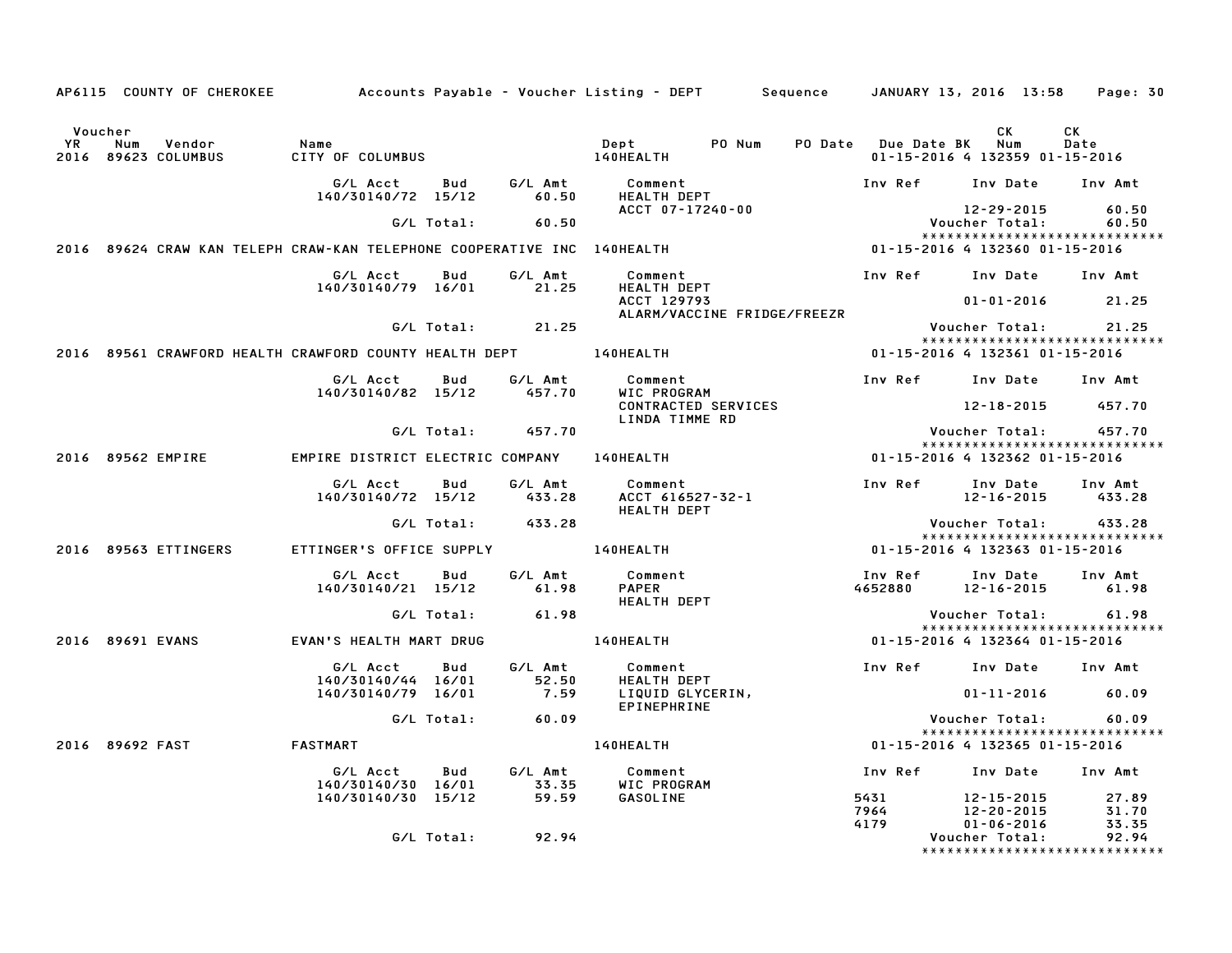|         | AP6115 COUNTY OF CHEROKEE         Accounts Payable – Voucher Listing – DEPT     Sequence    JANUARY 13, 2016 13:58 |                                              |            |                     |                                               |                  |                                          | Page: 31                                                         |  |
|---------|--------------------------------------------------------------------------------------------------------------------|----------------------------------------------|------------|---------------------|-----------------------------------------------|------------------|------------------------------------------|------------------------------------------------------------------|--|
| Voucher | YR Num Vendor – Name<br>2016 89565 FOUR STATE PRIN FOUR STATE PRINTING                                             |                                              |            |                     | Dept PO Num<br>140HEALTH                      |                  | CK<br>PO Date Due Date BK Num            | CK.<br>Date<br>01-15-2016 4 132366 01-15-2016                    |  |
|         |                                                                                                                    | G/L Acct<br>140/30140/21 15/12               | Bud        | G/L Amt<br>502.00   | Comment<br>WIC PROGRAM                        | Inv Ref          |                                          | Inv Date Inv Amt                                                 |  |
|         |                                                                                                                    | 140/30140/21 16/01                           |            | 299.95              | QUESTIONAIREES (5)<br><b>STAMP</b>            | 151862<br>151247 | 12-08-2015<br>05-11-2015                 | 480.00<br>22.00                                                  |  |
|         |                                                                                                                    |                                              | G/L Total: | 801.95              | WIC CALENDARS                                 | 151959X          | $01 - 05 - 2016$<br>Voucher Total:       | 299.95<br>801.95<br>******************************               |  |
|         | 2016 89625 GALENA SENTINEL THE SENTINEL-TIMES                                                                      |                                              |            |                     | 140HEALTH                                     |                  |                                          | 01-15-2016 4 132367 01-15-2016                                   |  |
|         |                                                                                                                    | G/L Acct<br>140/30140/78 15/12               | Bud        | G/L Amt<br>53.40    | Comment<br>HEALTH DEPT                        |                  | Inv Ref Inv Date                         | Inv Amt                                                          |  |
|         |                                                                                                                    |                                              |            | $G/L$ Total: 53.40  | CLASSIFIED AD - FULL TIME 1374 12-31-2015     |                  | Voucher Total:                           | 53.40<br>53.40<br>*****************************                  |  |
|         | 2016 89626 HARRINGTON, W WILLIAM HARRINGTON                                                                        |                                              |            |                     | 140HEALTH                                     |                  |                                          | 01-15-2016 4 132368 01-15-2016                                   |  |
|         |                                                                                                                    | G/L Acct<br>140/30140/40 15/12<br>G/L Total: | <b>Bud</b> | $11.08$<br>$11.08$  | G/L Amt Comment<br>REIMB/MOP & CLEANER        | Inv Ref          | Inv Date<br>12-27-2015<br>Voucher Total: | Inv Amt<br>11.08<br>11.08<br>*****************************       |  |
|         | 2016 89567 INFINISOURCE                                                                                            | <b>INFINISOURCE</b>                          |            |                     | 140HEALTH                                     |                  |                                          | 01-15-2016 4 132369 01-15-2016                                   |  |
|         |                                                                                                                    | G/L Acct<br>140/30140/28 15/12               | Bud        | G/L Amt<br>295.00   | Comment<br><b>HEALTH DEPT</b>                 |                  |                                          | Inv Ref Inv Date Inv Amt                                         |  |
|         |                                                                                                                    |                                              |            | G/L Total: 295.00   | INSTALL SOFTWARE                              | 4792             | 12-09-2015<br>Voucher Total:             | 295.00<br>295.00<br>*****************************                |  |
|         | 2016 89627 JAVA                                                                                                    | JAVA DAVE'S                                  |            |                     | <b>140HEALTH</b>                              |                  |                                          | 01-15-2016 4 132370 01-15-2016                                   |  |
|         |                                                                                                                    | G/L Acct<br>140/30140/42 15/12               | Bud        | G/L Amt<br>76.89    | Comment<br><b>HEALTH DEPT</b>                 |                  |                                          | Inv Ref Inv Date Inv Amt                                         |  |
|         |                                                                                                                    |                                              | G/L Total: | 76.89               | <b>COFFEE</b>                                 |                  | 293530 12-17-2015<br>Voucher Total:      | 76.89<br>76.89<br>*****************************                  |  |
|         | 2016 89628 KS GAS                                                                                                  | KANSAS GAS SERVICE                           |            |                     | 140HEALTH                                     |                  |                                          | 01-15-2016 4 132371 01-15-2016                                   |  |
|         |                                                                                                                    | G/L Acct<br>140/30140/72 15/12               | Bud        | G/L Amt<br>185.41   | Comment<br><b>HEALTH DEPT</b>                 |                  |                                          | Inv Ref Inv Date Inv Amt                                         |  |
|         |                                                                                                                    |                                              |            | $G/L$ Total: 185.41 | ACCT 510080477 1188672 27                     |                  | $12 - 30 - 2015$<br>Voucher Total:       | 185.41<br>185.41                                                 |  |
|         | 2016 89569 MCCARTYS                                                                                                | MCCARTY'S                                    |            |                     | 140HEALTH <b>Andrew Strutter</b>              |                  |                                          | ******************************<br>01-15-2016 4 132372 01-15-2016 |  |
|         |                                                                                                                    | G/L Acct<br>140/30140/21 15/12               | Bud        | G/L Amt<br>168.60   | Comment<br>HEALTH DEPT                        | Inv Ref          | Inv Date                                 | Inv Amt                                                          |  |
|         |                                                                                                                    |                                              |            | G/L Total: 168.60   | PLANNER, APPT BOOK, WALLET 6258190 12-10-2015 |                  | Voucher Total:                           | 168.60<br>168.60<br>*******************************              |  |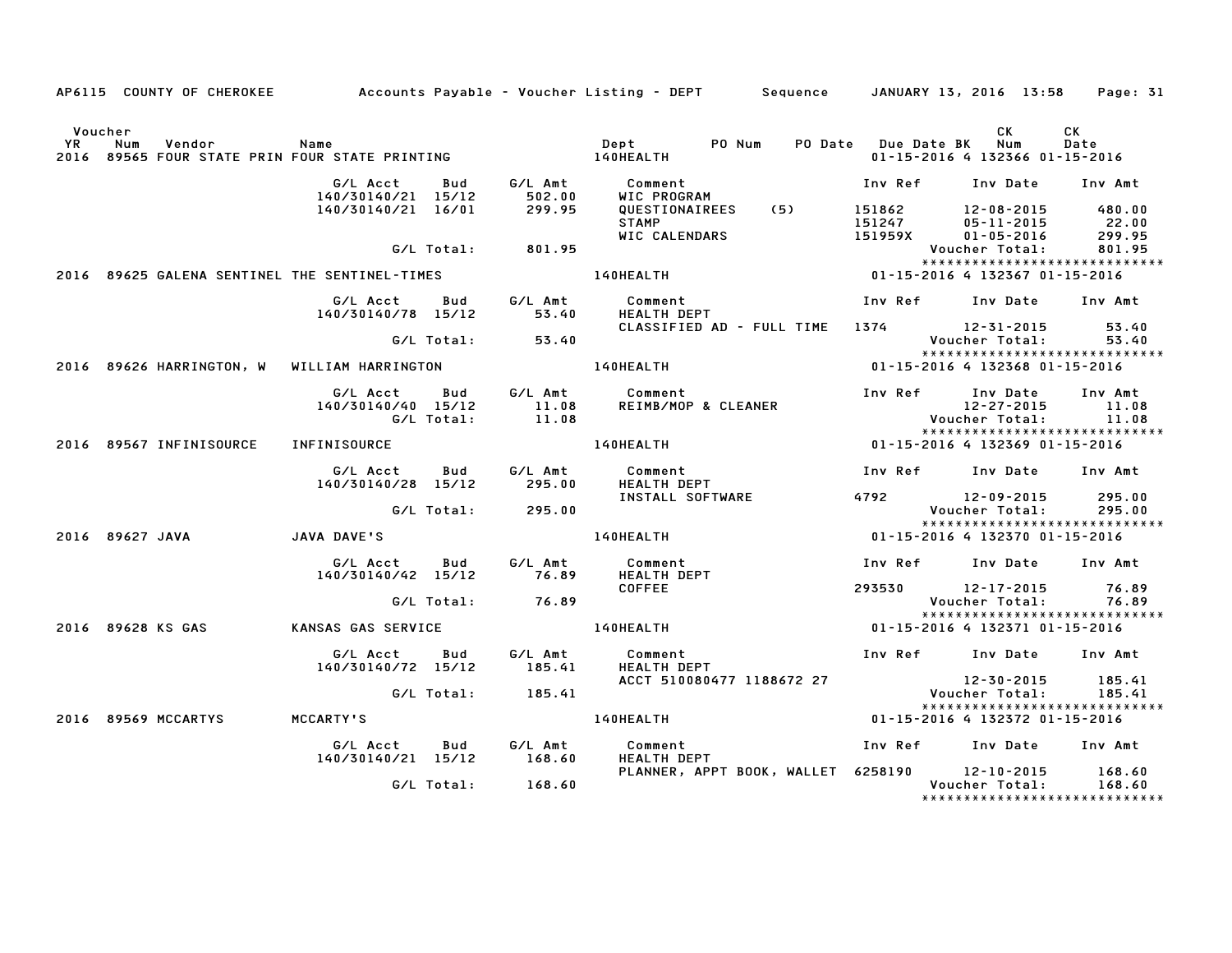|                      |                                   |                                                                                                                   | AP6115 COUNTY OF CHEROKEE Accounts Payable - Voucher Listing - DEPT Sequence JANUARY 13, 2016 13:58 Page: 32                                                                                                                               |                                                                                      |                                                        |            |
|----------------------|-----------------------------------|-------------------------------------------------------------------------------------------------------------------|--------------------------------------------------------------------------------------------------------------------------------------------------------------------------------------------------------------------------------------------|--------------------------------------------------------------------------------------|--------------------------------------------------------|------------|
| Voucher<br><b>YR</b> | Num Vendor<br>2016 89570 MCKESSON | Name<br>MCKESS                                                                                                    |                                                                                                                                                                                                                                            |                                                                                      | CK L<br>01-15-2016 4 132373 01-15-2016                 | CK<br>Date |
|                      |                                   | G/L Acct        Bud         G/L Amt            Comment<br>140/30140/43   15/12         290.29        HEALTH  DEPT | Comment                                Inv Ref     Inv Date    Inv Amt<br>HEALTH DEPT                       Inv Ref    Inv Date    Inv Amt                                                                                                 |                                                                                      |                                                        |            |
|                      |                                   |                                                                                                                   | LANCETS, GLOVES, GAUZE 69785384 12-14-2015 290.29<br><b>BANDAGES</b>                                                                                                                                                                       |                                                                                      |                                                        |            |
|                      |                                   | G/L Total: 290.29                                                                                                 |                                                                                                                                                                                                                                            |                                                                                      |                                                        |            |
|                      | 2016 89629 MEDELA MEDELA INC      |                                                                                                                   |                                                                                                                                                                                                                                            |                                                                                      | *****************************                          |            |
|                      |                                   |                                                                                                                   | G/L Acct  Bud  G/L Amt  Comment<br>140/30140/68 15/12  300.00  WIC  PROGRAM                                                                                                                                                                | Inv Ref     Inv Date    Inv Amt                                                      |                                                        |            |
|                      |                                   | 140/30140/68 15/12 300.00                                                                                         |                                                                                                                                                                                                                                            |                                                                                      |                                                        |            |
|                      |                                   | G/L Total: 300.00                                                                                                 | MANUAL BREAST PUMPS 11889295 12-16-2015 300.00                                                                                                                                                                                             |                                                                                      | Voucher Total: 300.00<br>***************************** |            |
|                      |                                   | 2016 89572 MEDICAL WASTE  MEDICAL WASTE SERVICES                                                                  |                                                                                                                                                                                                                                            |                                                                                      |                                                        |            |
|                      |                                   |                                                                                                                   | G/L Acct Bud G/L Amt Comment Inv Ref Inv Date Inv Amt<br>140/30140/82 15/12 216.00 HEALTH DEPT<br>140/30140/82 16/01 120.60 MONTHLY RATE, PICK UPS W56364 12–09–2015 216.00<br>140/30140/82 16/01 120.60 MONTHLY RATE PAYMENT FEE<br>11-06 |                                                                                      |                                                        |            |
|                      |                                   |                                                                                                                   |                                                                                                                                                                                                                                            |                                                                                      |                                                        |            |
|                      |                                   |                                                                                                                   |                                                                                                                                                                                                                                            |                                                                                      |                                                        |            |
|                      |                                   | G/L Total: 336.60                                                                                                 |                                                                                                                                                                                                                                            |                                                                                      |                                                        |            |
|                      |                                   |                                                                                                                   |                                                                                                                                                                                                                                            |                                                                                      | *****************************                          |            |
|                      | 2016 89693 PFIZER                 | PFIZER, INC                                                                                                       | 140HEALTH                                                                                                                                                                                                                                  | 01-15-2016 4 132376 01-15-2016                                                       |                                                        |            |
|                      |                                   | G/L Acct  Bud  G/L Amt  Comment<br>140/30140/44 16/01  2979.74  HEALTH DEPT                                       | Comment<br>HEALTH DEPT<br>Comman                                                                                                                                                                                                           | Inv Ref Inv Date Inv Amt                                                             |                                                        |            |
|                      |                                   |                                                                                                                   | 5% DISCOUNT APPLIED,                                                                                                                                                                                                                       | 9312952650  01-05-2016  2979.74                                                      |                                                        |            |
|                      |                                   | G/L Total: 2979.74                                                                                                | ADD'L DISCOUNT EARLY PMT                                                                                                                                                                                                                   |                                                                                      | Voucher Total:                                         | 2979.74    |
|                      |                                   |                                                                                                                   |                                                                                                                                                                                                                                            |                                                                                      | *****************************                          |            |
|                      | 2016 89573 QUALITY PEST           |                                                                                                                   |                                                                                                                                                                                                                                            |                                                                                      |                                                        |            |
|                      |                                   | G/L Acct      Bud      G/L Amt        Comment<br>140/30140/80 15/12 50.00 HEALTH DEPT                             |                                                                                                                                                                                                                                            | Inv Ref      Inv Date     Inv Amt                                                    |                                                        |            |
|                      |                                   | G/L Total: 50.00                                                                                                  | MONTHLY SPRAY 94271 12-14-2015 50.00                                                                                                                                                                                                       |                                                                                      |                                                        |            |
|                      |                                   |                                                                                                                   |                                                                                                                                                                                                                                            |                                                                                      | Voucher Total:                                         | 50.00      |
|                      |                                   |                                                                                                                   |                                                                                                                                                                                                                                            | 0.1 Voucher Total: 50<br>*************************<br>11-15-2016 4 132378 01-15-2016 |                                                        |            |
|                      |                                   | G/L Acct  Bud  G/L Amt  Comment<br>140/30140/21  15/12  94.77  HEALTH DEPT                                        | HEALTH DEPT                                                                                                                                                                                                                                | Inv Ref Inv Date Inv Amt                                                             |                                                        |            |
|                      |                                   |                                                                                                                   |                                                                                                                                                                                                                                            |                                                                                      |                                                        |            |
|                      |                                   |                                                                                                                   | FILES 1646685 12-21-2015 18.08<br>TABFOLDERS,FILES 1594426 12-17-2015 52.31<br>FILES 1635936 12-18-2015 24.38                                                                                                                              |                                                                                      |                                                        |            |
|                      |                                   |                                                                                                                   |                                                                                                                                                                                                                                            |                                                                                      |                                                        |            |
|                      |                                   | G/L Total: 94.77                                                                                                  |                                                                                                                                                                                                                                            |                                                                                      | *****************************                          | 94.77      |
|                      | 2016 89631 RESERVE                | RESERVE ACCOUNT                                                                                                   | $140\text{HEALTH}$                                                                                                                                                                                                                         | .94 .<br>***************************<br>11-15-2016 4 132379 01-15-2016               |                                                        |            |
|                      |                                   | <b>Bud</b>                                                                                                        |                                                                                                                                                                                                                                            | Inv Ref     Inv Date    Inv Amt                                                      |                                                        |            |
|                      |                                   |                                                                                                                   |                                                                                                                                                                                                                                            |                                                                                      |                                                        |            |
|                      |                                   | G/L Total: 200.00                                                                                                 |                                                                                                                                                                                                                                            |                                                                                      | *****************************                          |            |
|                      |                                   |                                                                                                                   |                                                                                                                                                                                                                                            |                                                                                      |                                                        |            |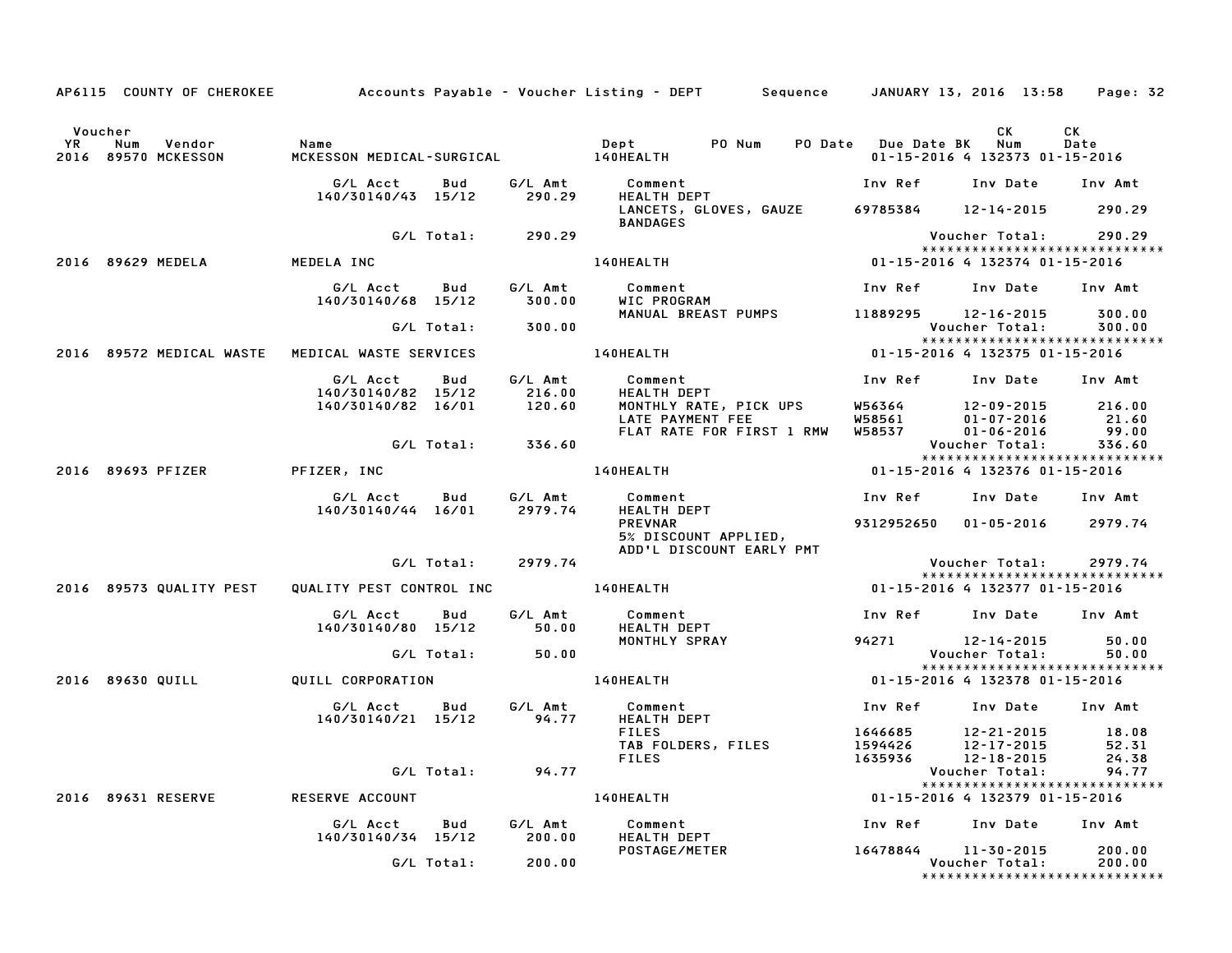| AP6115 COUNTY OF CHEROKEE                                |                                                    |                   |                               | Accounts Payable – Voucher Listing – DEPT         Sequence                              |         | JANUARY 13, 2016 13:58                        |                                                    | Page: 33                                                       |
|----------------------------------------------------------|----------------------------------------------------|-------------------|-------------------------------|-----------------------------------------------------------------------------------------|---------|-----------------------------------------------|----------------------------------------------------|----------------------------------------------------------------|
| Voucher<br>YR.<br>Num<br>Vendor<br>2016 89632 STRONGHOLD | Name<br>STRONGHOLD DATA                            |                   |                               | PO Num<br>Dept<br>140HEALTH                                                             | PO Date | Due Date BK<br>01-15-2016 4 132380 01-15-2016 | СK<br>Num                                          | СK<br>Date                                                     |
|                                                          | G/L Acct<br>140/30140/28                           | Bud<br>16/01      | G/L Amt<br>100.00             | Comment<br><b>HEALTH DEPT</b>                                                           |         | Inv Ref                                       | Inv Date                                           | Inv Amt                                                        |
|                                                          |                                                    | G/L Total:        | 100.00                        | OFF SITE DATA STORAGE/MTHLY S18073                                                      |         |                                               | $01 - 01 - 2016$<br>Voucher Total:                 | 100.00<br>100.00<br>******************************             |
| 2016 89663 EDMONDSON, R                                  | ****************************<br>RODNEY D EDMONDSON |                   |                               | 160ELECT                                                                                |         | <b>DFPT</b><br>01-15-2016 4 132381 01-15-2016 | Total:                                             | 8573.58                                                        |
|                                                          | G/L Acct<br>160/30160/73 15/12                     | Bud               | G/L Amt<br>255.88             | Comment<br>MILEAGE<br>IOLA/KS HOMESTEAD WORKSHOP<br>IOLA/SEK CO CLERKS MEETING          |         | Inv Ref                                       | Inv Date<br>$12 - 31 - 2015$                       | Inv Amt<br>255.88                                              |
|                                                          |                                                    | G/L Total:        | 255.88                        |                                                                                         |         |                                               | Voucher Total:                                     | 255.88<br>*****************************                        |
| 2016 89619 KS SECRETARY                                  | KANSAS SECRETARY OF STATE                          |                   |                               | 160ELECT                                                                                |         | 01-15-2016 4 132382 01-15-2016                |                                                    |                                                                |
|                                                          | G/L Acct<br>100/30160/79 16/01                     | Bud<br>G/L Total: | G/L Amt<br>1500.00<br>1500.00 | Comment<br>2016 ELVIS WORKSTATIONS 3 CHEROKEE                                           |         | Inv Ref                                       | Inv Date<br>$01 - 05 - 2016$<br>Voucher Total:     | Inv Amt<br>1500.00<br>1500.00<br>***************************** |
| 2016 89574 LOCKWOOD                                      | LOCKWOOD COMPANY                                   |                   |                               | 160ELECT                                                                                |         | 01-15-2016 4 132383 01-15-2016                |                                                    |                                                                |
|                                                          | G/L Acct<br>160/30160/21 15/12                     | Bud<br>G/L Total: | G/L Amt<br>161.43<br>161.43   | Comment<br><b>LOCK FASTENERS</b>                                                        |         | Inv Ref<br>115031                             | Inv Date<br>$12 - 07 - 2015$<br>Voucher Total:     | Inv Amt<br>161.43<br>161.43<br>*****************************   |
| 2016 89602 SOIL                                          | CHEROKEE COUNTY SOIL CONSERVATION                  |                   |                               | 180SOIL                                                                                 |         | <b>DEPT</b><br>01-15-2016 4 132384 01-15-2016 | Total:                                             | 1917.31                                                        |
|                                                          | G/L Acct<br>180/30180/89 16/01                     | Bud<br>G/L Total: | G/L Amt<br>6250.00<br>6250.00 | Comment<br>QUARTERLY DISTRIBUTION                                                       |         | Inv Ref                                       | Inv Date<br>$01 - 01 - 2016$<br>Voucher Total:     | Inv Amt<br>6250.00<br>6250.00<br>***************************** |
|                                                          |                                                    |                   |                               |                                                                                         |         | <b>DEPT</b>                                   | Total:                                             | 6250.00                                                        |
| 2016 89544 SCHWAB                                        | <b>SCHWAB-EATON PA</b>                             |                   |                               | 190BRIDGE                                                                               |         | 01-15-2016 4 132385 01-15-2016                |                                                    |                                                                |
|                                                          | G/L Acct<br>190/30190/89 15/12                     | Bud               | G/L Amt<br>30192.16           | Comment<br>SERVICE FOR 5TH ST<br><b>BRIDGE REPLACEMENT</b><br><b>BRIDGE REPLACEMENT</b> |         | Inv Ref<br>#15.079<br>#12.049<br>#12.048      | Inv Date<br>11-30-2015<br>12-01-2015<br>12-01-2015 | Inv Amt<br>8594.91<br>15457.75<br>6139.50                      |
|                                                          |                                                    | G/L Total:        | 30192.16                      |                                                                                         |         |                                               | Voucher Total:                                     | 30192.16<br>******************************                     |
|                                                          |                                                    |                   |                               |                                                                                         |         | <b>DEPT</b>                                   | Total:                                             | 30192.16                                                       |
|                                                          |                                                    |                   |                               |                                                                                         |         |                                               |                                                    |                                                                |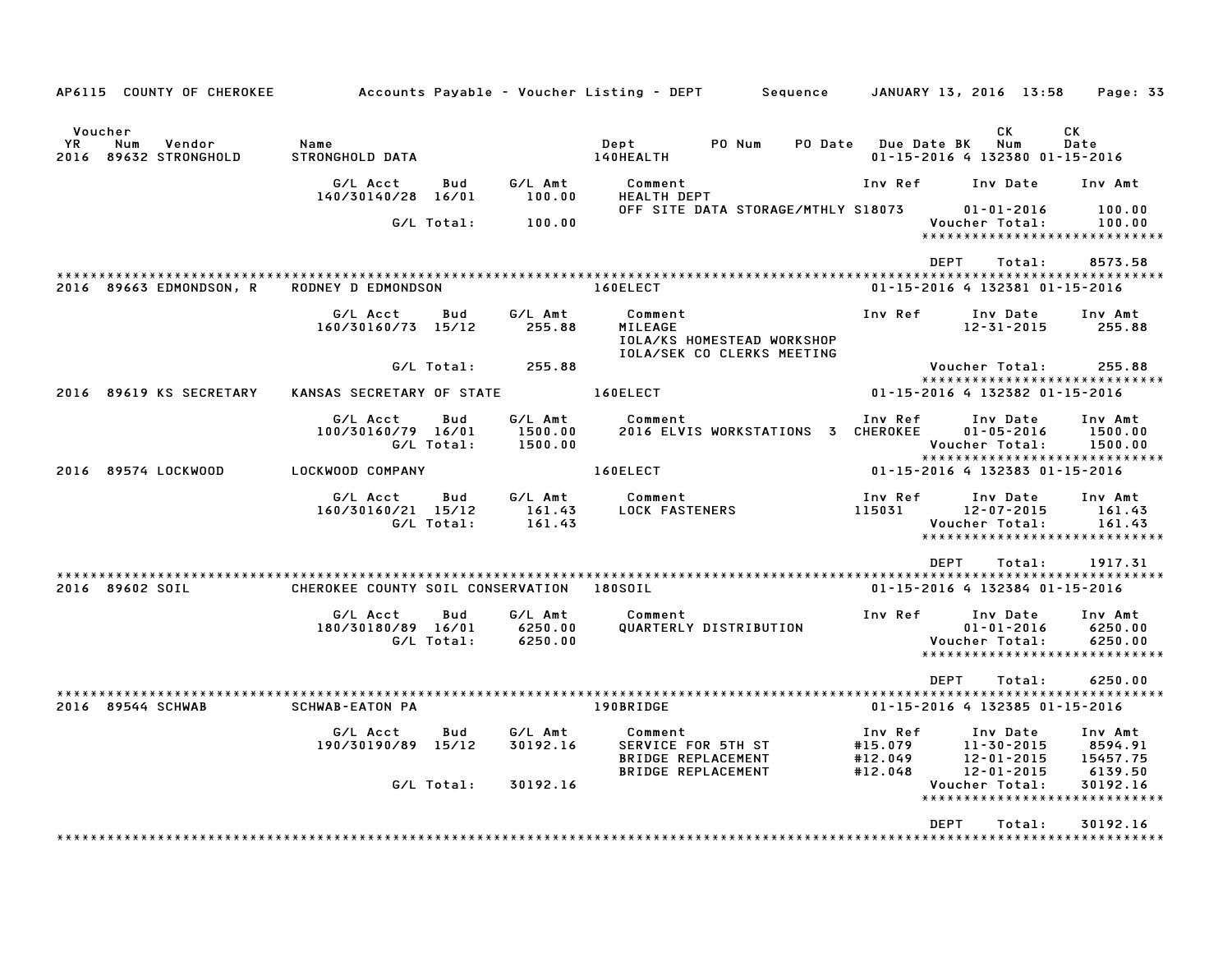|            |                | AP6115 COUNTY OF CHEROKEE         |                                                                                |                          |                                 | Accounts Payable - Voucher Listing - DEPT                | Sequence |             | JANUARY 13, 2016 13:58                                                          | Page: 34                        |
|------------|----------------|-----------------------------------|--------------------------------------------------------------------------------|--------------------------|---------------------------------|----------------------------------------------------------|----------|-------------|---------------------------------------------------------------------------------|---------------------------------|
| YR<br>2016 | Voucher<br>Num | Vendor                            | Name<br>89603 FAMILY LIFE RIV SPRINGRIVER MENTAL HEALTH & WELLNES 200MENTALHEA |                          |                                 | Dept<br>PO Num                                           | PO Date  | Due Date BK | СK<br>Num<br>01-15-2016 4 132386 01-15-2016                                     | СK<br>Date                      |
|            |                |                                   | G/L Acct<br>200/30200/89 16/01                                                 | Bud<br>G/L Total:        | G/L Amt<br>27864.25<br>27864.25 | Comment<br>QUARTERLY DISTRIBUTION                        |          | Inv Ref     | Inv Date<br>$01 - 01 - 2016$<br>Voucher Total:<br>***************************** | Inv Amt<br>27864.25<br>27864.25 |
|            |                |                                   |                                                                                |                          |                                 |                                                          |          | <b>DEPT</b> | Total:                                                                          | 27864.25                        |
|            |                | 2016 89604 CLASS LTD              | <b>CLASS LTD</b>                                                               |                          |                                 | 210MENTALRET                                             |          |             | 01-15-2016 4 132387 01-15-2016                                                  |                                 |
|            |                |                                   | G/L Acct<br>210/30210/89 16/01                                                 | Bud<br>G/L Total:        | G/L Amt<br>27864.25<br>27864.25 | Comment<br>QUARTERLY DISTRIBUTION                        |          | Inv Ref     | Inv Date<br>$01 - 01 - 2016$<br>Voucher Total:<br>***************************** | Inv Amt<br>27864.25<br>27864.25 |
|            |                |                                   |                                                                                |                          |                                 |                                                          |          | <b>DEPT</b> | Total:                                                                          | 27864.25                        |
|            |                | 2016 89605 AMBULANCE #1           | CHEROKEE COUNTY AMBULANCE-DIST #1                                              |                          |                                 | 220AMBULANCE                                             |          |             | 01-15-2016 4 132388 01-15-2016                                                  |                                 |
|            |                |                                   | G/L Acct<br>220/30220/89 16/01                                                 | Bud<br>G/L Total:        | G/L Amt<br>15877.33<br>15877.33 | Comment<br>MONTHLY SUBSIDY                               |          | Inv Ref     | Inv Date<br>$01 - 01 - 2016$<br>Voucher Total:<br>***************************** | Inv Amt<br>15877.33<br>15877.33 |
|            |                | 2016 89606 AMBULANCE #2           | CHEROKEE COUNTY AMBULANCE-DIST #2                                              |                          |                                 | 220AMBULANCE                                             |          |             | 01-15-2016 4 132389 01-15-2016                                                  |                                 |
|            |                |                                   | G/L Acct<br>220/30220/89 16/01                                                 | Bud<br>G/L Total:        | G/L Amt<br>15877.33<br>15877.33 | Comment<br>MONTHLY SUBSIDY                               |          | Inv Ref     | Inv Date<br>$01 - 01 - 2016$<br>Voucher Total:                                  | Inv Amt<br>15877.33<br>15877.33 |
|            |                | 2016 89607 AMBULANCE #3           | CHEROKEE COUNTY AMBULANCE-DIST #3                                              |                          |                                 | 220AMBULANCE                                             |          |             | *****************************<br>01-15-2016 4 132390 01-15-2016                 |                                 |
|            |                |                                   | G/L Acct<br>220/30220/89 16/01                                                 | Bud<br>G/L Total:        | G/L Amt<br>15877.33<br>15877.33 | Comment<br>MONTHLY SUBSIDY                               |          | Inv Ref     | Inv Date<br>$01 - 01 - 2016$<br>Voucher Total:<br>***************************** | Inv Amt<br>15877.33<br>15877.33 |
|            |                |                                   |                                                                                |                          |                                 |                                                          |          | <b>DEPT</b> | Total:                                                                          | 47631.99                        |
|            |                | 2016 89576 AT&T 5001              | AT&T                                                                           |                          |                                 | 224911                                                   |          |             | 01-15-2016 4 132391 01-15-2016                                                  |                                 |
|            |                |                                   | G/L Acct<br>224/31224/01                                                       | Bud                      | G/L Amt<br>840.35               | Comment<br>ACCT 316 140-9942 098 7<br>316 140-2371 911 6 |          | Inv Ref     | Inv Date<br>$12 - 01 - 2015$<br>12-01-2015                                      | Inv Amt<br>602.00<br>238.35     |
|            |                |                                   |                                                                                | G/L Total:               | 840.35                          |                                                          |          |             | Voucher Total:<br>*****************************                                 | 840.35                          |
| 2016       |                | 89679 CENTURYLINK2961 CENTURYLINK |                                                                                |                          |                                 | 224911                                                   |          |             | 01-15-2016 4 132392 01-15-2016                                                  |                                 |
|            |                |                                   | G/L Acct<br>224/31224/01                                                       | <b>Bud</b><br>G/L Total: | G/L Amt<br>1172.05<br>1172.05   | Comment<br>ACCT 313409961                                |          | Inv Ref     | Inv Date<br>$12 - 25 - 2015$<br>Voucher Total:<br>***************************** | Inv Amt<br>1172.05<br>1172.05   |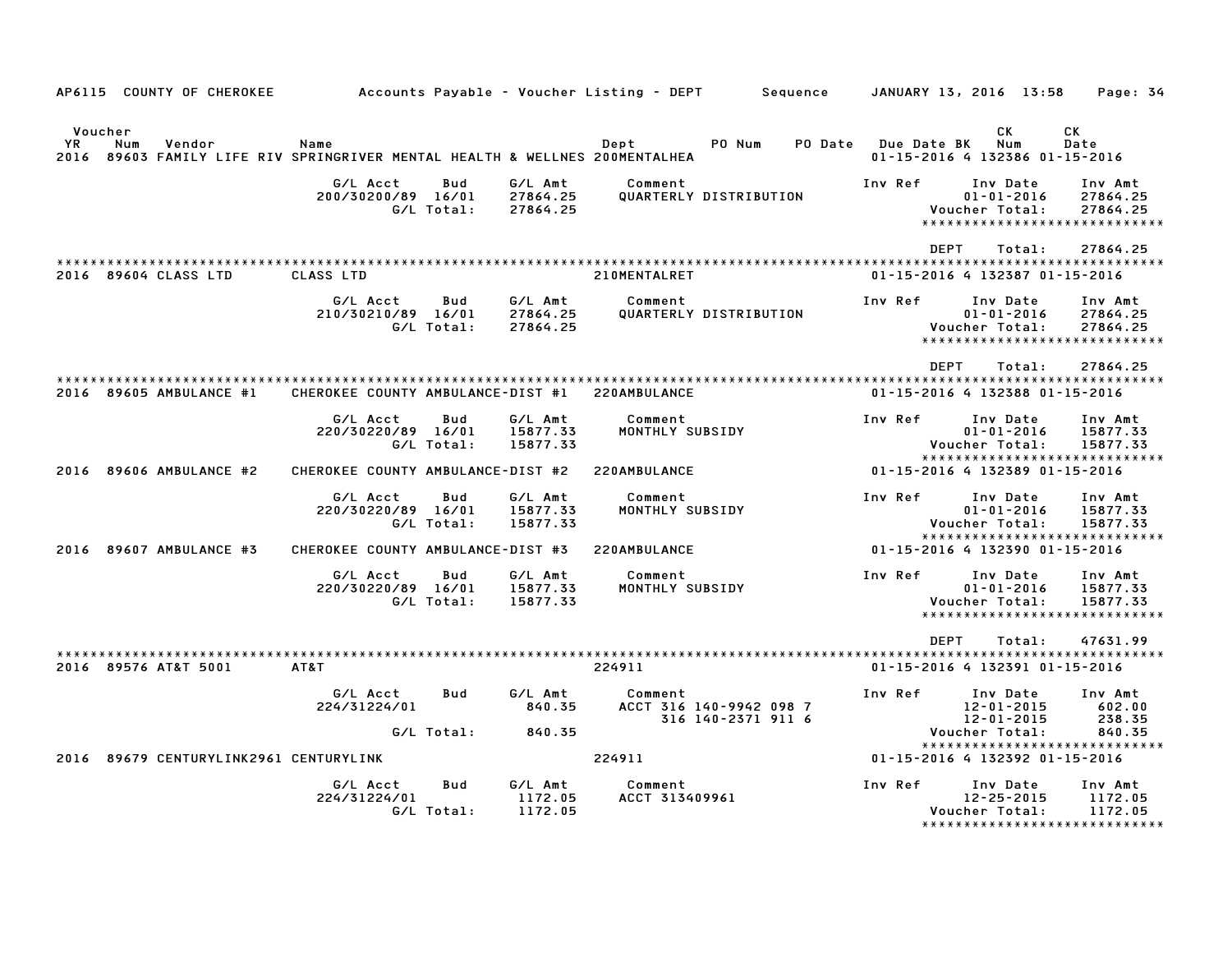| AP6115 COUNTY OF CHEROKEE                                                       |                                                     |                               | Accounts Payable – Voucher Listing – DEPT         Sequence     JANUARY 13, 2016  13:58 |                                                                                                         |                                                                                      | Page: 35                                                            |
|---------------------------------------------------------------------------------|-----------------------------------------------------|-------------------------------|----------------------------------------------------------------------------------------|---------------------------------------------------------------------------------------------------------|--------------------------------------------------------------------------------------|---------------------------------------------------------------------|
| Voucher<br><b>YR</b><br>Num<br>Vendor<br>2016 89577 CENTURYLINK4786 CENTURYLINK | Name                                                |                               | Dept<br>PO Num<br>224911                                                               | PO Date Due Date BK                                                                                     | СK<br>Num<br>01-15-2016 4 132393 01-15-2016                                          | СK<br>Date                                                          |
|                                                                                 | G/L Acct<br>Bud<br>224/31224/01<br>224/31224/01     | G/L Amt<br>2795.44<br>725.45  | Comment<br><b>CUSTOMER 2C257200</b>                                                    | Inv Ref<br>P120101270<br>P121501425<br>P121501426<br>P121501427<br>90000679407 12-28-2015<br>Q010401195 | Inv Date<br>12-01-2015<br>12-15-2015<br>12-15-2015<br>12-15-2015<br>$01 - 04 - 2016$ | Inv Amt<br>486.56<br>725.53<br>725.45<br>725.45<br>132.45<br>725.45 |
|                                                                                 | G/L Total:                                          | 3520.89                       |                                                                                        |                                                                                                         | Voucher Total:<br>*****************************                                      | 3520.89                                                             |
| 2016 89578 COL TEL                                                              | COLUMBUS TELEPHONE COMPANY                          |                               | 224911                                                                                 |                                                                                                         | 01-15-2016 4 132394 01-15-2016                                                       |                                                                     |
|                                                                                 | Bud<br>G/L Acct<br>224/31224/01<br>G/L Total:       | G/L Amt<br>1480.07<br>1480.07 | Comment<br>ACCT 163<br>1045                                                            | Inv Ref<br>17561630116 01-01-2016<br>175610450116 01-01-2016                                            | Inv Date<br>Voucher Total:                                                           | Inv Amt<br>1102.31<br>377.76<br>1480.07                             |
| 2016 89680 CRAW KAN TELEPH CRAW-KAN TELEPHONE COOPERATIVE INC 224911            |                                                     |                               |                                                                                        |                                                                                                         | *****************************<br>01-15-2016 4 132395 01-15-2016                      |                                                                     |
|                                                                                 | G/L Acct<br>Bud                                     | G/L Amt                       | Comment                                                                                | Inv Ref                                                                                                 | Inv Date                                                                             | Inv Amt                                                             |
|                                                                                 | 224/31224/01                                        | 148.00                        | MONTHLY ACCESS SERVICE<br>91109620FAS1818 0116                                         |                                                                                                         | $01 - 01 - 2016$                                                                     | 148.00                                                              |
|                                                                                 | G/L Total:                                          | 148.00                        |                                                                                        |                                                                                                         | Voucher Total:<br>*****************************                                      | 148.00                                                              |
| 2016 89681 COLUMBUS NEWS                                                        | COLUMBUS NEWS REPORT                                |                               | <b>230APP</b>                                                                          | <b>DEPT</b>                                                                                             | Total:<br>01-15-2016 4 132396 01-15-2016                                             | 7161.36                                                             |
|                                                                                 | G/L Acct<br>Bud<br>230/30230/75 15/12<br>G/L Total: | G/L Amt<br>132.00<br>132.00   | Comment<br>12 MONTH SUBSCRIPTION                                                       | Inv Ref<br>3230                                                                                         | Inv Date<br>12-15-2015<br>Voucher Total:<br>*****************************            | Inv Amt<br>132.00<br>132.00                                         |
| 2016 89682 FOUR STATE PRIN FOUR STATE PRINTING                                  |                                                     |                               | <b>230APP</b>                                                                          |                                                                                                         | 01-15-2016 4 132397 01-15-2016                                                       |                                                                     |
|                                                                                 | G/L Acct<br>Bud<br>230/30230/21 15/12<br>G/L Total: | G/L Amt<br>296.65<br>296.65   | Comment<br><b>ENVELOPES</b>                                                            | Inv Ref<br>151904                                                                                       | Inv Date<br>12-17-2015<br>Voucher Total:<br>*****************************            | Inv Amt<br>296.65<br>296.65                                         |
| 2016 89683 IAA0 85038                                                           | IAAO                                                |                               | <b>230APP</b>                                                                          | 01-15-2016 4 132398 01-15-2016                                                                          |                                                                                      |                                                                     |
|                                                                                 | G/L Acct<br>Bud<br>230/30230/75 16/01               | G/L Amt<br>270.00             | Comment<br>MEMBERSHIP DUES<br>MARK HIXON<br><b>MEMBER 00016830</b>                     | Inv Ref<br>1600016830                                                                                   | Inv Date<br>$01 - 01 - 2016$                                                         | Inv Amt<br>270.00                                                   |
|                                                                                 | G/L Total:                                          | 270.00                        |                                                                                        |                                                                                                         | Voucher Total:<br>*****************************                                      | 270.00                                                              |
| 2016 89684 KCAA                                                                 | <b>KCAA EDUCATION FUND</b>                          |                               | <b>230APP</b>                                                                          |                                                                                                         | 01-15-2016 4 132399 01-15-2016                                                       |                                                                     |
|                                                                                 | G/L Acct<br>Bud<br>230/30230/75 16/01<br>G/L Total: | G/L Amt<br>150.00<br>150.00   | Comment<br>MEMBERSHIP DUES<br>2016                                                     | Inv Ref                                                                                                 | Inv Date<br>$01 - 07 - 2016$<br>Voucher Total:<br>*****************************      | Inv Amt<br>150.00<br>150.00                                         |
|                                                                                 |                                                     |                               |                                                                                        | DEPT                                                                                                    | Total:                                                                               | 848.65                                                              |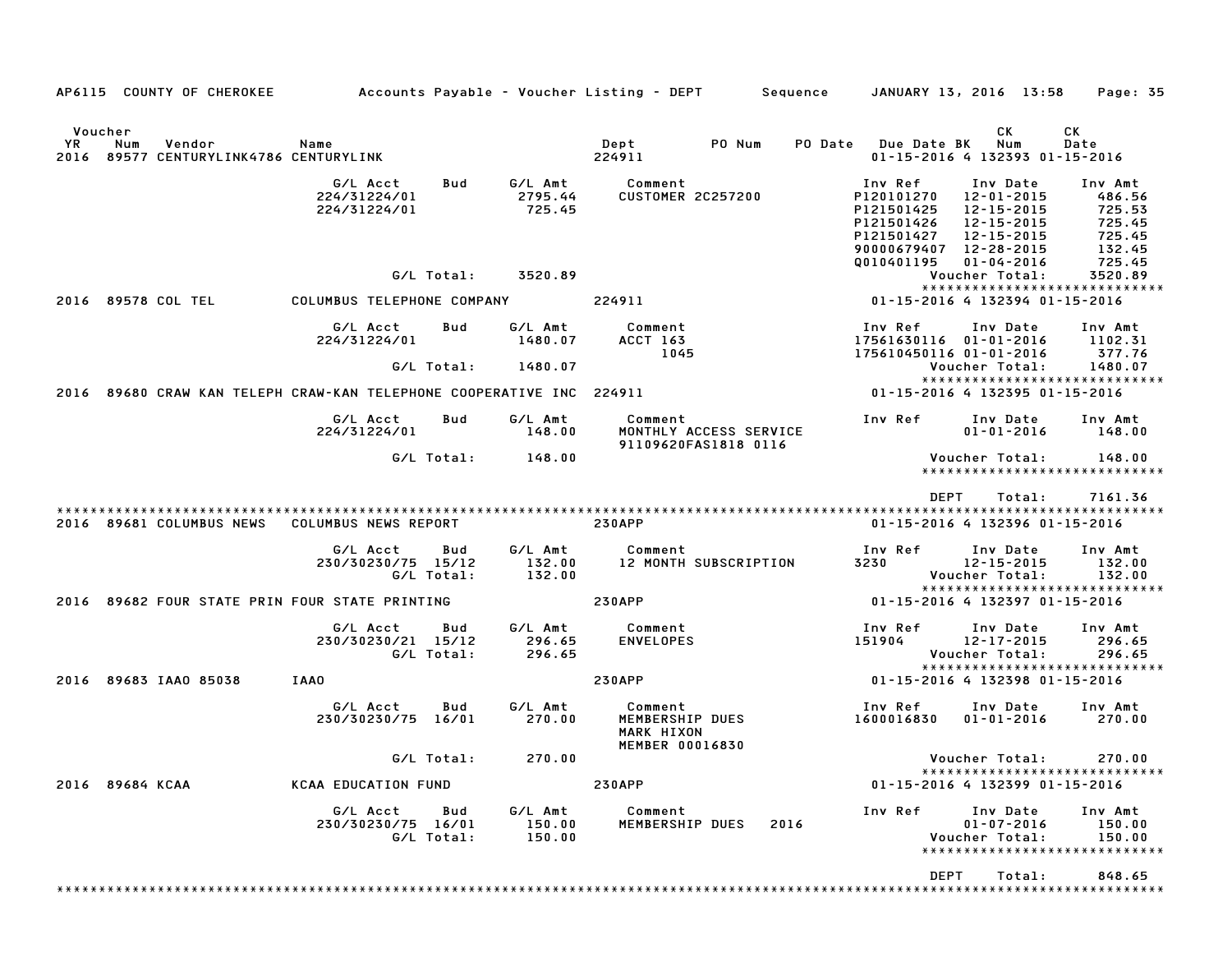| AP6115 COUNTY OF CHEROKEE      |                                                 |                   |                                             | Accounts Payable – Voucher Listing – DEPT         Sequence |         | JANUARY 13, 2016 13:58                                                                  | Page: 36                                    |
|--------------------------------|-------------------------------------------------|-------------------|---------------------------------------------|------------------------------------------------------------|---------|-----------------------------------------------------------------------------------------|---------------------------------------------|
| Voucher<br>YR<br>Num<br>Vendor | Name                                            |                   |                                             | Dept<br>PO Num                                             |         | <b>CK</b><br>PO Date Due Date BK Num                                                    | CK<br>Date                                  |
| 2016<br>89701 FEDERAL ACCT     | CHEROKEE COUNTY FEDERAL/FICA TAX AC 260BENEFITS |                   |                                             |                                                            |         | 01-15-2016 4 132400 01-15-2016                                                          |                                             |
|                                | G/L Acct<br>260/30260/02<br>260/30260/02 16/01  | Bud<br>G/L Total: | G/L Amt<br>16364.45<br>16364.45<br>32728.90 | Comment<br>FICA TAX<br>EMPLOYER FICA TAX                   | Inv Ref | Inv Date<br>$01 - 15 - 2016$<br>$01 - 15 - 2016$<br>Voucher Total:                      | Inv Amt<br>16364.45<br>16364.45<br>32728.90 |
| 2016 89703 GREAT WEST          | GREAT WEST RETIREMENT SERVICES                  |                   |                                             | 260BENEFITS                                                |         | *****************************<br>01-15-2016 4 132401 01-15-2016                         |                                             |
|                                | G/L Acct<br>260/30260/21                        | Bud               | G/L Amt<br>1530.50<br>G/L Total: 1530.50    | Comment<br>GREAT WEST 130028-01 DEF CO                     | Inv Ref | Inv Date<br>$01 - 15 - 2016$<br>Voucher Total:<br>*****************************         | Inv Amt<br>1530.50<br>1530.50               |
| 2016 89580 KCAMP               | KCAMP                                           |                   |                                             | 260BENEFITS                                                |         | 01-15-2016 4 132402 01-15-2016                                                          |                                             |
|                                | G/L Acct<br>260/30260/06 16/01                  | Bud               | G/L Amt<br>148856.00                        | Comment<br>2016 ANNUAL CONTRIBUTION<br>$1/1/16 - 1/1/17$   | Inv Ref | Inv Date<br>12-18-2015 148856.00                                                        | Inv Amt                                     |
|                                |                                                 | G/L Total:        | 148856.00                                   |                                                            |         | Voucher Total: 148856.00                                                                |                                             |
| 2016 89705 KPERS ACCT          | CHEROKEE COUNTY KPERS ACCOUNT                   |                   |                                             | 260BENEFITS                                                |         | *****************************<br>01-15-2016 4 132403 01-15-2016                         |                                             |
|                                | G/L Acct<br>260/30260/03<br>260/30260/03 16/01  | Bud<br>G/L Total: | G/L Amt<br>11856.38<br>18598.40<br>30454.78 | Comment<br>KPERS WITHOLDING<br>EMPLOYER KPERS WITHOLDING   | Inv Ref | Inv Date<br>01-15-2016<br>$01 - 15 - 2016$<br>Voucher Total:                            | Inv Amt<br>11856.38<br>18598.40<br>30454.78 |
| 2016 89706 KPERS ACCT          | CHEROKEE COUNTY KPERS ACCOUNT                   |                   |                                             | 260BENEFITS                                                |         | ******************************<br>01-15-2016 4 132403 01-15-2016                        |                                             |
|                                | G/L Acct<br>260/30260/07 16/01                  | Bud<br>G/L Total: | G/L Amt<br>992.07<br>992.07                 | Comment<br>EMPLOYER KPERS INSURANCE                        | Inv Ref | Inv Date<br>$01 - 15 - 2016$<br>Voucher Total:<br>*****************************         | Inv Amt<br>992.07<br>992.07                 |
| 2016 89633 KWORCC              | KWORCC                                          |                   |                                             | 260BENEFITS                                                |         | 01-15-2016 4 132404 01-15-2016                                                          |                                             |
|                                | G/L Acct<br>260/30260/04 16/01                  | Bud               | G/L Amt<br>132837.00                        | Comment<br>2016 PREMIUM<br><b>CHEROKEE COUNTY</b>          | Inv Ref | Inv Date<br>$01 - 01 - 2016$                                                            | Inv Amt<br>132837.00                        |
|                                |                                                 | G/L Total:        | 132837.00                                   |                                                            |         | Voucher Total:<br>******************************                                        | 132837.00                                   |
|                                |                                                 |                   |                                             |                                                            |         |                                                                                         |                                             |
| 2016 89695 ACCUFLEX            | ACCUFLEX SERVICES INC                           |                   |                                             | 265PR                                                      |         | DEPT<br>Total:<br>01-15-2016 4 132405 01-15-2016                                        | 347399.25                                   |
|                                | G/L Acct<br>265/10265/67                        | Bud<br>G/L Total: | G/L Amt<br>15.50<br>15.50                   | Comment<br>ACCUFLEX SERVICES INC                           |         | Inv Ref Inv Date<br>$01 - 15 - 2016$<br>Voucher Total:<br>***************************** | Inv Amt<br>15.50<br>15.50                   |
| 2016 89696 AFLAC               | AFLAC                                           |                   |                                             | 265PR                                                      |         | 01-15-2016 4 132406 01-15-2016                                                          |                                             |
|                                | G/L Acct<br>265/30265/90                        | Bud<br>G/L Total: | G/L Amt<br>323.28<br>323.28                 | Comment<br>AFLAC PRE-TAX INS                               | Inv Ref | Inv Date<br>$01 - 15 - 2016$<br>Voucher Total:<br>*****************************         | Inv Amt<br>323.28<br>323.28                 |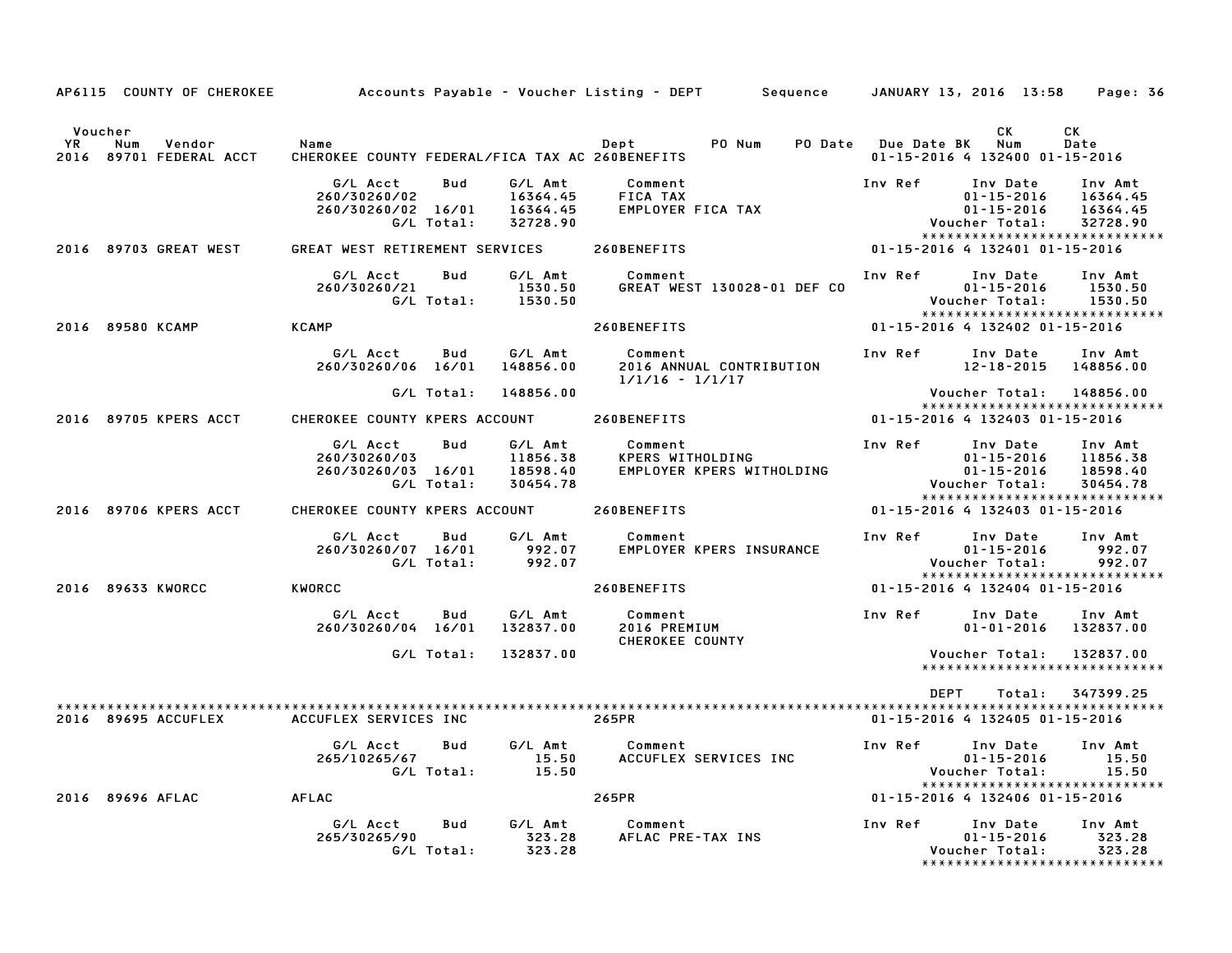| AP6115 COUNTY OF CHEROKEE                                      | Accounts Payable – Voucher Listing – DEPT         Sequence     JANUARY 13, 2016  13:58 |                                                                                                                                                                                                                                                                 | Page: 37                                                                                                                      |
|----------------------------------------------------------------|----------------------------------------------------------------------------------------|-----------------------------------------------------------------------------------------------------------------------------------------------------------------------------------------------------------------------------------------------------------------|-------------------------------------------------------------------------------------------------------------------------------|
| Voucher<br><b>YR</b><br>Num<br>Vendor<br>2016 89697 CHAPTER 13 | Name<br>LAURIE B WILLIAMS                                                              | CK and the set of the set of the set of the set of the set of the set of the set of the set of the set of the set of the set of the set of the set of the set of the set of the set of the set of the set of the set of the se<br>CK<br>PO Num<br>Dept<br>265PR | PO Date Due Date BK Num<br>Date<br>01-15-2016 4 132407 01-15-2016                                                             |
|                                                                | G/L Amt<br>G/L Acct<br>Bud<br>265/11260/70<br>192.00<br>G/L Total:<br>192.00           | Comment                                                                                                                                                                                                                                                         | Inv Ref<br>Inv Date<br>Inv Amt<br>$01 - 15 - 2016$<br>192.00<br>Voucher Total:<br>192.00<br>*****************************     |
| 2016 89698 CLEAN                                               | CLEAN THE UNIFORM CO JOPLIN                                                            | 265PR                                                                                                                                                                                                                                                           | 01-15-2016 4 132408 01-15-2016                                                                                                |
|                                                                | G/L Acct<br>Bud<br>G/L Amt<br>265/30265/90<br>68.13<br>G/L Total:<br>68.13             | Comment<br><b>CLEAN UNIFORM CO</b>                                                                                                                                                                                                                              | Inv Ref<br>Inv Date<br>Inv Amt<br>$01 - 15 - 2016$<br>68.13<br>68.13<br>Voucher Total:<br>*****************************       |
| 2016 89699 COLLECTION                                          | COLLECTION SERVICES CENTER                                                             | 265PR                                                                                                                                                                                                                                                           | 01-15-2016 4 132409 01-15-2016                                                                                                |
|                                                                | G/L Acct<br>Bud<br>G/L Amt<br>265/11260/80<br>250.33<br>G/L Total:<br>250.33           | Comment                                                                                                                                                                                                                                                         | Inv Ref<br>Inv Date<br>Inv Amt<br>$01 - 15 - 2016$<br>250.33<br>250.33<br>Voucher Total:<br>*****************************     |
|                                                                | 2016 89700 FAMILY SUPPORT FAMILY SUPPORT PAYMENT CENTER                                | 265PR                                                                                                                                                                                                                                                           | 01-15-2016 4 132410 01-15-2016                                                                                                |
|                                                                | G/L Acct<br>Bud<br>G/L Amt<br>265/11260/73<br>235.38<br>G/L Total:<br>235.38           | Comment                                                                                                                                                                                                                                                         | Inv Ref<br>Inv Date<br>Inv Amt<br>$01 - 15 - 2016$<br>235.38<br>Voucher Total:<br>235.38                                      |
| 2016 89702 FEDERAL ACCT                                        | CHEROKEE COUNTY FEDERAL/FICA TAX AC 265PR                                              |                                                                                                                                                                                                                                                                 | *****************************<br>01-15-2016 4 132411 01-15-2016                                                               |
|                                                                | G/L Acct<br>Bud<br>G/L Amt<br>265/30265/90<br>21180.27<br>G/L Total:<br>21180.27       | Comment<br>FEDERAL TAX                                                                                                                                                                                                                                          | Inv Ref<br>Inv Date<br>Inv Amt<br>$01 - 15 - 2016$<br>21180.27<br>Voucher Total:<br>21180.27<br>***************************** |
| 2016 89704 JOPLIN PERI                                         | JOPLIN PERIODONTICS                                                                    | 265PR                                                                                                                                                                                                                                                           | 01-15-2016 4 132412 01-15-2016                                                                                                |
|                                                                | G/L Amt<br>G/L Acct<br>Bud<br>265/11260/82<br>222.29<br>G/L Total:<br>222.29           | Comment                                                                                                                                                                                                                                                         | Inv Ref<br>Inv Date<br>Inv Amt<br>$01 - 15 - 2016$<br>222.29<br>Voucher Total:<br>222.29<br>*****************************     |
| 2016 89707 KS PAYMENT                                          | KANSAS PAYMENT CENTER                                                                  | 265PR                                                                                                                                                                                                                                                           | 01-15-2016 4 132413 01-15-2016                                                                                                |
|                                                                | G/L Acct<br>G/L Amt<br>Bud<br>265/10265/99<br>200.00<br>G/L Total:<br>200.00           | Comment                                                                                                                                                                                                                                                         | Inv Ref<br>Inv Date<br>Inv Amt<br>$01 - 15 - 2016$<br>200.00<br>Voucher Total:<br>200.00<br>*****************************     |
| 2016 89708 LEGAL SHIELD                                        | LEGAL SHIELD                                                                           | 265PR                                                                                                                                                                                                                                                           | 01-15-2016 4 132414 01-15-2016                                                                                                |
|                                                                | G/L Acct<br>Bud<br>G/L Amt<br>265/30265/90<br>55.81<br>G/L Total:<br>55.81             | Comment<br>LEGAL SHIELD                                                                                                                                                                                                                                         | Inv Ref<br>Inv Date<br>Inv Amt<br>$01 - 15 - 2016$<br>55.81<br>Voucher Total:<br>55.81<br>*****************************       |
| 2016 89709 LIBERTY LIFE                                        | LIBERTY NATIONAL LIFE INS                                                              | 265PR                                                                                                                                                                                                                                                           | 01-15-2016 4 132415 01-15-2016                                                                                                |
|                                                                | G/L Acct<br>G/L Amt<br>Bud<br>265/11260/19<br>38.99<br>G/L Total:<br>38.99             | Comment                                                                                                                                                                                                                                                         | Inv Ref<br>Inv Date<br>Inv Amt<br>$01 - 15 - 2016$<br>38.99<br>Voucher Total:<br>38.99<br>*****************************       |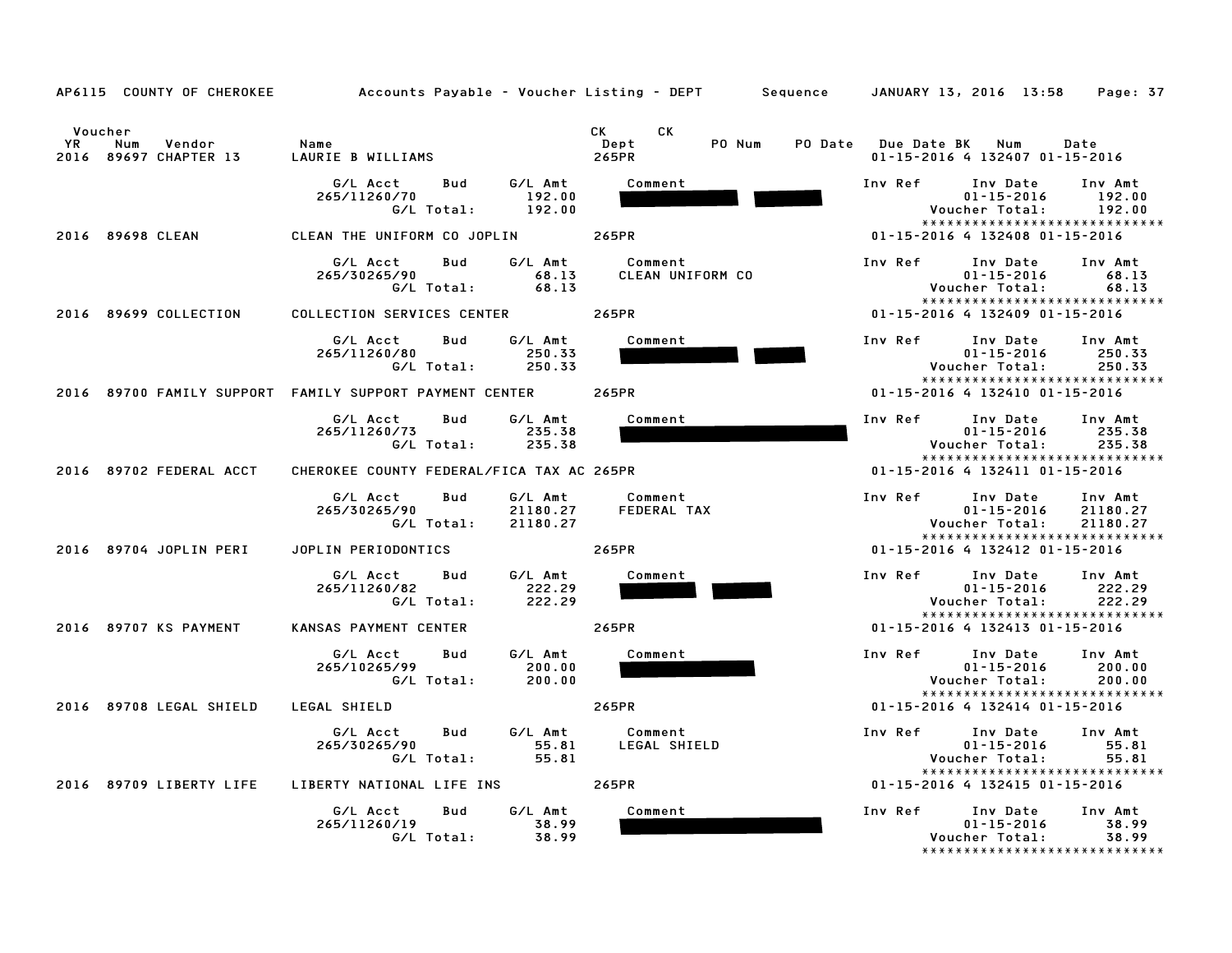|                      | AP6115 COUNTY OF CHEROKEE                     |                                                                            | Accounts Payable – Voucher Listing – DEPT         Sequence     JANUARY 13, 2016 13:58 | Page: 38                                                                                                             |
|----------------------|-----------------------------------------------|----------------------------------------------------------------------------|---------------------------------------------------------------------------------------|----------------------------------------------------------------------------------------------------------------------|
| Voucher<br><b>YR</b> | Vendor Name<br>Num<br>2016 89710 LIBERTY LIFE | LIBERTY NATIONAL LIFE INS 265PR                                            | CK C<br>CK<br>PO Num<br>Dept                                                          | PO Date Due Date BK Num<br>Date<br>01-15-2016 4 132415 01-15-2016                                                    |
|                      |                                               | G/L Acct<br>Bud<br>G⁄L Amt<br>20.75<br>265/11260/30<br>G/L Total:<br>20.75 | Comment                                                                               | Inv Ref<br>Inv Date Inv Amt<br>$01 - 15 - 2016$<br>20.75<br>20.75<br>Voucher Total:                                  |
|                      | 2016 89711 LIBERTY LIFE                       | LIBERTY NATIONAL LIFE INS 265PR                                            |                                                                                       | *****************************<br>01-15-2016 4 132415 01-15-2016                                                      |
|                      |                                               | G/L Amt<br>G/L Acct<br>Bud<br>6.22<br>265/11260/31<br>$G/L$ Total: 6.22    | Comment                                                                               | Inv Ref Inv Date<br>Inv Amt<br>$01 - 15 - 2016$<br>6.22<br>Voucher Total:<br>6.22<br>*****************************   |
|                      | 2016 89712 LIBERTY LIFE                       | LIBERTY NATIONAL LIFE INS 265PR                                            |                                                                                       | 01-15-2016 4 132415 01-15-2016                                                                                       |
|                      |                                               | G/L Acct Bud<br>G/L Amt<br>265/11260/38<br>11.31<br>G/L Total: 11.31       | Comment                                                                               | Inv Ref Inv Date<br>Inv Amt<br>$01 - 15 - 2016$<br>11.31<br>Voucher Total:<br>11.31<br>***************************** |
|                      | 2016 89713 LIBERTY LIFE                       | LIBERTY NATIONAL LIFE INS 265PR                                            |                                                                                       | 01-15-2016 4 132415 01-15-2016                                                                                       |
|                      |                                               | G/L Amt<br>G/L Acct<br>Bud<br>10.02<br>265/11260/39<br>G/L Total:<br>10.02 | Comment                                                                               | Inv Ref Inv Date Inv Amt<br>10.02<br>$01 - 15 - 2016$<br>10.02<br>Voucher Total:<br>*****************************    |
|                      | 2016 89714 LIBERTY LIFE                       | LIBERTY NATIONAL LIFE INS 265PR                                            |                                                                                       | 01-15-2016 4 132415 01-15-2016                                                                                       |
|                      |                                               | G/L Amt<br>G/L Acct<br>Bud<br>265/11260/42<br>24.78<br>G/L Total:<br>24.78 | Comment                                                                               | Inv Ref Inv Date<br>Inv Amt<br>24.78<br>$01 - 15 - 2016$<br>24.78<br>Voucher Total:<br>***************************** |
|                      | 2016 89715 LIBERTY LIFE                       | LIBERTY NATIONAL LIFE INS                                                  | 265PR                                                                                 | 01-15-2016 4 132415 01-15-2016                                                                                       |
|                      |                                               | G/L Acct<br>G/L Amt<br>Bud<br>265/11260/48<br>13.23<br>G/L Total:<br>13.23 | Comment                                                                               | Inv Ref Inv Date Inv Amt<br>01-15-2016<br>13.23<br>13.23<br>Voucher Total:<br>*****************************          |
|                      | 2016 89716 LIBERTY LIFE                       | LIBERTY NATIONAL LIFE INS                                                  | 265PR                                                                                 | 01-15-2016 4 132415 01-15-2016                                                                                       |
|                      |                                               | G/L Acct<br>Bud<br>G/L Amt<br>265/11260/49<br>20.75<br>G/L Total:<br>20.75 | Comment                                                                               | Inv Ref Inv Date<br>Inv Amt<br>$01 - 15 - 2016$<br>20.75<br>Voucher Total:<br>20.75<br>***************************** |
|                      | 2016 89717 LIBERTY LIFE                       | LIBERTY NATIONAL LIFE INS                                                  | 265PR                                                                                 | 01-15-2016 4 132415 01-15-2016                                                                                       |
|                      |                                               | G/L Amt<br>G/L Acct Bud<br>265/11260/50<br>27.83<br>G/L Total: 27.83       | Comment                                                                               | Inv Ref Inv Date<br>Inv Amt<br>$01 - 15 - 2016$<br>27.83<br>Voucher Total:<br>27.83                                  |
|                      |                                               | 2016 89718 LIBERTY LIFE LIBERTY NATIONAL LIFE INS 265PR                    |                                                                                       | *****************************<br>01-15-2016 4 132415 01-15-2016                                                      |
|                      |                                               | G/L Amt<br>G/L Acct<br>Bud<br>265/11260/64<br>3.50<br>G/L Total:<br>3.50   | Comment                                                                               | Inv Ref Inv Date Inv Amt<br>3.50<br>01-15-2016<br>3.50<br>Voucher Total:<br>*****************************            |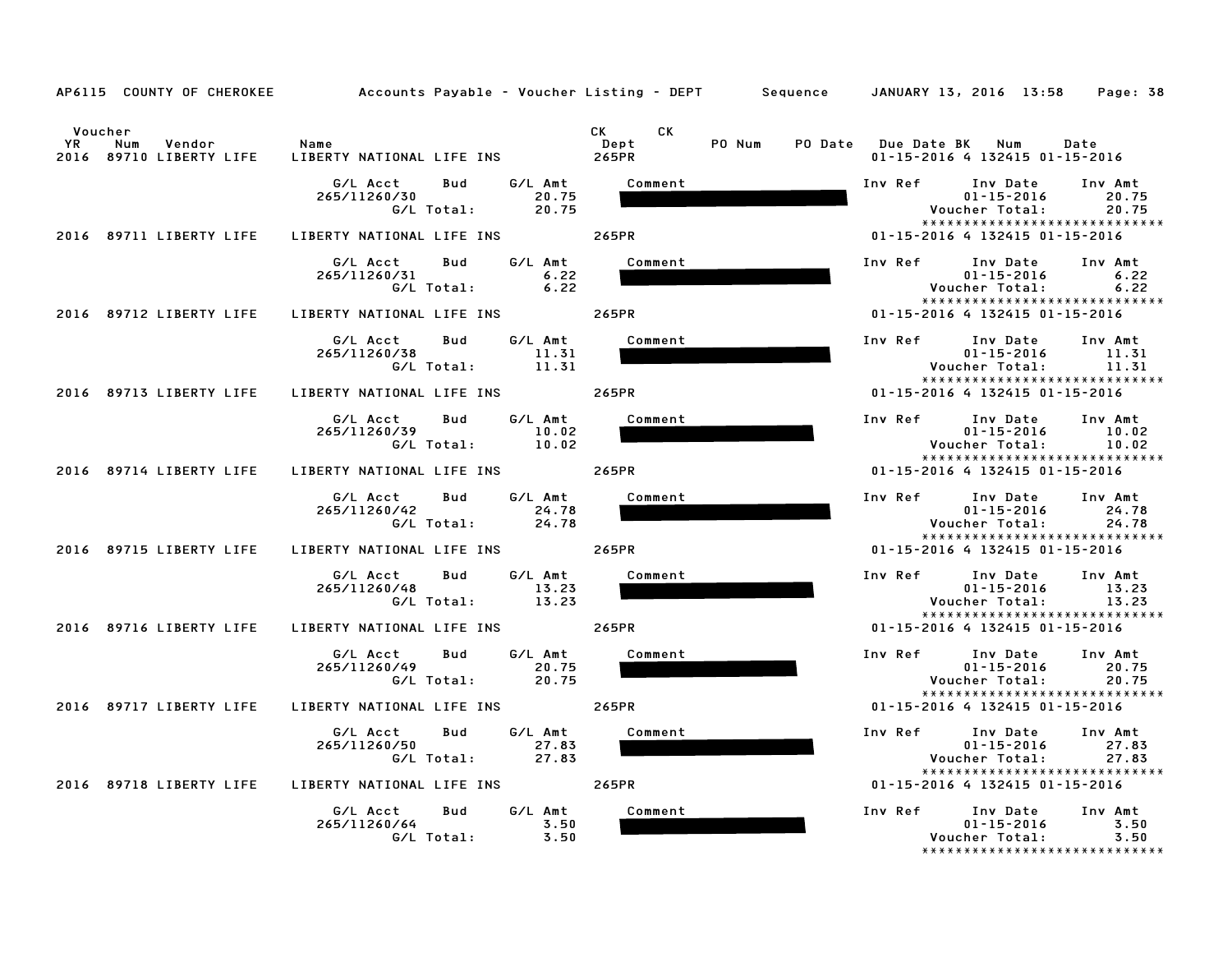| AP6115 COUNTY OF CHEROKEE                                                     | Accounts Payable – Voucher Listing – DEPT         Sequence     JANUARY 13, 2016  13:58 |                   |                               |                                                                                                                                                                                                                                                        |                            |                     |                                                                                  | Page: 39                      |
|-------------------------------------------------------------------------------|----------------------------------------------------------------------------------------|-------------------|-------------------------------|--------------------------------------------------------------------------------------------------------------------------------------------------------------------------------------------------------------------------------------------------------|----------------------------|---------------------|----------------------------------------------------------------------------------|-------------------------------|
| Voucher<br>YR<br>Num<br>Vendor<br>89719 LOYAL AMERICAN LOYAL AMERICAN<br>2016 | Name                                                                                   |                   |                               | CK and the set of the set of the set of the set of the set of the set of the set of the set of the set of the set of the set of the set of the set of the set of the set of the set of the set of the set of the set of the se<br>CK.<br>Dept<br>265PR | PO Num                     | PO Date Due Date BK | Num<br>01-15-2016 4 132416 01-15-2016                                            | Date                          |
|                                                                               | G/L Acct<br>265/30265/90                                                               | Bud<br>G/L Total: | G/L Amt<br>47.29<br>47.29     | Comment<br>LOYAL AMERICAN                                                                                                                                                                                                                              |                            | Inv Ref             | Inv Date<br>$01 - 15 - 2016$<br>Voucher Total:<br>*****************************  | Inv Amt<br>47.29<br>47.29     |
| 2016 89720 PALIC                                                              | PHILADELPHIA AMERICAN LIFE INS CO                                                      |                   |                               | 265PR                                                                                                                                                                                                                                                  |                            |                     | 01-15-2016 4 132417 01-15-2016                                                   |                               |
|                                                                               | G/L Acct<br>265/30265/90                                                               | Bud<br>G/L Total: | G/L Amt<br>33.78<br>33.78     | Comment                                                                                                                                                                                                                                                | PHILADELPHIA AMERICAN LIFE | Inv Ref             | Inv Date<br>$01 - 15 - 2016$<br>Voucher Total:<br>*****************************  | Inv Amt<br>33.78<br>33.78     |
| 2016 89721 PRUDENTIAL                                                         | PRUDENTIAL INSURANCE                                                                   |                   |                               | 265PR                                                                                                                                                                                                                                                  |                            |                     | 01-15-2016 4 132418 01-15-2016                                                   |                               |
|                                                                               | G/L Acct<br>265/30265/90                                                               | Bud<br>G/L Total: | G/L Amt<br>22.05<br>22.05     | Comment                                                                                                                                                                                                                                                |                            | Inv Ref             | Inv Date<br>$01 - 15 - 2016$<br>Voucher Total:<br>*****************************  | Inv Amt<br>22.05<br>22.05     |
| 2016 89722 STATE ACCT                                                         | CHEROKEE COUNTY STATE TAX ACCT                                                         |                   |                               | 265PR                                                                                                                                                                                                                                                  |                            |                     | 01-15-2016 4 132419 01-15-2016                                                   |                               |
|                                                                               | G/L Acct<br>265/30265/90                                                               | Bud<br>G/L Total: | G/L Amt<br>6422.72<br>6422.72 | Comment<br>STATE TAX                                                                                                                                                                                                                                   |                            | Inv Ref             | Inv Date<br>$01 - 15 - 2016$<br>Voucher Total:<br>*****************************  | Inv Amt<br>6422.72<br>6422.72 |
| 2016 89723 WASHINGTON INS WASHINGTON NATIONAL INSURANCE COMPA 265PR           |                                                                                        |                   |                               |                                                                                                                                                                                                                                                        |                            |                     | 01-15-2016 4 132420 01-15-2016                                                   |                               |
|                                                                               | G/L Acct<br>265/30265/90                                                               | Bud<br>G/L Total: | G/L Amt<br>1210.94<br>1210.94 | Comment<br>WASHINGTON INSURANCE                                                                                                                                                                                                                        |                            | Inv Ref             | Inv Date<br>$01 - 15 - 2016$<br>Voucher Total:<br>****************************** | Inv Amt<br>1210.94<br>1210.94 |
|                                                                               |                                                                                        |                   |                               |                                                                                                                                                                                                                                                        |                            | <b>DEPT</b>         | Total:                                                                           | 30657.15                      |
| 2016 89564 CENTURYLINK1319 CENTURYLINK                                        |                                                                                        |                   |                               | 300ELDERLY                                                                                                                                                                                                                                             |                            |                     | 01-15-2016 4 132421 01-15-2016                                                   |                               |
|                                                                               | G/L Acct<br>300/30300/74 15/12                                                         | Bud               | G/L Amt<br>3.26               | Comment<br>PHONE BILL<br>ACCT 320497874<br>ACCT 320494722                                                                                                                                                                                              |                            | Inv Ref             | Inv Date<br>12-24-2015<br>12-24-2015                                             | Inv Amt<br>1.24<br>2.02       |
|                                                                               |                                                                                        | G/L Total:        | 3.26                          |                                                                                                                                                                                                                                                        |                            |                     | Voucher Total:<br>*****************************                                  | 3.26                          |
| 2016 89568 CENTURYLINK2961 CENTURYLINK                                        |                                                                                        |                   |                               | <b>300ELDERLY</b>                                                                                                                                                                                                                                      |                            |                     | 01-15-2016 4 132422 01-15-2016                                                   |                               |
|                                                                               | G/L Acct<br>300/30300/74 15/12                                                         | Bud               | G/L Amt<br>10.92              | Comment<br>PHONE BILL<br>ACCT 313571296                                                                                                                                                                                                                |                            | Inv Ref             | Inv Date<br>12-01-2015                                                           | Inv Amt<br>10.92              |
|                                                                               |                                                                                        | G/L Total:        | 10.92                         |                                                                                                                                                                                                                                                        |                            |                     | Voucher Total:<br>*****************************                                  | 10.92                         |
| 2016 89566 CITY OF COLUMB CITY OF COLUMBUS                                    |                                                                                        |                   |                               | <b>300ELDERLY</b>                                                                                                                                                                                                                                      |                            |                     | 01-15-2016 4 132423 01-15-2016                                                   |                               |
|                                                                               | G/L Acct<br>300/30300/72 15/12                                                         | Bud               | G/L Amt<br>54.56              | Comment<br>WATER, GARBAGE, SEWER<br>ACCT 07-48820-01                                                                                                                                                                                                   |                            | Inv Ref             | Inv Date<br>12-29-2015                                                           | Inv Amt<br>54.56              |
|                                                                               |                                                                                        | G/L Total:        | 54.56                         |                                                                                                                                                                                                                                                        |                            |                     | Voucher Total:                                                                   | 54.56                         |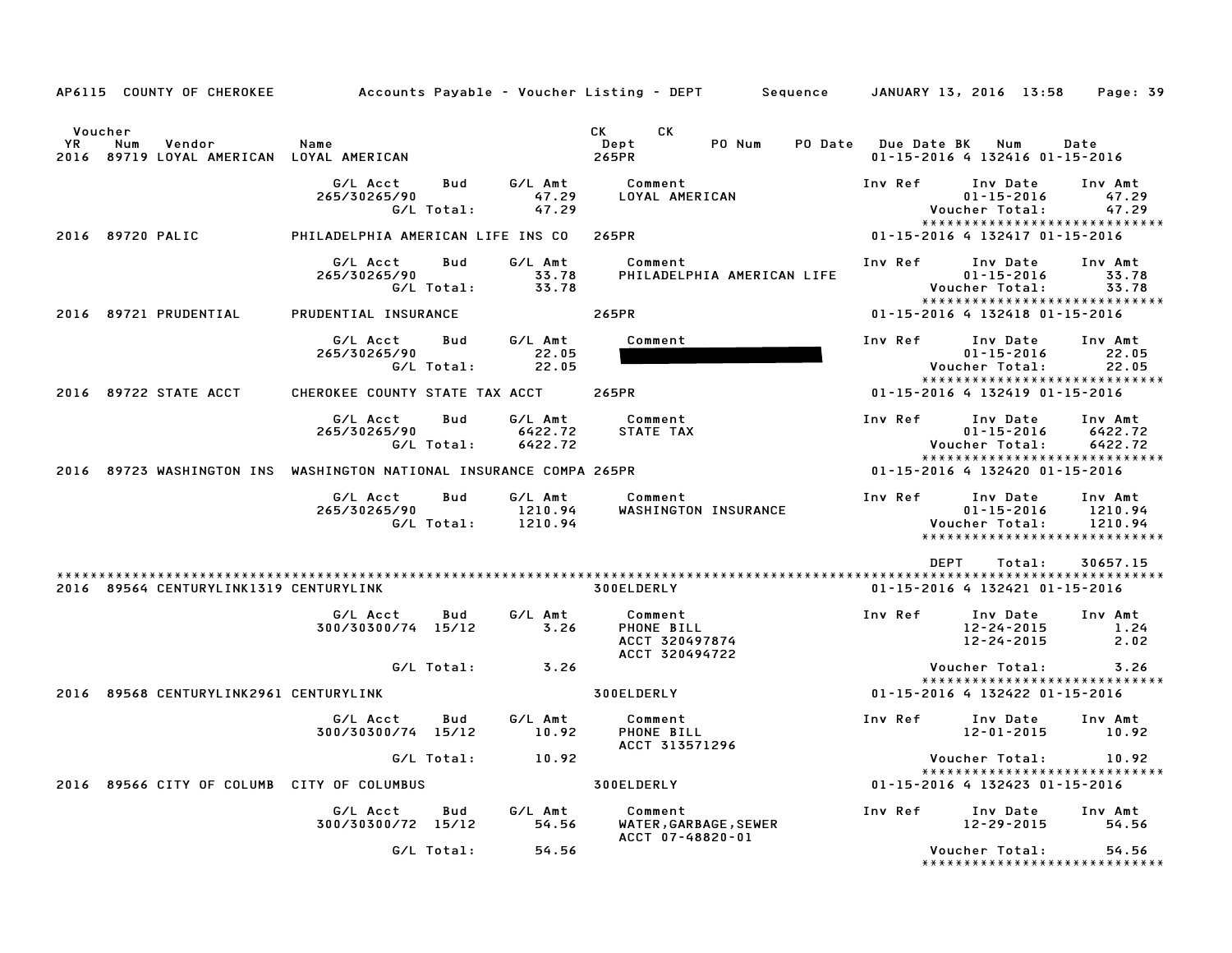|                        |     | AP6115 COUNTY OF CHEROKEE              |                                                         |                   |                             | Accounts Payable – Voucher Listing – DEPT         Sequence   |                     |                      | JANUARY 13, 2016 13:58                         | Page: 40                                                       |
|------------------------|-----|----------------------------------------|---------------------------------------------------------|-------------------|-----------------------------|--------------------------------------------------------------|---------------------|----------------------|------------------------------------------------|----------------------------------------------------------------|
|                        |     |                                        |                                                         |                   |                             |                                                              |                     |                      |                                                |                                                                |
| Voucher<br>YR.<br>2016 | Num | Vendor<br>89571 EMPIRE                 | Name<br>EMPIRE DISTRICT ELECTRIC COMPANY                |                   |                             | Dept<br>PO Num<br>300ELDERLY                                 | PO Date Due Date BK |                      | СK<br>Num<br>01-15-2016 4 132424 01-15-2016    | <b>CK</b><br>Date                                              |
|                        |     |                                        | G/L Acct<br>300/30300/72 15/12                          | Bud<br>16/01      | G/L Amt<br>217.67           | Comment<br><b>ELECTRIC</b><br>ACCT 12499159-7                |                     | Inv Ref              | Inv Date<br>12-22-2015                         | Inv Amt<br>79.52                                               |
|                        |     |                                        |                                                         |                   |                             | <b>ELECTRIC</b><br>ACCT 828267-31-0                          |                     |                      | 12-21-2015                                     | 138.15                                                         |
|                        |     |                                        |                                                         | G/L Total:        | 217.67                      |                                                              |                     |                      | Voucher Total:                                 | 217.67<br>*****************************                        |
|                        |     | 2016 89575 GALENA                      | CITY OF GALENA                                          |                   |                             | 300ELDERLY                                                   |                     |                      | 01-15-2016 4 132425 01-15-2016                 |                                                                |
|                        |     |                                        | G/L Acct<br>300/30300/72 15/12                          | Bud<br>G/L Total: | G/L Amt<br>96.03<br>96.03   | Comment<br>SEWER, WATER, TRASH                               |                     | Inv Ref<br>10006000  | Inv Date<br>12-08-2015<br>Voucher Total:       | Inv Amt<br>96.03<br>96.03<br>*****************************     |
|                        |     | 2016 89579 KS GAS                      | KANSAS GAS SERVICE                                      |                   |                             | 300ELDERLY                                                   |                     |                      | 01-15-2016 4 132426 01-15-2016                 |                                                                |
|                        |     |                                        | G/L Acct<br>300/30300/72 15/12                          | Bud               | G/L Amt<br>247.10           | Comment<br>GAS SERVICE                                       |                     | Inv Ref              | Inv Date                                       | Inv Amt                                                        |
|                        |     |                                        |                                                         | 16/01             |                             | #510724504201498218<br>510074383117934645                    |                     |                      | 12-09-2015<br>12-15-2015                       | 55.04<br>93.02                                                 |
|                        |     |                                        |                                                         | G/L Total:        | 247.10                      | #512076592119135109                                          |                     |                      | 12-30-2015<br>Voucher Total:                   | 99.04<br>247.10<br>*****************************               |
|                        |     |                                        |                                                         |                   |                             |                                                              |                     | <b>DEPT</b>          | Total:                                         | 629.54                                                         |
|                        |     |                                        | 2016 89581 BROOKS JEFFREY BROOKS-JEFFREY MARKETING, INC |                   |                             | 304SPIDER                                                    |                     |                      | 01-15-2016 4 132427 01-15-2016                 |                                                                |
|                        |     |                                        | G/L Acct<br>304/31304/01                                | Bud<br>G/L Total: | G/L Amt<br>300.00<br>300.00 | Comment<br>WEB HOSTING QUARTERLY                             |                     | Inv Ref<br>168425    | Inv Date<br>12-21-2015<br>Voucher Total:       | Inv Amt<br>300.00<br>300.00<br>*****************************   |
|                        |     | 2016 89582 SYMBOL                      | SYMBOL ARTS                                             |                   |                             | 304SPIDER                                                    |                     |                      | 01-15-2016 4 132428 01-15-2016                 |                                                                |
|                        |     |                                        | G/L Acct<br>304/31304/01                                | Bud               | G/L Amt<br>960.00           | Comment<br>CHEROKEE SHERIFF BADGE MISS 0247786<br>DIE CHARGE |                     | Inv Ref              | Inv Date<br>12-09-2015                         | Inv Amt<br>960.00                                              |
|                        |     |                                        |                                                         | G/L Total:        | 960.00                      |                                                              |                     |                      | Voucher Total:                                 | 960.00                                                         |
|                        |     |                                        |                                                         |                   |                             |                                                              |                     |                      |                                                | *****************************                                  |
|                        |     |                                        |                                                         |                   |                             |                                                              |                     | <b>DEPT</b>          | Total:                                         | 1260.00                                                        |
|                        |     | 2016 89638 CASEYS                      | CASEY'S GENERAL STORES INC                              |                   |                             | <b>330SEWER</b>                                              |                     |                      | 01-15-2016 4 132429 01-15-2016                 |                                                                |
|                        |     |                                        | G/L Acct<br>330/30330/30 15/12                          | Bud<br>G/L Total: | G/L Amt<br>97.06<br>97.06   | Comment<br><b>FUEL</b>                                       | 20802               | Inv Ref              | Inv Date<br>$01 - 23 - 2015$<br>Voucher Total: | Inv Amt<br>97.06<br>97.06<br>*****************************     |
|                        |     | 2016 89461 CENTURYLINK2961 CENTURYLINK |                                                         |                   |                             | <b>330SEWER</b>                                              |                     |                      | 01-15-2016 4 132430 01-15-2016                 |                                                                |
|                        |     |                                        | G/L Acct<br>330/30330/72 15/12                          | Bud<br>G/L Total: | G/L Amt<br>140.30<br>140.30 | Comment<br>PHONE BILL                                        |                     | Inv Ref<br>438097159 | Inv Date<br>$12 - 23 - 2015$<br>Voucher Total: | Inv Amt<br>140.30<br>140.30<br>******************************* |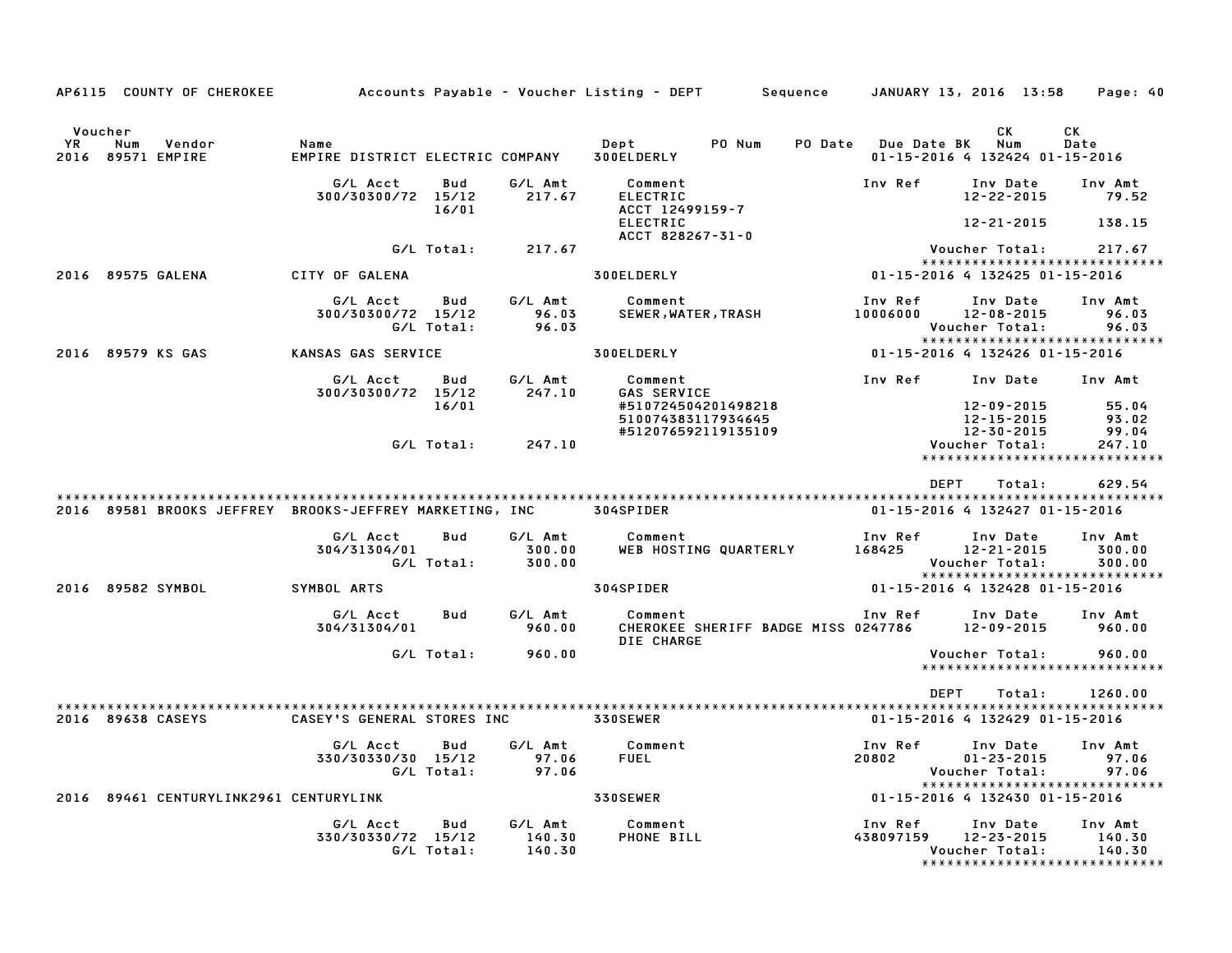| AP6115 COUNTY OF CHEROKEE                                                 | Accounts Payable – Voucher Listing – DEPT            |                   |                             |                                                                 | Sequence |                                                                                                      | JANUARY 13, 2016 13:58                                   | Page: 41                                                                          |
|---------------------------------------------------------------------------|------------------------------------------------------|-------------------|-----------------------------|-----------------------------------------------------------------|----------|------------------------------------------------------------------------------------------------------|----------------------------------------------------------|-----------------------------------------------------------------------------------|
| Voucher<br>YR<br>Num<br>Vendor<br>2016 89542 COLUMBUS NEWS                | Name<br>COLUMBUS NEWS REPORT                         |                   |                             | Dept<br>330SEWER                                                | PO Num   | PO Date Due Date BK                                                                                  | СK<br>Num<br>01-15-2016 4 132431 01-15-2016              | СK<br>Date                                                                        |
|                                                                           | G/L Acct<br>330/30330/78 15/12                       | Bud               | G/L Amt<br>144.00           | Comment<br><b>VARK LIFT STATION</b><br><b>IMPROVEMENTS BIDS</b> |          | Inv Ref<br>$\mathbf{1}$                                                                              | Inv Date<br>$12 - 14 - 2015$                             | Inv Amt<br>144.00                                                                 |
|                                                                           |                                                      | G/L Total:        | 144.00                      |                                                                 |          |                                                                                                      | Voucher Total:                                           | 144.00                                                                            |
| 2016 89460 DANIEL, SH                                                     | SHELLI DANIEL                                        |                   |                             | 330SEWER                                                        |          |                                                                                                      | 01-15-2016 4 132432 01-15-2016                           | *****************************                                                     |
|                                                                           | G/L Acct<br>330/30330/73 15/12<br>330/30330/73 16/01 | Bud               | G/L Amt<br>36.00<br>16.90   | Comment<br>MILEAGE                                              |          | Inv Ref                                                                                              | Inv Date<br>12-22-2015<br>12-30-2015<br>$01 - 04 - 2016$ | Inv Amt<br>18.00<br>18.00<br>16.90                                                |
|                                                                           |                                                      | G/L Total:        | 52.90                       |                                                                 |          |                                                                                                      | Voucher Total:                                           | 52.90                                                                             |
|                                                                           |                                                      |                   |                             |                                                                 |          |                                                                                                      |                                                          | *****************************                                                     |
| 2016 89479 EMPIRE                                                         | EMPIRE DISTRICT ELECTRIC COMPANY                     |                   |                             | 330SEWER                                                        |          |                                                                                                      | 01-15-2016 4 132433 01-15-2016                           |                                                                                   |
|                                                                           | G/L Acct<br>330/30330/72 15/12                       | Bud               | G/L Amt<br>1859.48          | Comment<br><b>ELECTRIC</b>                                      |          | Inv Ref<br>487490-67-4 12-29-2015<br>535793-78-0 12-29-2015<br>$028371 - 04 - 5$ $12 - 29 - 2015$    | Inv Date                                                 | Inv Amt<br>88.40<br>34.54<br>19.00                                                |
|                                                                           |                                                      | G/L Total:        | 1859.48                     |                                                                 |          | 059522-21-9 12-29-2015<br>547731-85-1 12-29-2015<br>369339-68-4 12-30-2015<br>866807-56.3 12-31-2015 | Voucher Total:                                           | 171.07<br>1127.09<br>176.59<br>242.79<br>1859.48<br>***************************** |
| 2016 89493 GRANDE TIRE                                                    | GRANDE TIRE CO INC                                   |                   |                             | 330SEWER                                                        |          |                                                                                                      | 01-15-2016 4 132434 01-15-2016                           |                                                                                   |
|                                                                           | G/L Acct<br>330/30330/33 15/12                       | Bud<br>G/L Total: | G/L Amt<br>143.50<br>143.50 | Comment<br>TIRE                                                 |          | Inv Ref<br>676837                                                                                    | Inv Date<br>11-11-2015<br>Voucher Total:                 | Inv Amt<br>143.50<br>143.50                                                       |
| 2016 89685 SHORT CREEK                                                    | SHORT CREEK TRUE VALUE                               |                   |                             | 330SEWER                                                        |          | 01-15-2016 4 132435 01-15-2016                                                                       |                                                          | *****************************                                                     |
|                                                                           | G/L Acct<br>330/30330/79 15/12                       | Bud               | G/L Amt<br>44.98            | Comment<br><b>CERA HEATER</b><br>#7621144                       |          | Inv Ref<br>B70382                                                                                    | Inv Date<br>12-04-2015                                   | Inv Amt<br>44.98                                                                  |
|                                                                           |                                                      | G/L Total:        | 44.98                       |                                                                 |          |                                                                                                      | Voucher Total:                                           | 44.98<br>*****************************                                            |
| 2016 89634 FAMILY LIFE RIV SPRINGRIVER MENTAL HEALTH & WELLNES 440ALCOHOL |                                                      |                   |                             |                                                                 |          | DEPT                                                                                                 | Total:<br>01-15-2016 4 132436 01-15-2016                 | 2482.22                                                                           |
|                                                                           | G/L Acct<br>440/30440/89                             | Bud               | G/L Amt<br>2523.31          | Comment<br>SPECIAL ALCOHOL 2015<br><b>DISTRIBUTION</b>          |          | Inv Ref                                                                                              | Inv Date<br>$01 - 06 - 2016$                             | Inv Amt<br>2523.31                                                                |
|                                                                           |                                                      | G/L Total:        | 2523.31                     |                                                                 |          |                                                                                                      | Voucher Total:                                           | 2523.31<br>*****************************                                          |
|                                                                           |                                                      |                   |                             |                                                                 |          | <b>DEPT</b>                                                                                          | Total:                                                   | 2523.31                                                                           |